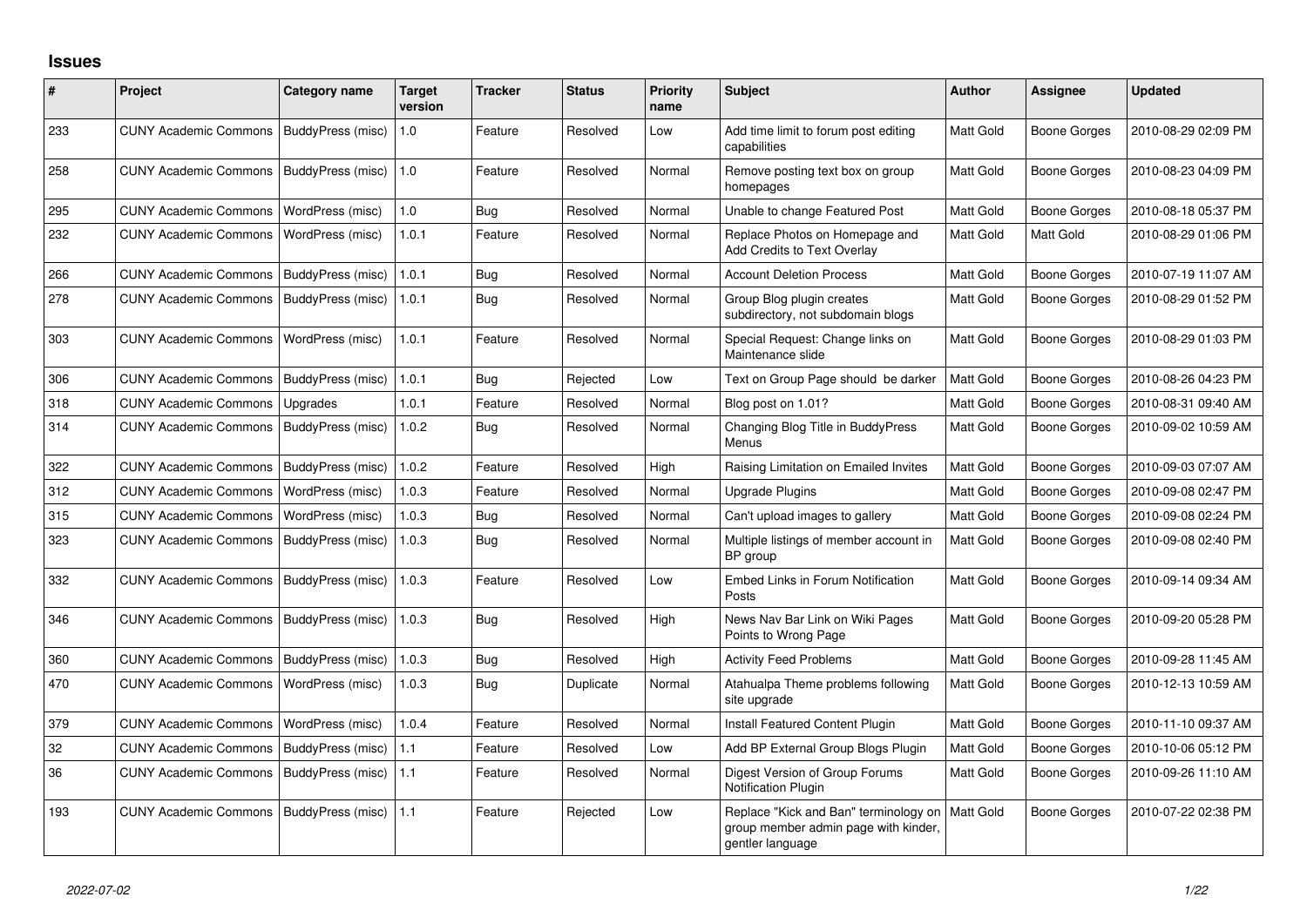| #   | Project                                  | <b>Category name</b>    | <b>Target</b><br>version | <b>Tracker</b> | <b>Status</b> | <b>Priority</b><br>name | <b>Subject</b>                                                   | Author           | <b>Assignee</b>     | <b>Updated</b>      |
|-----|------------------------------------------|-------------------------|--------------------------|----------------|---------------|-------------------------|------------------------------------------------------------------|------------------|---------------------|---------------------|
| 213 | <b>CUNY Academic Commons</b>             |                         | 1.1                      | <b>Bug</b>     | Rejected      | Normal                  | Wiki Style                                                       | Matt Gold        | Chris Stein         | 2010-11-30 04:17 PM |
| 236 | <b>CUNY Academic Commons</b>             | <b>WordPress (misc)</b> | 1.1                      | Feature        | Resolved      | Normal                  | Add WooThemes to Site                                            | Matt Gold        | Matt Gold           | 2010-12-03 08:00 AM |
| 257 | <b>CUNY Academic Commons</b>             | BuddyPress (misc)       | 1.1                      | Feature        | Resolved      | Normal                  | Add avatar dimensions to the Change<br>Avatar page.              | Matt Gold        | Chris Stein         | 2010-11-16 03:58 PM |
| 279 | <b>CUNY Academic Commons</b>             | BuddyPress (misc)       | 1.1                      | Bug            | Rejected      | Normal                  | Members Report Problems with<br>Notifications                    | Matt Gold        | <b>Boone Gorges</b> | 2010-11-16 04:37 PM |
| 281 | <b>CUNY Academic Commons</b>             | BuddyPress (misc)       | 1.1                      | Feature        | Resolved      | Low                     | Change "Kick and Ban" terminology in<br>Group Interface          | Matt Gold        | <b>Boone Gorges</b> | 2010-09-08 06:14 PM |
| 282 | <b>CUNY Academic Commons</b>             | BuddyPress (misc)       | 1.1                      | Feature        | Resolved      | Normal                  | Alter "Kick and Ban" Group<br>Functionality                      | Matt Gold        | <b>Boone Gorges</b> | 2010-09-08 06:14 PM |
| 286 | <b>CUNY Academic Commons</b>             | WordPress (misc)        | 1.1                      | Feature        | Resolved      | Normal                  | Edit content of account activation email                         | Matt Gold        | Boone Gorges        | 2010-12-06 02:03 PM |
| 296 | <b>CUNY Academic Commons</b>             | WordPress (misc)        | 1.1                      | Feature        | Resolved      | Normal                  | Selective plugin activation                                      | Matt Gold        | <b>Boone Gorges</b> | 2010-12-02 04:17 PM |
| 307 | <b>CUNY Academic Commons</b>             | BuddyPress (misc)       | 1.1                      | Feature        | Resolved      | Low                     | Possible to Change in Group Slug?                                | Matt Gold        | <b>Boone Gorges</b> | 2010-11-20 09:12 AM |
| 313 | <b>CUNY Academic Commons</b>             | WordPress (misc)        | 1.1                      | Feature        | Resolved      | Normal                  | Create Plugin/Widget for Hero Image<br>Space on Commons Homepage | Matt Gold        | Ron Rennick         | 2010-10-06 12:41 PM |
| 319 | <b>CUNY Academic Commons</b>             | WordPress (misc)        | 1.1                      | Feature        | Resolved      | Normal                  | Remove "Forums" from Nav Bar                                     | Matt Gold        | <b>Boone Gorges</b> | 2010-09-15 10:44 AM |
| 331 | <b>CUNY Academic Commons</b>             | WordPress (misc)        | 1.1                      | Feature        | Resolved      | Normal                  | Edit confirmation page after user sign<br>up.                    | Matt Gold        | Chris Stein         | 2010-11-03 11:50 AM |
| 340 | <b>CUNY Academic Commons</b>             | BuddyPress (misc)       | 1.1                      | Bug            | Resolved      | High                    | BP Admin Bar Menu Mouseover Areas<br>Too Sensitive               | Matt Gold        | Boone Gorges        | 2010-12-01 09:48 AM |
| 345 | <b>CUNY Academic Commons</b>             | <b>WordPress (misc)</b> | 1.1                      | <b>Bug</b>     | Resolved      | Low                     | Order of Comments in Carrington<br>Theme                         | Matt Gold        | <b>Boone Gorges</b> | 2010-11-16 04:31 PM |
| 352 | <b>CUNY Academic Commons</b>             | BuddyPress (misc)       | 1.1                      | Bug            | Resolved      | Normal                  | Member reports problems with avatar<br>cropping                  | <b>Matt Gold</b> | Boone Gorges        | 2010-11-16 05:07 PM |
| 361 | <b>CUNY Academic Commons</b>             | BuddyPress (misc)       | 1.1                      | Feature        | Resolved      | Normal                  | Change Wording of Options on Friend<br><b>Request Responses</b>  | Matt Gold        | Chris Stein         | 2010-11-24 01:42 PM |
| 376 | <b>CUNY Academic Commons</b>             | WordPress (misc)        | 1.1                      | Bug            | Resolved      | Normal                  | Errant Subscribe2 Global Posts<br>Notification                   | Matt Gold        | Boone Gorges        | 2010-11-16 04:59 PM |
| 380 | <b>CUNY Academic Commons</b>             | <b>WordPress (misc)</b> | 1.1                      | Feature        | Resolved      | Normal                  | Add New Themes to Site                                           | Matt Gold        | Matt Gold           | 2010-12-03 02:13 AM |
| 381 | <b>CUNY Academic Commons</b>             | WordPress (misc)        | 1.1                      | <b>Bug</b>     | Resolved      | Normal                  | Cull old themes from site                                        | Matt Gold        | Matt Gold           | 2010-12-03 02:06 AM |
| 382 | CUNY Academic Commons   WordPress (misc) |                         | 1.1                      | Feature        | Resolved      | Normal                  | Install Category Page plugin on site                             | Matt Gold        | Matt Gold           | 2010-12-02 02:21 PM |
| 387 | <b>CUNY Academic Commons</b>             | BuddyPress (misc)       | 1.1                      | Bug            | Resolved      | Normal                  | Disable activity replies for group<br>announcements              | Matt Gold        | <b>Boone Gorges</b> | 2010-11-16 04:20 PM |
| 393 | <b>CUNY Academic Commons</b>             | WordPress (misc)        | $1.1$                    | Feature        | Resolved      | Normal                  | Install Category Exlude plugin                                   | Matt Gold        | Chris Stein         | 2010-11-16 04:52 PM |
| 399 | <b>CUNY Academic Commons</b>             | WordPress (misc)        | 1.1                      | Feature        | Resolved      | Normal                  | Add Widgetize Google Plugin                                      | Matt Gold        | Boone Gorges        | 2010-11-23 05:40 PM |
| 410 | CUNY Academic Commons   WordPress (misc) |                         | $1.1$                    | Support        | Resolved      | Normal                  | Problems embedding audio file                                    | Matt Gold        | Boone Gorges        | 2010-11-23 02:01 PM |
| 415 | CUNY Academic Commons   WordPress (misc) |                         | $1.1$                    | Feature        | Resolved      | Normal                  | Add text sizer plugin to Commons                                 | Matt Gold        | Boone Gorges        | 2010-12-02 03:58 PM |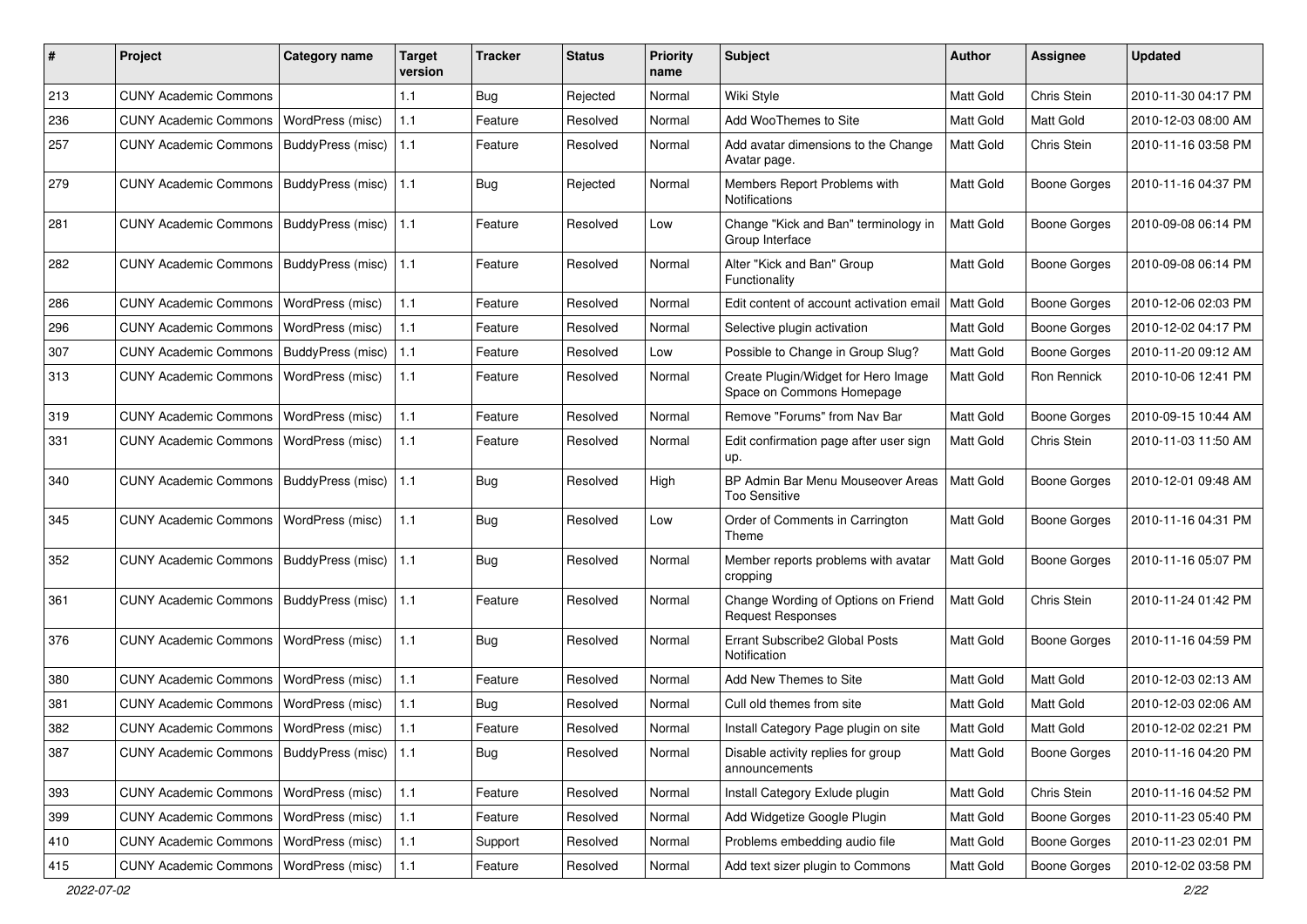| #   | Project                                  | <b>Category name</b>    | <b>Target</b><br>version | <b>Tracker</b> | <b>Status</b> | <b>Priority</b><br>name | <b>Subject</b>                                                            | Author           | <b>Assignee</b>     | <b>Updated</b>      |
|-----|------------------------------------------|-------------------------|--------------------------|----------------|---------------|-------------------------|---------------------------------------------------------------------------|------------------|---------------------|---------------------|
| 420 | <b>CUNY Academic Commons</b>             | WordPress (misc)        | 1.1                      | Feature        | Resolved      | Normal                  | WP 3.0.2 Update                                                           | Matt Gold        | <b>Boone Gorges</b> | 2010-12-02 02:04 PM |
| 423 | <b>CUNY Academic Commons</b>             | WordPress (misc)        | 1.1                      | Feature        | Resolved      | Normal                  | Remove Unfiltered-MU from Commons<br>Plugins                              | <b>Matt Gold</b> | <b>Boone Gorges</b> | 2010-12-02 04:24 PM |
| 424 | <b>CUNY Academic Commons</b>             | WordPress (misc)        | 1.1                      | Feature        | Resolved      | Normal                  | Merge Newthemes branch with Master<br>branch on Git                       | <b>Matt Gold</b> | <b>Boone Gorges</b> | 2010-12-03 07:27 AM |
| 419 | <b>CUNY Academic Commons</b>             | <b>WordPress (misc)</b> | 1.1.1                    | Bug            | Resolved      | Normal                  | <b>Blog/Blog Post Featured Content</b><br><b>Widget Errors</b>            | <b>Matt Gold</b> | CIC Michael         | 2010-12-07 08:14 AM |
| 436 | <b>CUNY Academic Commons</b>             | BuddyPress (misc)       | 1.1.1                    | Bug            | Resolved      | Normal                  | Who's Online Widget                                                       | Matt Gold        | <b>Boone Gorges</b> | 2010-12-07 08:14 AM |
| 440 | <b>CUNY Academic Commons</b>             | <b>WordPress (misc)</b> | 1.1.1                    | Bug            | Resolved      | Normal                  | Conflict between Image Uploader and<br><b>CAC Featured Content Plugin</b> | Matt Gold        | <b>CIC Michael</b>  | 2010-12-08 02:25 PM |
| 444 | <b>CUNY Academic Commons</b>             | WordPress (misc)        | 1.1.1                    | Bug            | Resolved      | High                    | Hero Slides Not Showing Up in Firefox                                     | Matt Gold        | <b>Boone Gorges</b> | 2010-12-08 08:41 AM |
| 457 | <b>CUNY Academic Commons</b>             | BuddyPress (misc)       | 1.1.2                    | Bug            | Resolved      | High                    | Unable to Upload Documents as<br>Forum Attachments                        | Matt Gold        | <b>Boone Gorges</b> | 2010-12-10 06:56 PM |
| 458 | <b>CUNY Academic Commons</b>             | BuddyPress (misc)       | 1.1.3                    | Bug            | Resolved      | Normal                  | Notifications Not Received for Own<br>Messages                            | Matt Gold        | <b>Boone Gorges</b> | 2010-12-13 08:28 PM |
| 476 | <b>CUNY Academic Commons</b>             | WordPress (misc)        | 1.1.3                    | Bug            | Resolved      | High                    | Limited Email Domains List Empty<br>After Site Upgrade                    | Matt Gold        | Boone Gorges        | 2010-12-13 07:02 PM |
| 449 | <b>CUNY Academic Commons</b>             | <b>WordPress (misc)</b> | 1.1.4                    | Bug            | Rejected      | Normal                  | WooThemes displaying category list in<br>nav                              | <b>Matt Gold</b> | Chris Stein         | 2010-12-16 02:03 PM |
| 453 | <b>CUNY Academic Commons</b>             | WordPress (misc)        | 1.1.4                    | Bug            | Rejected      | Normal                  | Error with Sidebar Manager of "The<br>Station" WooTheme                   | Matt Gold        | <b>Boone Gorges</b> | 2010-12-18 04:51 PM |
| 475 | <b>CUNY Academic Commons</b>             | WordPress (misc)        | 1.1.4                    | Feature        | Rejected      | Normal                  | Move Critical Plugins to mu-plugins                                       | Matt Gold        | <b>Boone Gorges</b> | 2010-12-18 08:56 PM |
| 482 | <b>CUNY Academic Commons</b>             | WordPress (misc)        | 1.1.4                    | Bug            | Resolved      | Normal                  | BP Admin Bar Display Error                                                | Matt Gold        | <b>Boone Gorges</b> | 2010-12-16 08:45 AM |
| 486 | <b>CUNY Academic Commons</b>             | BuddyPress (misc)       | 1.1.4                    | Feature        | Resolved      | Normal                  | Add "Post Topic" to Group Forum<br>pages                                  | <b>Matt Gold</b> | Boone Gorges        | 2010-12-16 11:13 AM |
| 489 | <b>CUNY Academic Commons</b>             | <b>WordPress (misc)</b> | 1.1.4                    | Feature        | Resolved      | Normal                  | Drag and Drop Ordering on Gallery<br>Post Plugin                          | Matt Gold        | Ron Rennick         | 2010-12-18 08:13 PM |
| 276 | <b>CUNY Academic Commons</b>             | Wiki                    | 1.1.5                    | Feature        | Resolved      | Normal                  | Install PDF_Book extension for<br>MediaWiki                               | Matt Gold        | <b>Boone Gorges</b> | 2010-12-20 10:59 AM |
| 496 | <b>CUNY Academic Commons</b>             | WordPress (misc)        | 1.1.5                    | Feature        | Resolved      | Normal                  | Add wp-resume Plugin to Site                                              | Matt Gold        | Boone Gorges        | 2010-12-20 10:09 AM |
| 499 | <b>CUNY Academic Commons</b>             | WordPress (misc)        | 1.1.6                    | <b>Bug</b>     | Resolved      | Normal                  | Help with Atahualpa Issues                                                | <b>Matt Gold</b> | scott voth          | 2010-12-21 07:30 PM |
| 503 | CUNY Academic Commons   WordPress (misc) |                         | 1.1.6                    | Bug            | Resolved      | Normal                  | <b>Explore and Possibly Remove</b><br><b>WP-Cron Reminder</b>             | Matt Gold        | <b>Boone Gorges</b> | 2010-12-21 11:55 AM |
| 507 | <b>CUNY Academic Commons</b>             | BuddyPress (misc)       | 1.1.6                    | Bug            | Resolved      | High                    | Invite Anyone Rejects CUNY Email<br>Addresses                             | Matt Gold        | <b>Boone Gorges</b> | 2010-12-21 11:26 AM |
| 509 | CUNY Academic Commons   WordPress (misc) |                         | 1.1.7                    | Bug            | Resolved      | Low                     | User reports problem with Google<br>Calendar widget                       | Matt Gold        | <b>Boone Gorges</b> | 2011-01-04 06:17 PM |
| 513 | CUNY Academic Commons   WordPress (misc) |                         | 1.1.7                    | Feature        | Resolved      | Low                     | Plugin Request: Install meebo me                                          | Matt Gold        | Boone Gorges        | 2011-01-04 05:56 PM |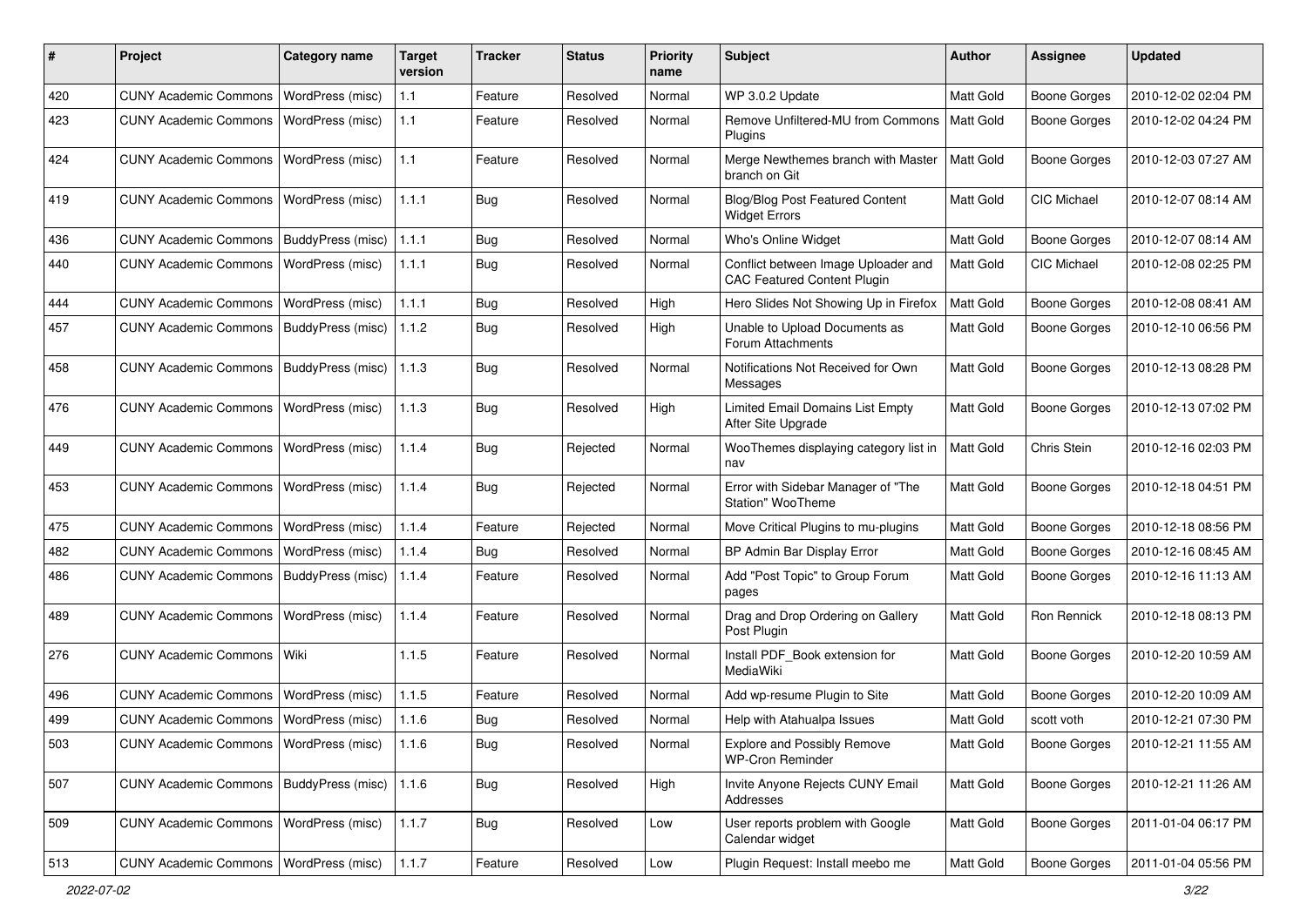| #   | Project                                            | <b>Category name</b>     | <b>Target</b><br>version | <b>Tracker</b> | <b>Status</b> | <b>Priority</b><br>name | <b>Subject</b>                                                                                  | <b>Author</b>    | <b>Assignee</b>     | <b>Updated</b>      |
|-----|----------------------------------------------------|--------------------------|--------------------------|----------------|---------------|-------------------------|-------------------------------------------------------------------------------------------------|------------------|---------------------|---------------------|
| 527 | <b>CUNY Academic Commons</b>                       | BuddyPress (misc)        | 1.1.7                    | <b>Bug</b>     | Resolved      | Low                     | BP Admin Bar Doesn't Show up on<br>Cityscape Theme                                              | Matt Gold        | <b>Boone Gorges</b> | 2011-01-04 03:39 PM |
| 531 | <b>CUNY Academic Commons</b>                       | BuddyPress (misc)        | 1.1.7                    | <b>Bug</b>     | Resolved      | Low                     | Member reports problems with avatar<br>cropping                                                 | Matt Gold        | <b>Boone Gorges</b> | 2011-01-04 05:10 PM |
| 533 | <b>CUNY Academic Commons</b>                       | BuddyPress (misc)        | 1.1.8                    | Bug            | Resolved      | Normal                  | Minor CSS issue on group page                                                                   | Matt Gold        | <b>Boone Gorges</b> | 2011-02-02 09:44 AM |
| 538 | <b>CUNY Academic Commons</b>                       | BuddyPress (misc)        | 1.1.8                    | Bug            | Resolved      | Normal                  | News feed assigns incorrect trackback<br>origins                                                | Matt Gold        | <b>Boone Gorges</b> | 2011-02-02 11:22 AM |
| 540 | <b>CUNY Academic Commons</b>                       | BuddyPress (misc)        | 1.1.8                    | Bug            | Resolved      | Normal                  | Long BP Group Doc Names Hide<br>Edit/Delete Options                                             | Matt Gold        | Boone Gorges        | 2011-02-02 10:58 AM |
| 544 | <b>CUNY Academic Commons</b>                       | WordPress (misc)         | 1.1.8                    | Feature        | Resolved      | Normal                  | Add Elegant Themes themepack to<br>site                                                         | Matt Gold        | Matt Gold           | 2011-01-25 01:40 AM |
| 545 | <b>CUNY Academic Commons</b>                       | WordPress (misc)         | 1.1.8                    | Bug            | Resolved      | Normal                  | <b>Test Elegant Themes</b>                                                                      | Matt Gold        | Matt Gold           | 2011-01-25 01:41 AM |
| 546 | <b>CUNY Academic Commons</b>                       | BuddyPress (misc)        | 1.1.8                    | Bug            | Resolved      | Normal                  | Add Group/Group Blog Author Syncing<br>on an Automated Basis to the Group<br><b>Blog Plugin</b> | Matt Gold        | <b>Boone Gorges</b> | 2011-02-03 08:44 AM |
| 547 | <b>CUNY Academic Commons</b>                       | WordPress (misc)         | 1.1.8                    | Feature        | Resolved      | Normal                  | Add new themes                                                                                  | Matt Gold        | Matt Gold           | 2011-01-27 01:52 PM |
| 534 | <b>CUNY Academic Commons</b>                       | WordPress (misc)         | 1.1.10                   | Feature        | Resolved      | Normal                  | Add an apple-touch-icon.pgn of the<br>CUNY Favicon.ico to the root directory<br>at 114x114      | <b>Matt Gold</b> | <b>Matt Gold</b>    | 2011-03-08 07:34 AM |
| 553 | <b>CUNY Academic Commons</b>                       | WordPress (misc)         | 1.1.10                   | Bug            | Rejected      | Normal                  | Wonky Hero Slide Overlays                                                                       | Matt Gold        | <b>Boone Gorges</b> | 2011-02-28 05:44 PM |
| 564 | <b>CUNY Academic Commons</b>                       | WordPress (misc)         | 1.1.10                   | Feature        | Rejected      | Normal                  | Email Subscription Plugin for<br>WordPress blogs                                                | Matt Gold        | <b>Boone Gorges</b> | 2011-02-18 12:04 AM |
| 566 | <b>CUNY Academic Commons</b>                       | WordPress (misc)         | 1.1.10                   | Feature        | Resolved      | Normal                  | Add The Morning After Theme                                                                     | <b>Matt Gold</b> | Matt Gold           | 2011-02-06 11:40 PM |
| 567 | <b>CUNY Academic Commons</b>                       | WordPress (misc)         | 1.1.10                   | Feature        | Resolved      | Normal                  | Add WPFolio and Bibliotype Themes                                                               | Matt Gold        | <b>Matt Gold</b>    | 2011-02-21 04:16 PM |
| 568 | <b>CUNY Academic Commons</b>                       | BuddyPress (misc)        | 1.1.10                   | Bug            | Resolved      | High                    | Member reports trouble uploading<br>documents to groups                                         | Matt Gold        | <b>Boone Gorges</b> | 2011-02-10 02:33 PM |
| 574 | <b>CUNY Academic Commons</b>                       | <b>BuddyPress (misc)</b> | 1.1.10                   | Bug            | Resolved      | High                    | Members unable to read documents<br>posted to groups                                            | Matt Gold        | Boone Gorges        | 2011-02-10 03:01 PM |
| 605 | <b>CUNY Academic Commons</b>                       | BuddyPress (misc)        | 1.1.10                   | Bug            | Rejected      | Normal                  | Member search on Group Invite Page<br>Not Working                                               | Matt Gold        | Boone Gorges        | 2011-02-24 11:41 PM |
| 606 | <b>CUNY Academic Commons</b>                       | BuddyPress (misc)        | 1.1.10                   | Bug            | Rejected      | Low                     | Avatars don't show up in list of<br>members on group invite tool                                | Matt Gold        | Boone Gorges        | 2011-02-24 11:47 PM |
| 612 | CUNY Academic Commons   BuddyPress (misc)   1.1.10 |                          |                          | Bug            | Resolved      | Normal                  | Member reports trouble uploading<br>documents to groups                                         | Matt Gold        | <b>Boone Gorges</b> | 2011-03-07 10:12 PM |
| 613 | CUNY Academic Commons   BuddyPress (misc)          |                          | 1.1.10                   | Bug            | Resolved      | Normal                  | Member reports group blog / group<br>member syncing                                             | Matt Gold        | Boone Gorges        | 2011-03-03 09:26 AM |
| 614 | CUNY Academic Commons   BuddyPress (misc)   1.1.10 |                          |                          | Bug            | Rejected      | Low                     | Log out button on BP Admin bar<br>covers logo                                                   | Matt Gold        | Boone Gorges        | 2011-03-04 05:58 PM |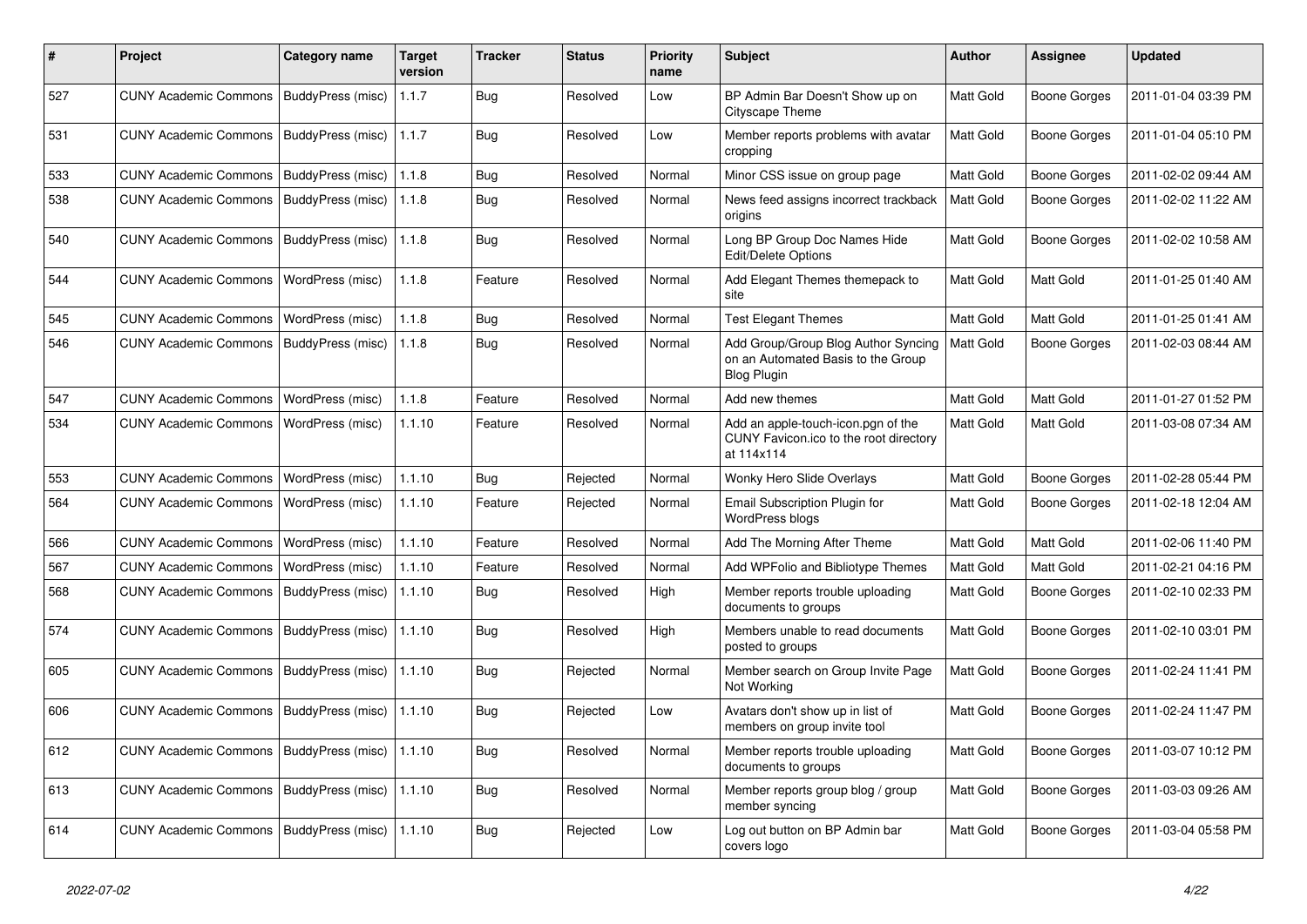| #   | Project                                   | Category name            | <b>Target</b><br>version | <b>Tracker</b> | <b>Status</b> | <b>Priority</b><br>name | <b>Subject</b>                                                                                     | <b>Author</b>    | Assignee            | <b>Updated</b>      |
|-----|-------------------------------------------|--------------------------|--------------------------|----------------|---------------|-------------------------|----------------------------------------------------------------------------------------------------|------------------|---------------------|---------------------|
| 638 | CUNY Academic Commons   BuddyPress (misc) |                          | 1.1.11                   | Bug            | Resolved      | Normal                  | Email Notifications Include Odd<br>Characters                                                      | Matt Gold        | Boone Gorges        | 2011-03-16 11:06 AM |
| 639 | <b>CUNY Academic Commons</b>              | WordPress (misc)         | 1.1.11                   | Feature        | Resolved      | Low                     | Consider WP Comment Remix Plugin                                                                   | Matt Gold        | Boone Gorges        | 2011-03-17 05:43 PM |
| 348 | <b>CUNY Academic Commons</b>              | BuddyPress (misc)        | 1.2                      | Feature        | Resolved      | Normal                  | Create status marker to show which<br>invited group members have already<br>received group invites | Matt Gold        | Boone Gorges        | 2011-03-08 09:08 PM |
| 349 | <b>CUNY Academic Commons</b>              | BuddyPress (misc)        | 1.2                      | Feature        | Resolved      | Normal                  | Add explanatory note to Group Send<br><b>Invites Page</b>                                          | Matt Gold        | Boone Gorges        | 2011-03-08 08:44 PM |
| 350 | <b>CUNY Academic Commons</b>              | BuddyPress (misc)        | 1.2                      | Feature        | Resolved      | Normal                  | Move "Send Invites" Button                                                                         | Matt Gold        | <b>Boone Gorges</b> | 2010-12-20 11:29 AM |
| 362 | <b>CUNY Academic Commons</b>              | BuddyPress (misc)        | 1.2                      | Feature        | Resolved      | Low                     | Require Confirmation on Leaving a<br>Group                                                         | Matt Gold        | Boone Gorges        | 2011-02-21 02:51 PM |
| 378 | <b>CUNY Academic Commons</b>              | WordPress (misc)         | 1.2                      | Bug            | Duplicate     | Normal                  | New blog post notification by email for<br>private blogs                                           | Matt Gold        | Boone Gorges        | 2011-02-18 01:46 PM |
| 425 | <b>CUNY Academic Commons</b>              | WordPress (misc)         | 1.2                      | Feature        | Resolved      | Normal                  | Edit "Not Found" text on new blogs                                                                 | Matt Gold        | Raymond Hoh         | 2011-04-26 08:16 AM |
| 427 | <b>CUNY Academic Commons</b>              | WordPress (misc)         | 1.2                      | Feature        | Resolved      | Normal                  | Remove Ability to Post Status Updates<br>from Edit Profile Page                                    | Matt Gold        | Boone Gorges        | 2010-12-22 12:16 PM |
| 428 | <b>CUNY Academic Commons</b>              | BuddyPress (misc)        | 1.2                      | Feature        | Resolved      | Normal                  | Consider adding Log Out button to BP<br>Admin Bar                                                  | Matt Gold        | Boone Gorges        | 2010-12-22 12:12 PM |
| 492 | <b>CUNY Academic Commons</b>              | WordPress (misc)         | 1.2                      | Feature        | Resolved      | Normal                  | Upgrade CommentPress to latest<br>edition                                                          | Matt Gold        | Boone Gorges        | 2011-03-08 09:23 PM |
| 501 | <b>CUNY Academic Commons</b>              | WordPress (misc)         | 1.2                      | Feature        | Resolved      | Normal                  | Install WP Site Template Plugin                                                                    | Matt Gold        | Boone Gorges        | 2011-03-16 03:31 PM |
| 510 | <b>CUNY Academic Commons</b>              | BuddyPress (misc)        | 1.2                      | Feature        | Resolved      | Normal                  | Change group slug placement on<br>group admin menu                                                 | <b>Matt Gold</b> | Boone Gorges        | 2011-02-21 04:51 PM |
| 526 | <b>CUNY Academic Commons</b>              | WordPress (misc)         | 1.2                      | Bug            | Resolved      | Low                     | Next/Previous Links Don't Appear on<br>All Hero Slides                                             | Matt Gold        | Raymond Hoh         | 2011-04-22 03:56 AM |
| 539 | <b>CUNY Academic Commons</b>              | BuddyPress (misc)        | 1.2                      | Feature        | Rejected      | Normal                  | Allow document category names to be<br>edited                                                      | Matt Gold        | Boone Gorges        | 2011-01-24 12:52 PM |
| 595 | <b>CUNY Academic Commons</b>              | Upgrades                 | 1.2                      | Feature        | Resolved      | Normal                  | Formalize Browser/OS Testing<br>procedures                                                         | Matt Gold        | Boone Gorges        | 2011-04-20 06:40 PM |
| 623 | <b>CUNY Academic Commons</b>              | BuddyPress (misc)        | 1.2                      | Feature        | Resolved      | Normal                  | <b>BuddyPress Docs: Move</b><br>Paste-from-Word Icon Into Top Row of<br>Tiny-MCE icons             | Matt Gold        | Boone Gorges        | 2011-02-28 06:33 PM |
| 627 | <b>CUNY Academic Commons</b>              | BuddyPress (misc)        | 1.2                      | Feature        | Resolved      | Normal                  | Add LaTeX support for BP Group<br>Forums                                                           | Matt Gold        | Boone Gorges        | 2011-05-09 05:21 PM |
| 629 | <b>CUNY Academic Commons</b>              | <b>BuddyPress (misc)</b> | 1.2                      | Feature        | Resolved      | Normal                  | Create Required Profile Field to Define<br><b>User Status</b>                                      | <b>Matt Gold</b> | Matt Gold           | 2011-03-17 06:34 PM |
| 640 | CUNY Academic Commons   WordPress (misc)  |                          | 1.2                      | Feature        | Resolved      | Normal                  | Add Clean Home Theme to Site                                                                       | Matt Gold        | Matt Gold           | 2011-04-20 06:55 PM |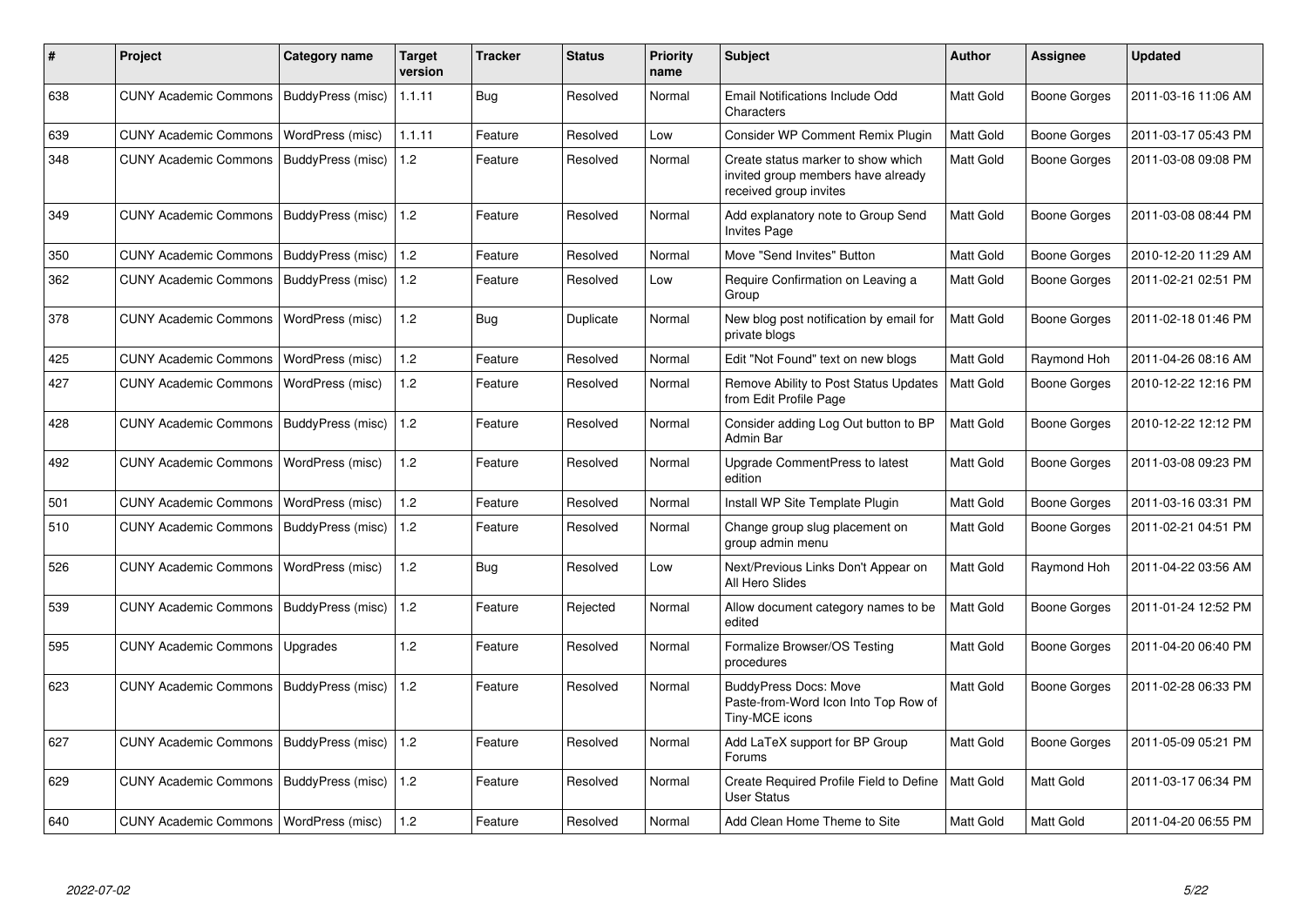| #   | <b>Project</b>                                    | Category name     | <b>Target</b><br>version | Tracker    | <b>Status</b> | <b>Priority</b><br>name | <b>Subject</b>                                                                                     | <b>Author</b>    | Assignee     | <b>Updated</b>      |
|-----|---------------------------------------------------|-------------------|--------------------------|------------|---------------|-------------------------|----------------------------------------------------------------------------------------------------|------------------|--------------|---------------------|
| 646 | CUNY Academic Commons   BuddyPress (misc)         |                   | 1.2                      | Bug        | Resolved      | Low                     | Change Error Message Non Logged-In<br>Users See When Authorized Page is<br>Requested Without Login | Matt Gold        | Boone Gorges | 2011-03-22 10:28 AM |
| 647 | <b>CUNY Academic Commons</b>                      | WordPress (misc)  | 1.2                      | Feature    | Resolved      | Normal                  | <b>Add Antisnews Theme</b>                                                                         | Matt Gold        | Boone Gorges | 2011-03-26 07:58 PM |
| 656 | <b>CUNY Academic Commons</b>                      | BuddyPress (misc) | 1.2                      | Bug        | Resolved      | Low                     | Conflicting Email Subscription<br>Messages                                                         | <b>Matt Gold</b> | Boone Gorges | 2011-04-10 10:10 PM |
| 660 | <b>CUNY Academic Commons</b>                      | BuddyPress (misc) | 1.2                      | <b>Bug</b> | Resolved      | Low                     | HTML Markup appears in activity<br>comment                                                         | <b>Matt Gold</b> | Boone Gorges | 2011-04-04 02:39 PM |
| 661 | CUNY Academic Commons   BuddyPress (misc)         |                   | 1.2                      | Bug        | Resolved      | Low                     | HTML Special Characters Appear in<br><b>Email Notification Text</b>                                | <b>Matt Gold</b> | Raymond Hoh  | 2011-05-04 08:55 AM |
| 699 | <b>CUNY Academic Commons</b>                      | WordPress (misc)  | 1.2                      | Feature    | Resolved      | Normal                  | Add BTCNew Plugin to the Commons                                                                   | <b>Matt Gold</b> | Raymond Hoh  | 2011-04-24 04:15 PM |
| 628 | <b>CUNY Academic Commons</b>                      | Wiki              | 1.2.1                    | Bug        | Resolved      | Normal                  | LaTeX support for MediaWiki                                                                        | Matt Gold        | Boone Gorges | 2011-05-11 09:50 PM |
| 657 | <b>CUNY Academic Commons</b>                      | WordPress (misc)  | 1.2.1                    | Bug        | Resolved      | Normal                  | Problems with WordPress Wiki Plugin                                                                | <b>Matt Gold</b> | Boone Gorges | 2011-05-11 11:29 AM |
| 704 | <b>CUNY Academic Commons</b>                      | WordPress (misc)  | 1.2.1                    | Feature    | Resolved      | Normal                  | Plugin Request: Widget that displays<br>randomized images and captions                             | Matt Gold        | Boone Gorges | 2011-05-04 11:22 AM |
| 705 | <b>CUNY Academic Commons</b>                      | WordPress (misc)  | 1.2.1                    | Feature    | Resolved      | Normal                  | A way to mass upload files?                                                                        | Matt Gold        | Boone Gorges | 2011-04-27 12:04 AM |
| 706 | <b>CUNY Academic Commons</b>                      | WordPress (misc)  | 1.2.1                    | Feature    | Resolved      | Normal                  | Random Header Image                                                                                | Matt Gold        | Boone Gorges | 2011-05-04 01:26 PM |
| 707 | <b>CUNY Academic Commons</b>                      | WordPress (misc)  | 1.2.1                    | Feature    | Resolved      | Normal                  | Simple Site Visit Counter Plugin for<br><b>Blogs</b>                                               | <b>Matt Gold</b> | Boone Gorges | 2011-05-04 11:13 AM |
| 709 | <b>CUNY Academic Commons</b>                      | WordPress (misc)  | 1.2.1                    | Feature    | Rejected      | Low                     | Add Inspiration Theme to Site                                                                      | <b>Matt Gold</b> | Boone Gorges | 2011-04-28 08:15 PM |
| 710 | <b>CUNY Academic Commons</b>                      | WordPress (misc)  | 1.2.1                    | Bug        | Resolved      | Normal                  | Flickr Photo Album Plugin Doesn't<br>Activate                                                      | Matt Gold        | Boone Gorges | 2011-05-08 04:56 PM |
| 711 | <b>CUNY Academic Commons</b>                      | WordPress (misc)  | 1.2.1                    | Feature    | Resolved      | Normal                  | Add Twitter Blackbird Pie Plugin                                                                   | Matt Gold        | Boone Gorges | 2011-05-04 10:17 AM |
| 724 | <b>CUNY Academic Commons</b>                      | BuddyPress (misc) | 1.2.1                    | Bug        | Rejected      | Normal                  | Word Limit on Email Notifications of<br>Forum Posts?                                               | <b>Matt Gold</b> | Boone Gorges | 2011-05-11 12:04 PM |
| 727 | <b>CUNY Academic Commons</b>                      | WordPress (misc)  | 1.2.1                    | Bug        | Resolved      | Normal                  | Add The Erudite Theme                                                                              | <b>Matt Gold</b> | Raymond Hoh  | 2011-05-01 05:02 AM |
| 731 | <b>CUNY Academic Commons</b>                      | BuddyPress (misc) | 1.2.1                    | Bug        | Resolved      | Normal                  | Member reports a problem posting to a<br>private group                                             | Matt Gold        | Boone Gorges | 2011-05-03 07:10 PM |
| 775 | <b>CUNY Academic Commons</b>                      | WordPress (misc)  | 1.2.2                    | Bug        | Rejected      | Normal                  | Hit Counter Plugin Problem                                                                         | Matt Gold        | Boone Gorges | 2011-05-28 08:42 AM |
| 778 | <b>CUNY Academic Commons</b>                      | BuddyPress (misc) | 1.2.2                    | Bug        | Resolved      | Normal                  | Private BP Docs Comment Notification<br>in RSS Feed                                                | <b>Matt Gold</b> | Boone Gorges | 2011-06-02 09:29 AM |
| 747 | <b>CUNY Academic Commons</b>                      | WordPress (misc)  | 1.2.3                    | Feature    | Resolved      | Normal                  | Find rich-stats plugin for WordPress                                                               | Matt Gold        | Boone Gorges | 2011-06-02 09:19 AM |
| 763 | <b>CUNY Academic Commons</b>                      | BuddyPress (misc) | 1.2.3                    | Bug        | Resolved      | Low                     | Resaving BP Docs Preferences on<br>Same Setting Produces Unclear Error<br>Message                  | Matt Gold        | Boone Gorges | 2011-06-02 09:19 AM |
| 782 | CUNY Academic Commons   BuddyPress (misc)   1.2.3 |                   |                          | Feature    | Resolved      | Normal                  | Add Captcha Plugin                                                                                 | Matt Gold        | Boone Gorges | 2011-06-06 10:37 AM |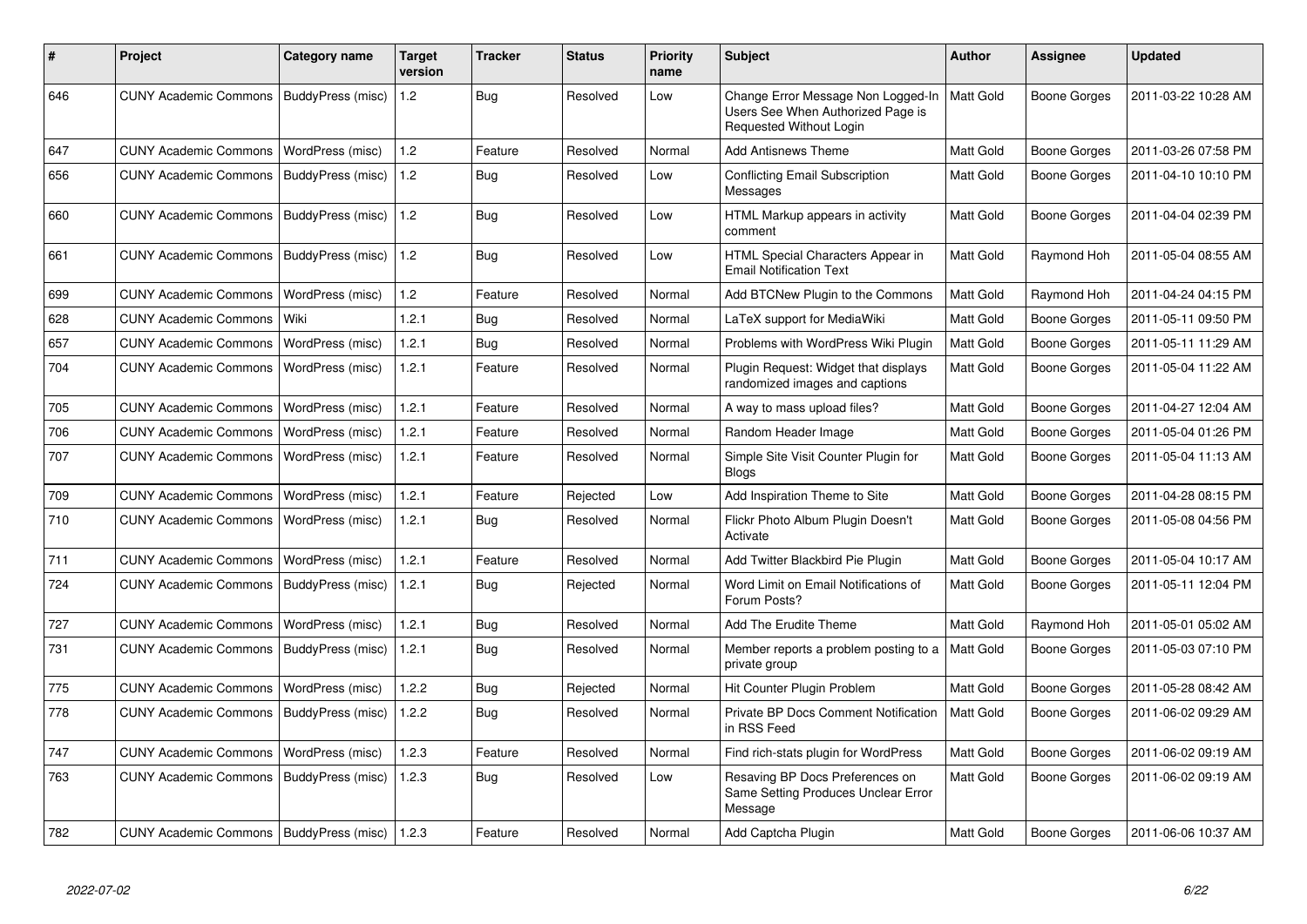| #    | Project                                   | <b>Category name</b>    | <b>Target</b><br>version | <b>Tracker</b> | <b>Status</b> | <b>Priority</b><br>name | <b>Subject</b>                                                                    | <b>Author</b> | Assignee            | <b>Updated</b>      |
|------|-------------------------------------------|-------------------------|--------------------------|----------------|---------------|-------------------------|-----------------------------------------------------------------------------------|---------------|---------------------|---------------------|
| 786  | <b>CUNY Academic Commons</b>              | WordPress (misc)        | 1.2.3                    | Bug            | Resolved      | Normal                  | Hero Image Slider Overlay Display on<br>ΙE                                        | Matt Gold     | <b>Boone Gorges</b> | 2011-06-06 09:51 AM |
| 789  | <b>CUNY Academic Commons</b>              | WordPress (misc)        | 1.2.3                    | Bug            | Resolved      | Normal                  | <b>Remove Sitemeter from Footer</b>                                               | Matt Gold     | <b>Boone Gorges</b> | 2011-06-06 09:41 AM |
| 783  | <b>CUNY Academic Commons</b>              | BuddyPress (misc)       | 1.2.4                    | Bug            | Resolved      | Normal                  | <b>Broken Avatar Images</b>                                                       | Matt Gold     | <b>Boone Gorges</b> | 2011-06-06 02:49 PM |
| 796  | <b>CUNY Academic Commons</b>              | Wiki                    | 1.2.4                    | Bug            | Resolved      | Normal                  | BP Admin Bar Header Margin                                                        | Matt Gold     | Raymond Hoh         | 2011-06-07 02:37 PM |
| 806  | <b>CUNY Academic Commons</b>              | BuddyPress (misc)       | 1.2.4                    | Bug            | Resolved      | Normal                  | BP Docs Notification Throttling Issues                                            | Matt Gold     | <b>Boone Gorges</b> | 2011-06-08 12:17 PM |
| 809  | <b>CUNY Academic Commons</b>              | WordPress (misc)        | 1.2.4                    | Bug            | Resolved      | Low                     | Extra padding on bottom of footer                                                 | Matt Gold     | <b>Boone Gorges</b> | 2011-07-12 03:23 PM |
| 810  | <b>CUNY Academic Commons</b>              | BuddyPress (misc)       | 1.2.4                    | Bug            | Resolved      | Normal                  | Can't see all blogs in "My Blogs"                                                 | Matt Gold     | <b>Boone Gorges</b> | 2011-07-12 10:51 PM |
| 842  | <b>CUNY Academic Commons</b>              | <b>WordPress (misc)</b> | 1.2.4                    | Bug            | Resolved      | Normal                  | Problems adding a user to a blog                                                  | Matt Gold     | <b>Boone Gorges</b> | 2011-07-08 01:34 PM |
| 856  | <b>CUNY Academic Commons</b>              | BuddyPress (misc)       | 1.2.4                    | Bug            | Resolved      | Low                     | Text-alignment issue on group                                                     | Matt Gold     | Raymond Hoh         | 2011-06-22 10:02 PM |
| 905  | <b>CUNY Academic Commons</b>              | BuddyPress (misc)       | 1.2.4                    | Bug            | Resolved      | Low                     | <b>BP Docs Authentication Issue</b>                                               | Matt Gold     | Boone Gorges        | 2011-07-12 01:39 PM |
| 908  | <b>CUNY Academic Commons</b>              | BuddyPress (misc)       | 1.2.4                    | Bug            | Resolved      | Normal                  | Free a BP Doc from Locked Status                                                  | Matt Gold     | <b>Boone Gorges</b> | 2011-07-02 11:15 PM |
| 950  | <b>CUNY Academic Commons</b>              | BuddyPress (misc)       | 1.2.4                    | Bug            | Rejected      | Normal                  | Spam/Moderation Issue                                                             | Matt Gold     | <b>Boone Gorges</b> | 2011-07-11 09:15 AM |
| 773  | <b>CUNY Academic Commons</b>              | WordPress (misc)        | 1.2.4.2                  | Feature        | Resolved      | Low                     | Adjust Featured Content Widget<br>Default Images                                  | Matt Gold     | Boone Gorges        | 2011-11-02 01:44 AM |
| 1104 | <b>CUNY Academic Commons</b>              | WordPress (misc)        | 1.2.4.2                  | Bug            | Resolved      | Normal                  | Remove WordPress Counter Plugin                                                   | Matt Gold     | <b>Boone Gorges</b> | 2011-10-31 11:00 AM |
| 735  | <b>CUNY Academic Commons</b>              | BuddyPress (misc)       | 1.2.5                    | Feature        | Resolved      | Normal                  | BP Docs - Include Check-Box to Avoid<br><b>Email Notifications of Minor Edits</b> | Matt Gold     | <b>Boone Gorges</b> | 2011-07-24 11:34 AM |
| 991  | <b>CUNY Academic Commons</b>              | <b>WordPress (misc)</b> | 1.2.5                    | Bug            | Resolved      | Normal                  | <b>Update FeedWordPress</b>                                                       | Matt Gold     | <b>Boone Gorges</b> | 2011-07-19 11:37 AM |
| 992  | <b>CUNY Academic Commons</b>              | BuddyPress (misc)       | 1.2.5                    | Bug            | Resolved      | Normal                  | BP Docs comments show up on WP<br>Dashboard                                       | Matt Gold     | <b>Boone Gorges</b> | 2011-07-19 02:17 PM |
| 993  | <b>CUNY Academic Commons</b>              | BuddyPress (misc)       | 1.2.5                    | Bug            | Resolved      | Low                     | <b>BP Docs Notification Issue</b>                                                 | Matt Gold     | <b>Boone Gorges</b> | 2011-07-20 12:10 AM |
| 1067 | <b>CUNY Academic Commons</b>              | WordPress (misc)        | 1.2.5                    | Bug            | Rejected      | Normal                  | <b>Install Disable Trackbacks</b>                                                 | Matt Gold     | <b>Boone Gorges</b> | 2011-07-22 12:05 AM |
| 1068 | <b>CUNY Academic Commons</b>              | WordPress (misc)        | 1.2.5                    | Bug            | Rejected      | High                    | Notification of Update in a Private<br>Group Shows up in Public Feed              | Matt Gold     | <b>Boone Gorges</b> | 2011-07-21 11:27 PM |
| 1069 | <b>CUNY Academic Commons</b>              | WordPress (misc)        | 1.2.5                    | Feature        | Resolved      | Normal                  | Install ThreatToCreativity Theme                                                  | Matt Gold     | Matt Gold           | 2011-11-14 08:14 PM |
| 1073 | <b>CUNY Academic Commons</b>              | WordPress (misc)        | 1.2.5                    | Feature        | Resolved      | Normal                  | Add Google Plus One Plugin                                                        | Matt Gold     | <b>Boone Gorges</b> | 2011-09-12 06:06 PM |
| 1074 | <b>CUNY Academic Commons</b>              | <b>WordPress (misc)</b> | 1.2.5                    | Feature        | Resolved      | Normal                  | Add Facebook Page Photo Gallery<br>plugin                                         | Matt Gold     | <b>Boone Gorges</b> | 2011-09-12 06:11 PM |
| 1075 | CUNY Academic Commons   WordPress (misc)  |                         | 1.2.5                    | Feature        | Resolved      | Normal                  | Add Spam Free WordPress plugin                                                    | Matt Gold     | <b>Boone Gorges</b> | 2011-09-12 06:08 PM |
| 1093 | <b>CUNY Academic Commons</b>              | WordPress (misc)        | 1.2.5                    | Feature        | Resolved      | Normal                  | Add WP-SyntaxEvolved Plugin                                                       | Matt Gold     | Boone Gorges        | 2011-09-12 06:13 PM |
| 1117 | CUNY Academic Commons   BuddyPress (misc) |                         | 1.2.5                    | Bug            | Resolved      | Normal                  | Character Display Error in Feed                                                   | Matt Gold     | Boone Gorges        | 2011-09-12 06:29 PM |
| 1130 | CUNY Academic Commons   WordPress (misc)  |                         | 1.2.5                    | Feature        | Resolved      | Normal                  | Add PressWork Theme                                                               | Matt Gold     | <b>Boone Gorges</b> | 2011-11-14 08:11 PM |
| 1143 | CUNY Academic Commons   BuddyPress (misc) |                         | 1.2.5                    | <b>Bug</b>     | Resolved      | Normal                  | Notifications of Old Posts                                                        | Matt Gold     |                     | 2011-08-30 09:56 PM |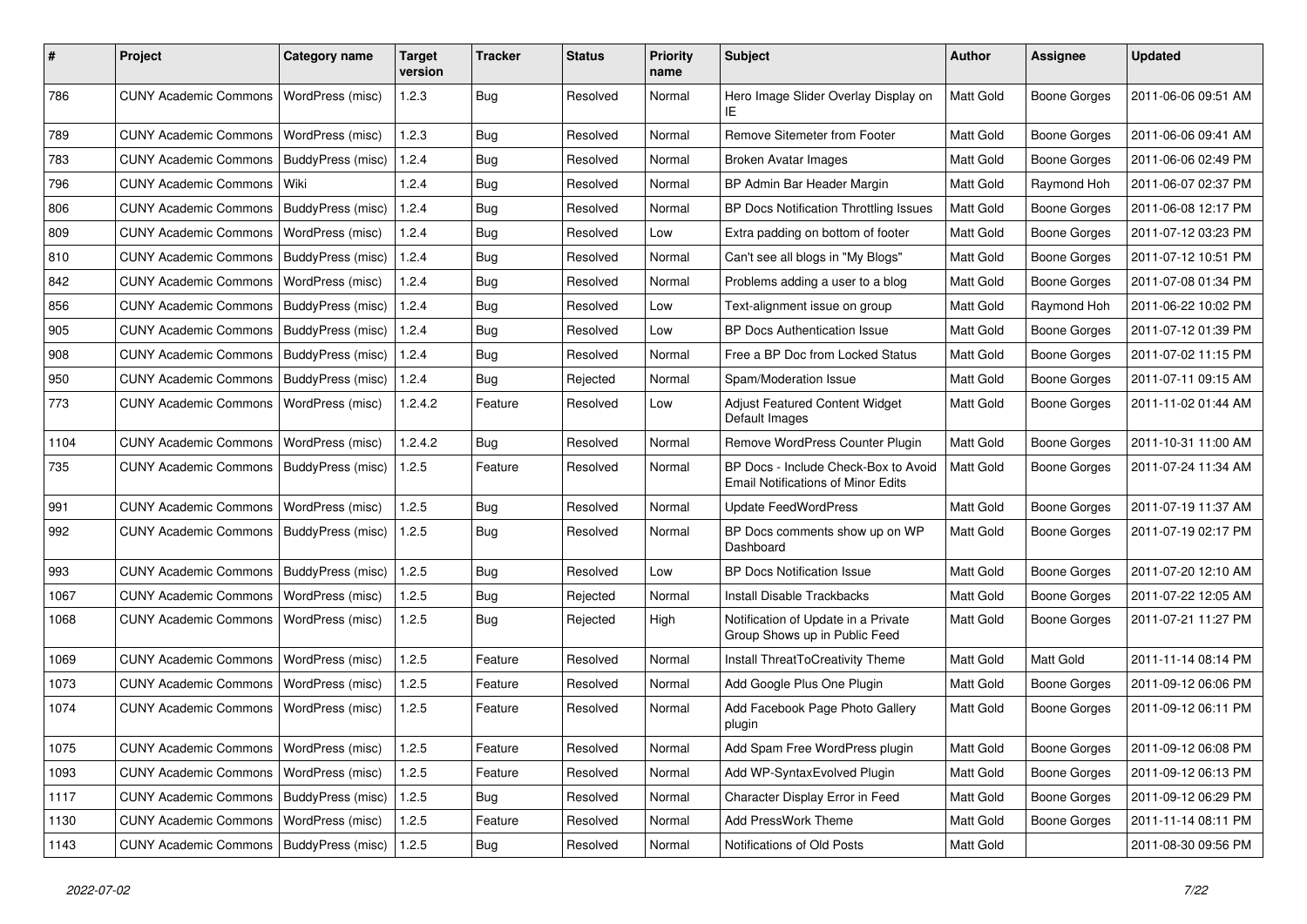| $\#$ | Project                                         | Category name     | <b>Target</b><br>version | <b>Tracker</b> | <b>Status</b> | <b>Priority</b><br>name | <b>Subject</b>                                                               | <b>Author</b>    | <b>Assignee</b>     | <b>Updated</b>      |
|------|-------------------------------------------------|-------------------|--------------------------|----------------|---------------|-------------------------|------------------------------------------------------------------------------|------------------|---------------------|---------------------|
| 1144 | <b>CUNY Academic Commons</b>                    | WordPress (misc)  | 1.2.5                    | Feature        | Resolved      | Normal                  | Install Brunelleschi Theme                                                   | <b>Matt Gold</b> | Matt Gold           | 2011-11-14 08:16 PM |
| 1145 | <b>CUNY Academic Commons</b>                    | BuddyPress (misc) | 1.2.5                    | Bug            | Resolved      | Low                     | Alert Box on Group Join                                                      | Matt Gold        | <b>Boone Gorges</b> | 2011-09-12 05:56 PM |
| 1162 | CUNY Academic Commons   BuddyPress (misc)       |                   | 1.2.5                    | Feature        | Resolved      | Normal                  | Organization of "My Blogs" Dropdown<br>on Nav Bar                            | <b>Matt Gold</b> | Boone Gorges        | 2011-09-14 01:24 AM |
| 1178 | <b>CUNY Academic Commons</b>                    | WordPress (misc)  | 1.2.5                    | Feature        | Resolved      | Normal                  | Add "Chunk" Theme to the Commons                                             | Matt Gold        | <b>Boone Gorges</b> | 2011-11-14 08:25 PM |
| 1188 | <b>CUNY Academic Commons</b>                    | WordPress (misc)  | 1.2.5                    | Feature        | Resolved      | Normal                  | Add Text Expander Plugin                                                     | Matt Gold        | <b>Boone Gorges</b> | 2011-11-14 08:21 PM |
| 1321 | <b>CUNY Academic Commons</b>                    | BuddyPress (misc) | 1.2.5                    | Bug            | Duplicate     | Normal                  | BP Doc Comment Doesn't Show Up on<br>Doc (but does appear in group stream)   | <b>Matt Gold</b> | <b>Boone Gorges</b> | 2011-11-04 08:04 AM |
| 1324 | <b>CUNY Academic Commons</b>                    | WordPress (misc)  | 1.2.5                    | Feature        | Resolved      | Normal                  | Change link on main nav bar for "Help"                                       | Matt Gold        | Boone Gorges        | 2011-11-04 12:08 PM |
| 1325 | <b>CUNY Academic Commons</b>                    | WordPress (misc)  | 1.2.5                    | Feature        | Resolved      | Normal                  | Remove hard-coded copyright notice<br>from WooThemes                         | Matt Gold        | <b>Boone Gorges</b> | 2011-11-15 08:49 AM |
| 1371 | CUNY Academic Commons   WordPress (misc)        |                   | 1.2.6                    | Support        | Resolved      | Normal                  | Not allowed to create accounts for<br>Non-CUNY Members                       | Matt Gold        | <b>Boone Gorges</b> | 2011-11-21 02:49 PM |
| 1380 | <b>CUNY Academic Commons</b>                    | WordPress (misc)  | 1.2.7                    | Bug            | Resolved      | Low                     | Page background color not set lon<br>login page                              | <b>Matt Gold</b> | <b>Boone Gorges</b> | 2011-11-28 07:44 PM |
| 1400 | <b>CUNY Academic Commons</b>                    | BuddyPress (misc) | 1.2.7                    | Bug            | Resolved      | Normal                  | Firefox Login Caching Issue                                                  | Matt Gold        | <b>Boone Gorges</b> | 2011-12-06 05:53 PM |
| 325  | CUNY Academic Commons   BuddyPress (misc)       |                   | 1.3                      | Feature        | Resolved      | Normal                  | Add folder hierarchies to Group<br>Documents plugin                          | Matt Gold        | <b>Boone Gorges</b> | 2011-05-23 01:33 AM |
| 343  | CUNY Academic Commons   Wiki                    |                   | 1.3                      | Bug            | Resolved      | Low                     | <b>FCKEditor Preferences</b>                                                 | Matt Gold        | <b>Boone Gorges</b> | 2011-11-30 11:55 AM |
| 487  | <b>CUNY Academic Commons</b>                    | WordPress (misc)  | 1.3                      | Bug            | Resolved      | Normal                  | Replace Backtype Connect with<br>something that works                        | Matt Gold        | <b>Boone Gorges</b> | 2011-05-26 08:47 AM |
| 532  | <b>CUNY Academic Commons</b>                    | BuddyPress (misc) | 1.3                      | Feature        | Resolved      | Normal                  | Allow members to paste in a group of<br>email addresses when sending invites | <b>Matt Gold</b> | <b>Boone Gorges</b> | 2011-09-13 01:12 PM |
| 557  | <b>CUNY Academic Commons</b>                    | BuddyPress (misc) | 1.3                      | Feature        | Rejected      | Normal                  | Denied Size and Extension Alerts on<br>Forum posts                           | Matt Gold        | Boone Gorges        | 2011-06-17 02:58 PM |
| 643  | CUNY Academic Commons   BuddyPress (misc)       |                   | 1.3                      | Feature        | Resolved      | Normal                  | Create Mechanism to Require People<br>to Fill Out New Identity Profile Field | Matt Gold        | <b>Boone Gorges</b> | 2011-10-19 01:50 PM |
| 648  | CUNY Academic Commons   BuddyPress (misc)       |                   | 1.3                      | Feature        | Resolved      | Normal                  | Create Print functionality for<br><b>BuddyPress Docs</b>                     | Matt Gold        | Boone Gorges        | 2011-07-19 11:46 AM |
| 649  | <b>CUNY Academic Commons</b>                    | BuddyPress (misc) | 1.3                      | Feature        | Resolved      | Normal                  | Create Copy All button for BuddyPress<br>Docs                                | Matt Gold        | Boone Gorges        | 2011-09-13 11:59 AM |
| 697  | CUNY Academic Commons   BuddyPress (misc)   1.3 |                   |                          | Feature        | Resolved      | Normal                  | Member request: Indented text in<br>Forum Posts                              | <b>Matt Gold</b> | <b>Boone Gorges</b> | 2011-09-13 03:29 PM |
| 746  | CUNY Academic Commons   BuddyPress (misc)       |                   | 1.3                      | Bug            | Resolved      | Normal                  | Create Pop-Up Login Overlay                                                  | Matt Gold        | Raymond Hoh         | 2011-05-16 06:32 PM |
| 761  | CUNY Academic Commons   WordPress (misc)        |                   | $1.3$                    | Bug            | Resolved      | Normal                  | Implement "Send a Comment"<br>Function                                       | Matt Gold        | Boone Gorges        | 2011-06-02 04:51 PM |
| 764  | CUNY Academic Commons   WordPress (misc)        |                   | 1.3                      | Feature        | Resolved      | Normal                  | Install "Email Users" Plugin                                                 | Matt Gold        | <b>Boone Gorges</b> | 2011-09-13 11:35 AM |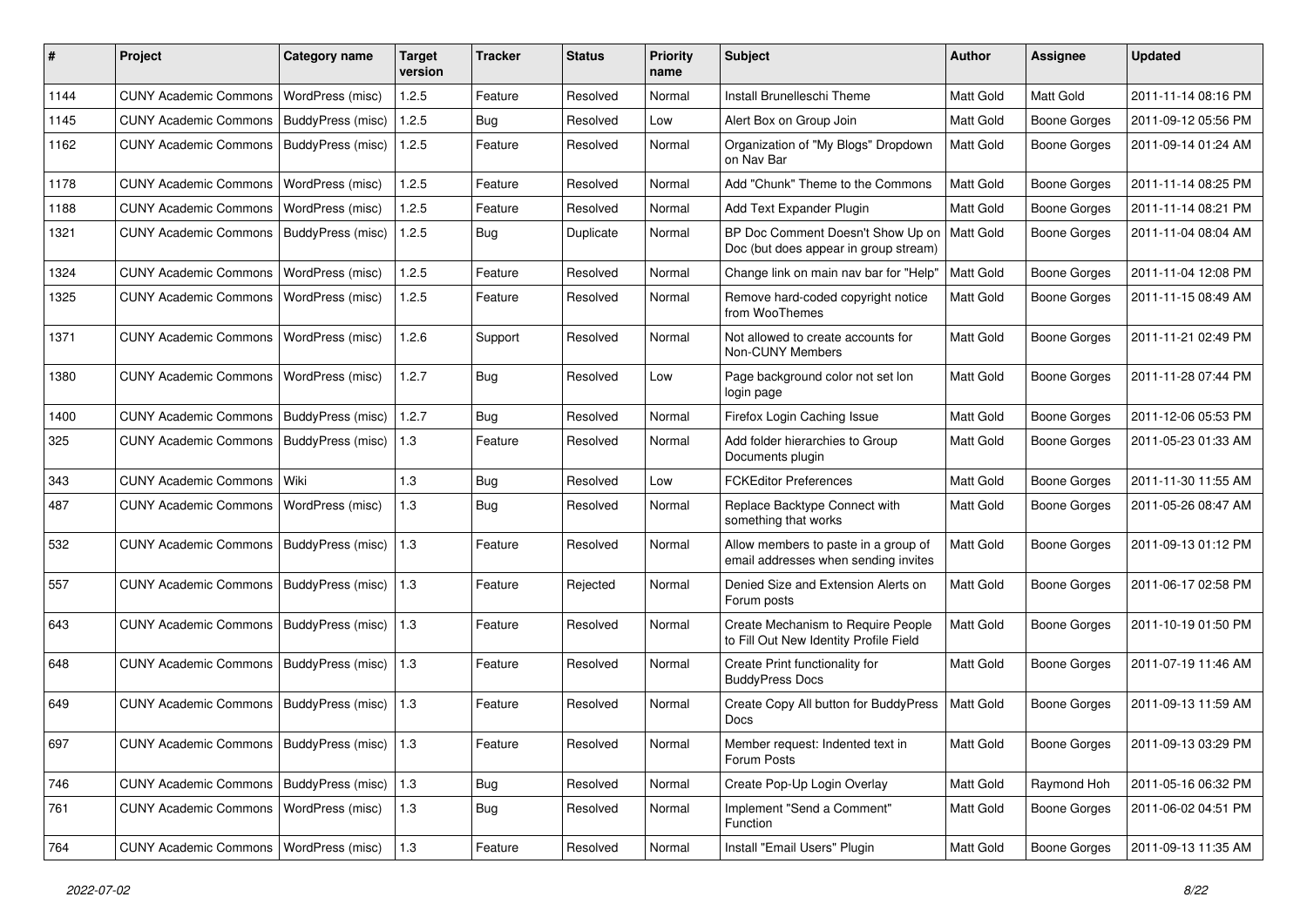| ∦    | Project                                           | <b>Category name</b>    | Target<br>version | <b>Tracker</b> | <b>Status</b> | <b>Priority</b><br>name | <b>Subject</b>                                                                     | Author    | <b>Assignee</b>     | <b>Updated</b>      |
|------|---------------------------------------------------|-------------------------|-------------------|----------------|---------------|-------------------------|------------------------------------------------------------------------------------|-----------|---------------------|---------------------|
| 771  | <b>CUNY Academic Commons</b>                      | <b>WordPress (misc)</b> | 1.3               | Feature        | Rejected      | Normal                  | Create Tool to Display Users in Order<br>of ID# in Dashboard                       | Matt Gold | <b>Boone Gorges</b> | 2011-05-24 08:57 AM |
| 774  | <b>CUNY Academic Commons</b>                      | BuddyPress (misc)       | 1.3               | Feature        | Resolved      | Normal                  | Consider Allowing Email to Be Sent<br><b>Between Unfriended Members</b>            | Matt Gold | <b>Boone Gorges</b> | 2011-06-16 04:06 PM |
| 906  | <b>CUNY Academic Commons</b>                      | BuddyPress (misc)       | 1.3               | Feature        | Resolved      | Low                     | Allow users to edit BP Doc comments                                                | Matt Gold | <b>Boone Gorges</b> | 2011-09-14 01:27 AM |
| 1106 | <b>CUNY Academic Commons</b>                      | WordPress (misc)        | 1.3               | Feature        | Resolved      | Normal                  | <b>Extended Super Admins</b>                                                       | Matt Gold | <b>Boone Gorges</b> | 2011-11-15 02:06 PM |
| 1132 | <b>CUNY Academic Commons</b>                      | WordPress (misc)        | 1.3               | Feature        | Rejected      | Normal                  | Consider adding a forum plugin for<br>blogs                                        | Matt Gold | <b>Boone Gorges</b> | 2011-11-17 10:51 PM |
| 1134 | <b>CUNY Academic Commons</b>                      | <b>WordPress (misc)</b> | 1.3               | Feature        | Resolved      | Normal                  | Build Flexibility for Image Choices into<br><b>Featured Content Widget</b>         | Matt Gold | <b>Boone Gorges</b> | 2011-11-30 02:27 AM |
| 1146 | <b>CUNY Academic Commons</b>                      | WordPress (misc)        | 1.3               | Feature        | Resolved      | Normal                  | Add Shaken Grid Theme to Site                                                      | Matt Gold | Matt Gold           | 2011-11-28 03:27 PM |
| 1256 | CUNY Academic Commons                             | BuddyPress (misc)       | 1.3               | Feature        | Resolved      | Normal                  | Enable BP Docs by default on<br>Commons groups                                     | Matt Gold | <b>Boone Gorges</b> | 2011-11-15 02:27 PM |
| 1329 | <b>CUNY Academic Commons</b>                      | WordPress (misc)        | $1.3$             | Feature        | Resolved      | Normal                  | Create Plugin to Make it Easier to Add<br>Users to a Blog                          | Matt Gold | <b>Boone Gorges</b> | 2011-12-15 08:43 AM |
| 1344 | <b>CUNY Academic Commons</b>                      | BuddyPress (misc)       | 1.3               | Bug            | Resolved      | Normal                  | Activity Feed Items not Appearing in<br>Group                                      | Matt Gold | Boone Gorges        | 2011-11-14 11:26 AM |
| 1345 | CUNY Academic Commons   BuddyPress (misc)         |                         | 1.3               | Bug            | Resolved      | Normal                  | <b>Consider Adding BuddyPress Group</b><br>for Community Admins and Mods<br>Plugin | Matt Gold | <b>Boone Gorges</b> | 2011-11-28 03:17 PM |
| 1394 | CUNY Academic Commons   BuddyPress (misc)         |                         | 1.3               | Feature        | Rejected      | Normal                  | Update Filters to include new BP<br>Profile roles                                  | Matt Gold | <b>Boone Gorges</b> | 2011-12-09 07:11 AM |
| 1412 | <b>CUNY Academic Commons</b>                      | BuddyPress (misc)       | 1.3               | Bug            | Resolved      | Normal                  | Alter text on pop-up message about<br>role field                                   | Matt Gold | <b>Boone Gorges</b> | 2011-12-08 12:58 PM |
| 1418 | <b>CUNY Academic Commons</b>                      | l Wiki                  | 1.3               | Bug            | Resolved      | High                    | Don't see BP Admin Bar on cdev Wiki<br>page                                        | Matt Gold | <b>Boone Gorges</b> | 2011-12-09 08:58 AM |
| 1419 | <b>CUNY Academic Commons</b>                      | Wiki                    | 1.3               | Bug            | Rejected      | Normal                  | Ajax autosuggest on wiki tags not<br>working                                       | Matt Gold | <b>Boone Gorges</b> | 2011-12-12 03:51 PM |
| 1437 | <b>CUNY Academic Commons</b>                      | WordPress (misc)        | 1.3               | Feature        | Resolved      | Normal                  | Add FD Footnotes Plugin                                                            | Matt Gold | <b>Boone Gorges</b> | 2011-12-14 01:00 PM |
| 1438 | <b>CUNY Academic Commons</b>                      | WordPress (misc)        | 1.3.1             | Feature        | Resolved      | Normal                  | Add WP-Print Plugin                                                                | Matt Gold | <b>Boone Gorges</b> | 2011-12-15 02:49 PM |
| 1439 | CUNY Academic Commons   WordPress (misc)          |                         | 1.3.1             | Feature        | Resolved      | Normal                  | Add WP Hide Post Plugin                                                            | Matt Gold | Boone Gorges        | 2011-12-15 02:50 PM |
| 1440 | CUNY Academic Commons   WordPress (misc)          |                         | 1.3.1             | Feature        | Resolved      | Normal                  | Add Custom Sidebar Plugin                                                          | Matt Gold | Boone Gorges        | 2011-12-15 02:46 PM |
| 1451 | CUNY Academic Commons   BuddyPress (misc)   1.3.1 |                         |                   | <b>Bug</b>     | Resolved      | Normal                  | Social Media Profile Icons Not<br>Showing Up Automatically?                        | Matt Gold | Boone Gorges        | 2011-12-15 07:06 PM |
| 1455 | CUNY Academic Commons   BuddyPress (misc)         |                         | 1.3.1             | Bug            | Resolved      | Normal                  | Errant error message on Groups page                                                | Matt Gold | Boone Gorges        | 2011-12-16 02:05 PM |
| 1459 | CUNY Academic Commons   WordPress (misc)          |                         | 1.3.1             | Feature        | Resolved      | Normal                  | Create "no image" option for featured<br>blog posts on featured homepage<br>widget | Matt Gold | <b>Boone Gorges</b> | 2011-12-19 11:25 AM |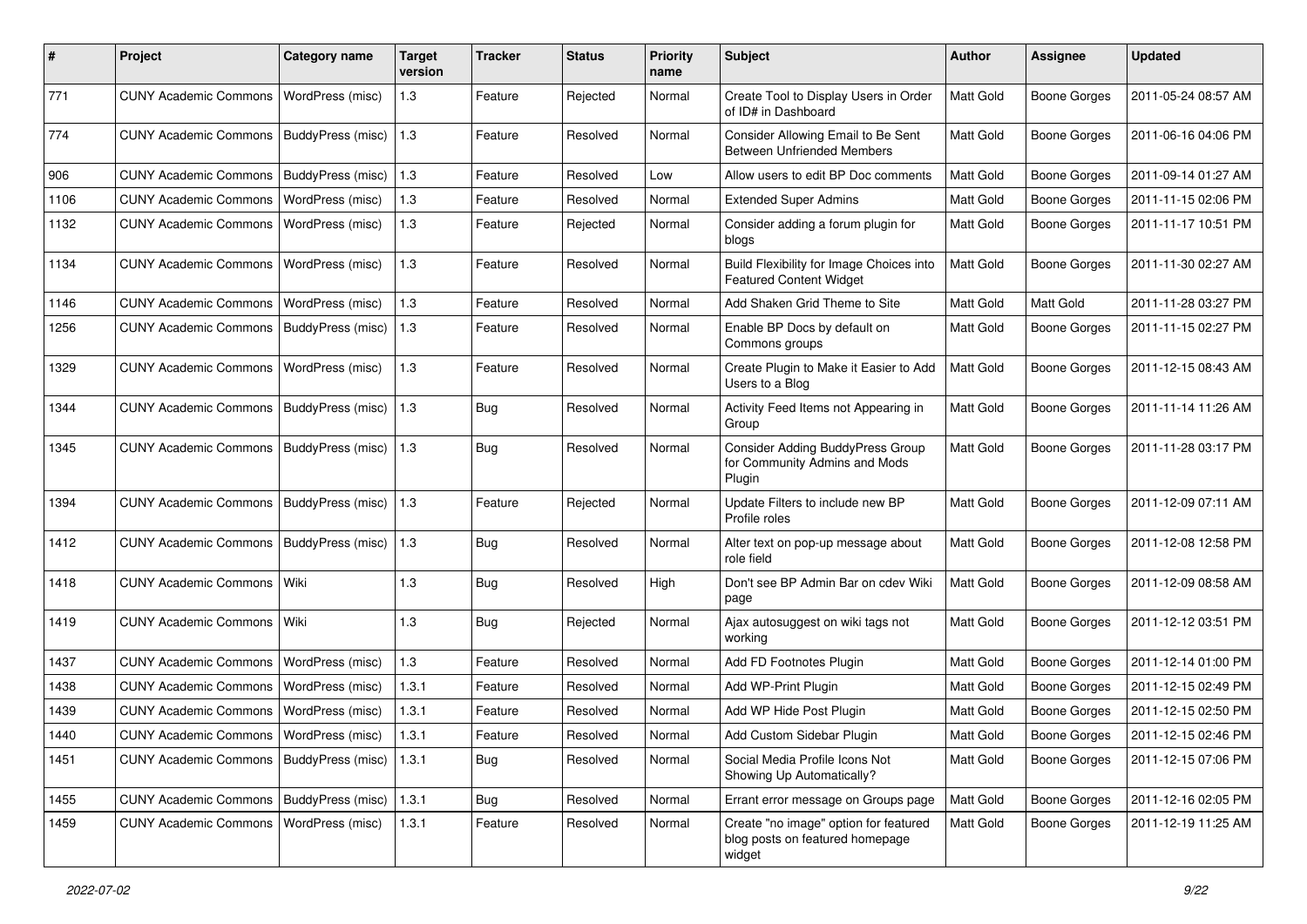| #    | Project                                   | Category name     | <b>Target</b><br>version | Tracker    | <b>Status</b> | <b>Priority</b><br>name | <b>Subject</b>                                                | <b>Author</b>    | Assignee     | <b>Updated</b>      |
|------|-------------------------------------------|-------------------|--------------------------|------------|---------------|-------------------------|---------------------------------------------------------------|------------------|--------------|---------------------|
| 1464 | <b>CUNY Academic Commons</b>              | Upgrades          | 1.3.1                    | <b>Bug</b> | Rejected      | Normal                  | UserVoice Account linked to wrong<br>account                  | Matt Gold        | Boone Gorges | 2011-12-19 09:40 AM |
| 1472 | <b>CUNY Academic Commons</b>              | WordPress (misc)  | 1.3.2                    | Feature    | Resolved      | Normal                  | Update/Activate Akismet with newly<br>purchased cuny-wide key | Matt Gold        | Boone Gorges | 2012-01-14 08:59 AM |
| 1477 | <b>CUNY Academic Commons</b>              | WordPress (misc)  | 1.3.3                    | Feature    | Resolved      | Normal                  | Expand recent blog post listing on<br>homepage                | Matt Gold        | Boone Gorges | 2012-01-10 06:09 PM |
| 1482 | <b>CUNY Academic Commons</b>              | WordPress (misc)  | 1.3.3                    | Bug        | Resolved      | Normal                  | News page twitter feed error                                  | Matt Gold        | Boone Gorges | 2012-01-10 06:53 PM |
| 1483 | <b>CUNY Academic Commons</b>              | WordPress (misc)  | 1.3.3                    | <b>Bug</b> | Resolved      | Normal                  | News page not showing posts from<br>News blog                 | Matt Gold        | Boone Gorges | 2012-01-10 06:55 PM |
| 1487 | <b>CUNY Academic Commons</b>              | BuddyPress (misc) | 1.3.3                    | Feature    | Resolved      | Normal                  | Bug when using Featured Widget to<br>display a page           | Matt Gold        | Boone Gorges | 2012-01-10 10:05 PM |
| 1488 | <b>CUNY Academic Commons</b>              | BuddyPress (misc) | 1.3.3                    | Bug        | Resolved      | Normal                  | Unable to edit forum post                                     | Matt Gold        | Boone Gorges | 2012-01-10 07:20 PM |
| 1495 | <b>CUNY Academic Commons</b>              | BuddyPress (misc) | 1.3.3                    | Bug        | Rejected      | Low                     | Newest Member Filter on homepage<br>not working               | Matt Gold        | Boone Gorges | 2011-12-22 11:29 AM |
| 1498 | <b>CUNY Academic Commons</b>              | BuddyPress (misc) | 1.3.3                    | Bug        | Resolved      | Normal                  | Non-Logged in User Redirect Feature<br>not working            | Matt Gold        | Boone Gorges | 2012-01-11 04:57 PM |
| 1503 | <b>CUNY Academic Commons</b>              | BuddyPress (misc) | 1.3.3                    | Bug        | Resolved      | Normal                  | File list not showing file descriptions                       | Matt Gold        | Boone Gorges | 2012-01-10 07:28 PM |
| 1507 | <b>CUNY Academic Commons</b>              | BuddyPress (misc) | 1.3.3                    | Feature    | Resolved      | Normal                  | Add Custom Sidebar Plugin                                     | <b>Matt Gold</b> | Boone Gorges | 2012-01-10 07:30 PM |
| 1531 | <b>CUNY Academic Commons</b>              | WordPress (misc)  | 1.3.4                    | Bug        | Resolved      | Urgent                  | Commons Only Viewable to Logged-In<br>Viewers                 | Matt Gold        | Boone Gorges | 2012-01-12 12:50 AM |
| 1541 | <b>CUNY Academic Commons</b>              | WordPress (misc)  | 1.3.4                    | Feature    | Resolved      | Normal                  | Add UserVoice embed code                                      | Matt Gold        | Boone Gorges | 2012-01-13 10:17 AM |
| 1545 | <b>CUNY Academic Commons</b>              | BuddyPress (misc) | 1.3.5                    | Bug        | Resolved      | Normal                  | Problem with BP Doc Comment Edit<br>Icon in Forums            | Matt Gold        | Boone Gorges | 2012-01-16 06:14 PM |
| 1546 | <b>CUNY Academic Commons</b>              | BuddyPress (misc) | 1.3.5                    | Bug        | Resolved      | Low                     | Unable to view comparative document<br>history in BP Docs     | <b>Matt Gold</b> | Boone Gorges | 2012-01-17 06:13 PM |
| 1547 | <b>CUNY Academic Commons</b>              | WordPress (misc)  | 1.3.5                    | Bug        | Resolved      | High                    | <b>Spam Registrations</b>                                     | Matt Gold        | Boone Gorges | 2012-01-16 08:23 PM |
| 1549 | <b>CUNY Academic Commons</b>              | WordPress (misc)  | 1.3.5                    | Bug        | Resolved      | Normal                  | Add SOPA Protest Plugin                                       | Matt Gold        | Boone Gorges | 2012-01-17 06:19 PM |
| 1551 | <b>CUNY Academic Commons</b>              | WordPress (misc)  | 1.3.5                    | Bug        | Resolved      | Normal                  | Create Front-Page SOPA Protest page                           | Matt Gold        | Boone Gorges | 2012-01-17 09:32 PM |
| 1550 | <b>CUNY Academic Commons</b>              | WordPress (misc)  | 1.3.5.1                  | Feature    | Resolved      | Normal                  | Please add Simplicity Theme to<br>Commons                     | Matt Gold        | Boone Gorges | 2012-01-18 09:58 AM |
| 1554 | <b>CUNY Academic Commons</b>              | WordPress (misc)  | 1.3.6                    | <b>Bug</b> | Resolved      | Normal                  | User reports infinite redirect issue on<br>blog               | Matt Gold        | Boone Gorges | 2012-01-19 07:58 AM |
| 1555 | <b>CUNY Academic Commons</b>              | BuddyPress (misc) | 1.3.6                    | <b>Bug</b> | Resolved      | Low                     | Sticky forum post shows up twice in<br>post listings          | Matt Gold        | Boone Gorges | 2012-02-08 06:44 PM |
| 1556 | <b>CUNY Academic Commons</b>              | BuddyPress (misc) | 1.3.6                    | Feature    | Rejected      | Normal                  | New option for College profile field                          | Matt Gold        | Boone Gorges | 2012-01-19 08:12 AM |
| 1558 | CUNY Academic Commons   BuddyPress (misc) |                   | 1.3.6                    | Bug        | Resolved      | Normal                  | Login Issues                                                  | Matt Gold        | Boone Gorges | 2012-02-08 06:40 PM |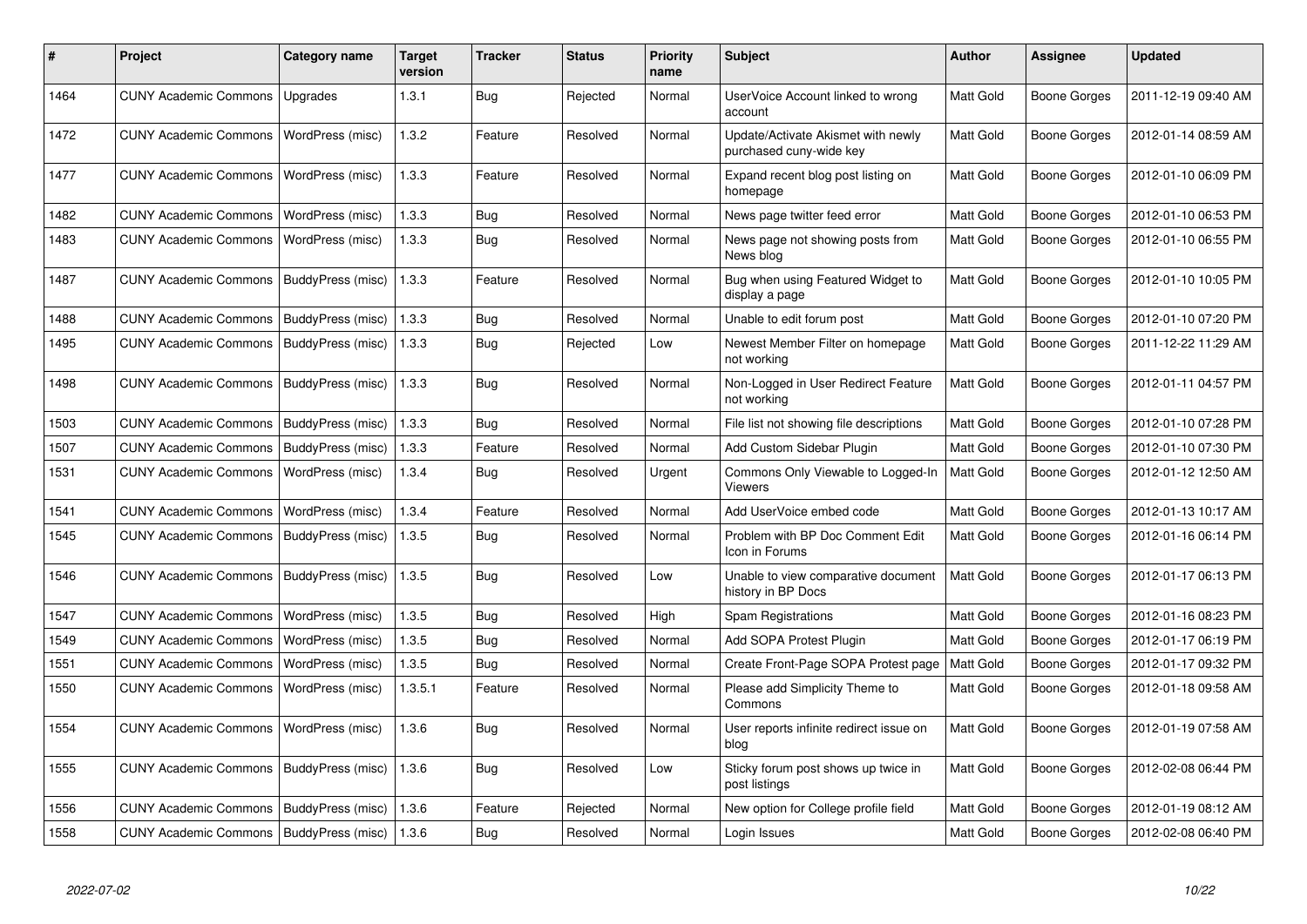| ∦    | Project                                   | <b>Category name</b>    | <b>Target</b><br>version | <b>Tracker</b> | <b>Status</b> | <b>Priority</b><br>name | <b>Subject</b>                                                                        | Author           | <b>Assignee</b>     | <b>Updated</b>      |
|------|-------------------------------------------|-------------------------|--------------------------|----------------|---------------|-------------------------|---------------------------------------------------------------------------------------|------------------|---------------------|---------------------|
| 1571 | <b>CUNY Academic Commons</b>              | BuddyPress (misc)       | 1.3.6                    | Bug            | Resolved      | Low                     | Non-CUNY Sign-Up Code Pages<br>Published                                              | Matt Gold        | <b>Boone Gorges</b> | 2012-02-08 04:46 PM |
| 1473 | <b>CUNY Academic Commons</b>              | WordPress (misc)        | 1.3.7                    | Outreach       | Resolved      | Normal                  | Create News Blog Post on Akismet for<br><b>CUNY</b>                                   | Matt Gold        | Matt Gold           | 2012-02-08 08:31 PM |
| 1616 | <b>CUNY Academic Commons</b>              | BuddyPress (misc)       | 1.3.7                    | Bug            | Resolved      | Low                     | BP Docs timeout issue                                                                 | <b>Matt Gold</b> | <b>Boone Gorges</b> | 2012-02-21 03:23 PM |
| 1638 | <b>CUNY Academic Commons</b>              | WordPress (misc)        | 1.3.7                    | Feature        | Rejected      | Urgent                  | Make Clean Child Theme Available<br>only to ARC blog                                  | Matt Gold        | <b>Boone Gorges</b> | 2012-02-21 02:39 PM |
| 1639 | <b>CUNY Academic Commons</b>              | WordPress (misc)        | 1.3.7                    | Feature        | Resolved      | Urgent                  | Add WP-Cumulus Plugin                                                                 | Matt Gold        | <b>Boone Gorges</b> | 2012-02-21 02:32 PM |
| 1640 | <b>CUNY Academic Commons</b>              | <b>WordPress (misc)</b> | 1.3.7                    | Feature        | Resolved      | Urgent                  | Add Jetpack plugin                                                                    | Matt Gold        | Boone Gorges        | 2012-02-21 02:30 PM |
| 1641 | <b>CUNY Academic Commons</b>              | WordPress (misc)        | 1.3.7                    | Feature        | Resolved      | Urgent                  | Create shortcode to embed fora.tv<br>videos                                           | Matt Gold        | <b>Boone Gorges</b> | 2012-02-21 05:22 PM |
| 1637 | <b>CUNY Academic Commons</b>              | WordPress (misc)        | 1.3.7.1                  | Feature        | Resolved      | Urgent                  | Add Clean Child Theme for ARC<br>Project                                              | <b>Matt Gold</b> | <b>Boone Gorges</b> | 2012-02-21 06:13 PM |
| 1648 | CUNY Academic Commons   BuddyPress (misc) |                         | 1.3.9                    | Feature        | Resolved      | Urgent                  | Add Password Protect WordPress<br>Plugin                                              | Matt Gold        |                     | 2012-02-24 10:22 AM |
| 1663 | <b>CUNY Academic Commons</b>              | BuddyPress (misc)       | 1.3.9                    | Support        | Resolved      | Normal                  | Please add info on Private --> Public<br>Group Announcement Functionality to<br>Codex | Matt Gold        | Sarah Morgano       | 2012-03-01 10:26 AM |
| 1657 | <b>CUNY Academic Commons</b>              | BuddyPress (misc)       | 1.3.10                   | Bug            | Resolved      | Normal                  | Caching Issues                                                                        | Matt Gold        |                     | 2012-04-04 10:17 AM |
| 1754 | <b>CUNY Academic Commons</b>              | WordPress (misc)        | 1.3.10                   | Bug            | Resolved      | High                    | Members receiving dev site comment<br>spam                                            | Matt Gold        | <b>Boone Gorges</b> | 2012-03-20 01:05 PM |
| 1794 | <b>CUNY Academic Commons</b>              | BuddyPress (misc)       | 1.3.10                   | Bug            | Resolved      | Normal                  | Remove "Notice anything new"<br>notification                                          | Matt Gold        | Boone Gorges        | 2012-03-29 09:45 PM |
| 1614 | <b>CUNY Academic Commons</b>              | BuddyPress (misc)       | 1.3.11                   | Bug            | Resolved      | Normal                  | Non-CUNY Sign-Up Code Disappears<br><b>After Creation</b>                             | Matt Gold        | <b>Boone Gorges</b> | 2012-04-05 01:50 AM |
| 1672 | <b>CUNY Academic Commons</b>              | BuddyPress (misc)       | 1.3.11                   | Bug            | Resolved      | Normal                  | Activity replies in groups                                                            | Matt Gold        | <b>Boone Gorges</b> | 2012-04-04 09:37 AM |
| 1784 | <b>CUNY Academic Commons</b>              | BuddyPress (misc)       | 1.3.11                   | Bug            | Resolved      | Normal                  | Date/Content Problems on Forum<br>digest emails                                       | Matt Gold        | <b>Boone Gorges</b> | 2012-04-03 08:28 PM |
| 1802 | <b>CUNY Academic Commons</b>              | WordPress (misc)        | 1.3.11                   | Bug            | Resolved      | Low                     | Incorrect Page Title on Blogs Page                                                    | Matt Gold        | <b>Boone Gorges</b> | 2012-04-03 08:28 PM |
| 1808 | <b>CUNY Academic Commons</b>              | WordPress (misc)        | 1.3.11                   | Bug            | Resolved      | Normal                  | New title page titles                                                                 | Matt Gold        | <b>Boone Gorges</b> | 2012-04-04 08:39 AM |
| 1809 | <b>CUNY Academic Commons</b>              | WordPress (misc)        | 1.3.11                   | Feature        | Resolved      | Normal                  | Add CataBlog Plugin                                                                   | <b>Matt Gold</b> | <b>Boone Gorges</b> | 2012-04-04 10:03 AM |
| 1812 | CUNY Academic Commons   WordPress (misc)  |                         | 1.3.11                   | Feature        | Resolved      | Normal                  | Please remove Catablog plugin                                                         | <b>Matt Gold</b> | <b>Boone Gorges</b> | 2012-04-05 07:36 PM |
| 1560 | CUNY Academic Commons   BuddyPress (misc) |                         | 1.3.12                   | Outreach       | Resolved      | Normal                  | Add social media icons/info to About<br>page and Contact Us page                      | Matt Gold        | <b>Boone Gorges</b> | 2012-04-12 09:07 AM |
| 1561 | <b>CUNY Academic Commons</b>              | WordPress (misc)        | 1.3.12                   | Outreach       | Resolved      | Normal                  | Add Social Media Icons back to top of<br>side column of News page                     | Matt Gold        | Boone Gorges        | 2012-04-12 04:39 PM |
| 1818 | CUNY Academic Commons   WordPress (misc)  |                         | 1.3.12                   | Feature        | Resolved      | High                    | Add news announcement scroll plugin                                                   | Matt Gold        | Boone Gorges        | 2012-04-09 03:15 PM |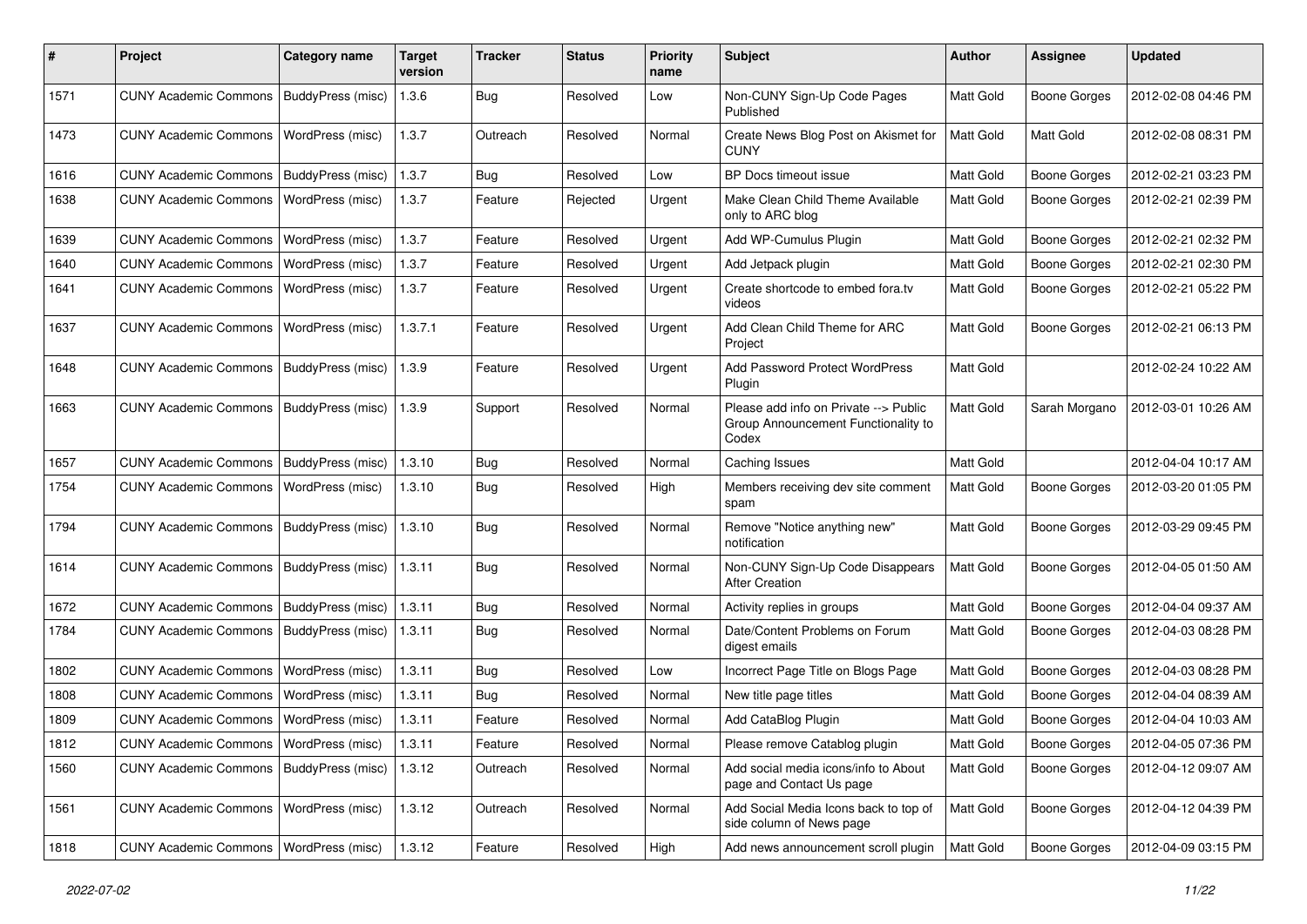| #    | Project                                         | <b>Category name</b>    | <b>Target</b><br>version | Tracker    | <b>Status</b> | <b>Priority</b><br>name | <b>Subject</b>                                                       | <b>Author</b> | <b>Assignee</b>     | <b>Updated</b>      |
|------|-------------------------------------------------|-------------------------|--------------------------|------------|---------------|-------------------------|----------------------------------------------------------------------|---------------|---------------------|---------------------|
| 1197 | <b>CUNY Academic Commons</b>                    |                         | 1.3.13                   | Feature    | Resolved      | Low                     | Remove Quotation Marks from Email<br>Notifications of Uploaded Files | Matt Gold     | <b>Boone Gorges</b> | 2012-04-16 03:11 PM |
| 1462 | <b>CUNY Academic Commons</b>                    | WordPress (misc)        | 1.3.13                   | Support    | Resolved      | Normal                  | Allowing registration by cuny.tv<br>domains                          | Matt Gold     | <b>Boone Gorges</b> | 2012-05-02 12:16 PM |
| 1859 | <b>CUNY Academic Commons</b>                    | BuddyPress (misc)       | 1.3.13                   | Bug        | Resolved      | Low                     | Orthographical error on page in the<br>sign-up process               | Matt Gold     | <b>Boone Gorges</b> | 2012-05-02 11:43 AM |
| 1863 | <b>CUNY Academic Commons</b>                    | WordPress (misc)        | 1.3.13                   | Feature    | Resolved      | Normal                  | Add WP Publication Repository plugin                                 | Matt Gold     | <b>Boone Gorges</b> | 2012-05-10 01:57 AM |
| 1872 | <b>CUNY Academic Commons</b>                    | WordPress (misc)        | 1.3.13                   | <b>Bug</b> | Resolved      | Normal                  | Update Woo Framework                                                 | Matt Gold     | <b>Boone Gorges</b> | 2012-05-22 11:36 AM |
| 1881 | <b>CUNY Academic Commons</b>                    | BuddyPress (misc)       | 1.3.13                   | Bug        | Resolved      | Low                     | Double forum notification received                                   | Matt Gold     | <b>Boone Gorges</b> | 2012-05-22 02:51 PM |
| 1885 | <b>CUNY Academic Commons</b>                    | WordPress (misc)        | 1.3.13                   | Bug        | Resolved      | Normal                  | TinyMCE button error                                                 | Matt Gold     | <b>Boone Gorges</b> | 2012-05-17 11:15 AM |
| 1886 | <b>CUNY Academic Commons</b>                    | WordPress (misc)        | 1.3.13                   | <b>Bug</b> | Rejected      | Low                     | Test reliability of firestats plugin                                 | Matt Gold     | <b>Boone Gorges</b> | 2012-05-09 09:37 PM |
| 1889 | <b>CUNY Academic Commons</b>                    | WordPress (misc)        | 1.3.13                   | Feature    | Resolved      | Normal                  | Add jQuery Lightbox plugin                                           | Matt Gold     | <b>Boone Gorges</b> | 2012-05-17 11:11 AM |
| 1911 | <b>CUNY Academic Commons</b>                    | WordPress (misc)        | 1.3.13                   | Feature    | Resolved      | Normal                  | Install TheThe Tabs and Accordions<br>Plugin                         | Matt Gold     | <b>Boone Gorges</b> | 2012-05-23 04:13 PM |
| 1912 | <b>CUNY Academic Commons</b>                    | WordPress (misc)        | 1.3.13                   | Bug        | Resolved      | Normal                  | Install the VéritéCo Timeline Plugin                                 | Matt Gold     | <b>Boone Gorges</b> | 2012-05-23 04:13 PM |
| 1916 | <b>CUNY Academic Commons</b>                    | WordPress (misc)        | 1.3.14                   | Bug        | Resolved      | High                    | Images Breaking on Help Blog and<br><b>Ground Control</b>            | Matt Gold     | <b>Boone Gorges</b> | 2012-05-26 07:54 PM |
| 1930 | <b>CUNY Academic Commons</b>                    | WordPress (misc)        | 1.3.14                   | Feature    | Resolved      | Normal                  | Install CollabPress                                                  | Matt Gold     | <b>Boone Gorges</b> | 2012-06-12 08:44 AM |
| 1933 | <b>CUNY Academic Commons</b>                    | WordPress (misc)        | 1.3.14                   | Feature    | Resolved      | Normal                  | Add WP-Markdown Plugin                                               | Matt Gold     | <b>Boone Gorges</b> | 2012-06-12 08:56 AM |
| 1934 | <b>CUNY Academic Commons</b>                    | WordPress (misc)        | 1.3.14                   | Feature    | Resolved      | Normal                  | Add Q and A Plugin                                                   | Matt Gold     | <b>Boone Gorges</b> | 2012-06-12 09:12 AM |
| 1953 | <b>CUNY Academic Commons</b>                    | BuddyPress (misc)       | 1.3.15                   | <b>Bug</b> | Resolved      | Normal                  | Email forum notification formatting<br>issue                         | Matt Gold     | <b>Boone Gorges</b> | 2012-06-21 03:32 PM |
| 1411 | <b>CUNY Academic Commons</b>                    | BuddyPress (misc)       | 1.3.17                   | Feature    | Resolved      | Low                     | <b>Deleting Docs</b>                                                 | Matt Gold     | <b>Boone Gorges</b> | 2012-07-02 12:43 PM |
| 1990 | <b>CUNY Academic Commons</b>                    | BuddyPress (misc)       | 1.3.17                   | Bug        | Resolved      | Low                     | In Forum post list, member avatar<br>partially obscures member name  | Matt Gold     | <b>Boone Gorges</b> | 2012-07-29 08:42 PM |
| 1995 | <b>CUNY Academic Commons</b>                    | WordPress (misc)        | 1.3.17                   | <b>Bug</b> | Rejected      | High                    | Featured Content Box Only Rendering<br>on Login                      | Matt Gold     | <b>Boone Gorges</b> | 2012-07-15 10:21 AM |
| 2007 | <b>CUNY Academic Commons</b>                    | WordPress (misc)        | 1.3.17                   | Feature    | Resolved      | Normal                  | Add Events Manager Plugin                                            | Matt Gold     | <b>Boone Gorges</b> | 2012-07-30 09:19 AM |
| 120  | <b>CUNY Academic Commons</b>                    | BuddyPress (misc)       | 1.4                      | Feature    | Resolved      | Normal                  | <b>Consider Adding Privacy Options</b><br>Plugin for Profiles        | Matt Gold     | <b>Boone Gorges</b> | 2015-11-12 01:02 AM |
| 1199 | CUNY Academic Commons   BuddyPress (misc)   1.4 |                         |                          | Feature    | Resolved      | Normal                  | Add Option for Open Text Field to BP<br>Profile Checkbox Fields      | Matt Gold     | <b>Boone Gorges</b> | 2012-08-01 05:23 PM |
| 1390 | CUNY Academic Commons   BuddyPress (misc)   1.4 |                         |                          | Feature    | Resolved      | Normal                  | Show "Kitchen Sink" by Default in<br><b>TinyMCE</b>                  | Matt Gold     | Dominic Giglio      | 2012-02-28 10:37 AM |
| 1401 | CUNY Academic Commons   BuddyPress (misc)   1.4 |                         |                          | Bug        | Resolved      | Low                     | Avoiding really long blog names                                      | Matt Gold     | Dominic Giglio      | 2012-07-16 01:02 PM |
| 1457 | <b>CUNY Academic Commons</b>                    | BuddyPress (misc)   1.4 |                          | Feature    | Resolved      | Low                     | Allow people to clear old status<br>updates                          | Matt Gold     | Dominic Giglio      | 2012-04-24 10:35 AM |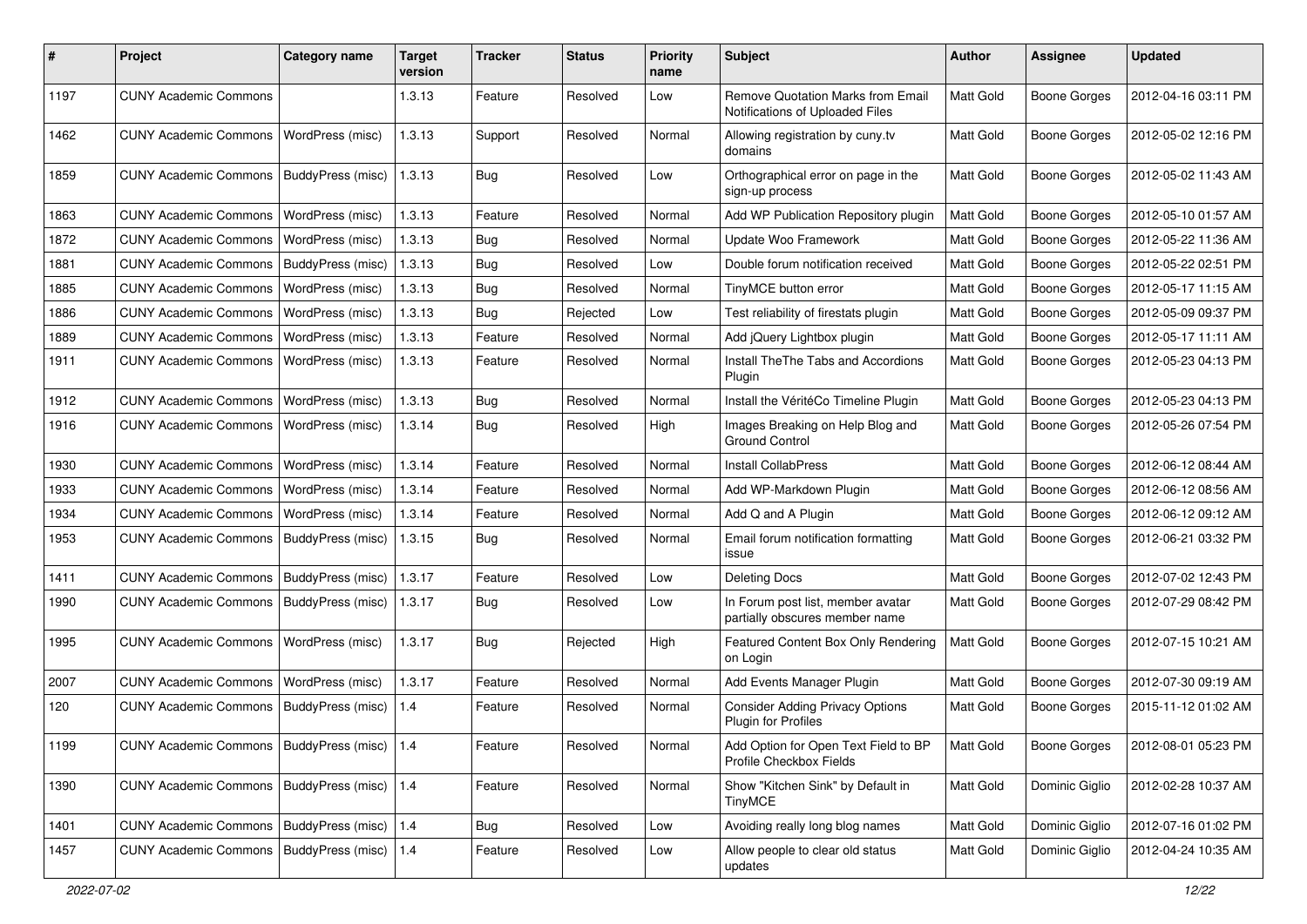| #    | Project                                           | <b>Category name</b>     | <b>Target</b><br>version | <b>Tracker</b> | <b>Status</b> | <b>Priority</b><br>name | Subject                                                                             | <b>Author</b> | Assignee            | <b>Updated</b>      |
|------|---------------------------------------------------|--------------------------|--------------------------|----------------|---------------|-------------------------|-------------------------------------------------------------------------------------|---------------|---------------------|---------------------|
| 1504 | <b>CUNY Academic Commons</b>                      | BuddyPress (misc)        | $1.4$                    | Feature        | Resolved      | Normal                  | Allow members to choose multiple<br>colleges on Profile pages                       | Matt Gold     | <b>Boone Gorges</b> | 2012-08-01 03:34 PM |
| 1505 | <b>CUNY Academic Commons</b>                      | BuddyPress (misc)        | 1.4                      | Feature        | Duplicate     | Normal                  | Allow members to clear past status<br>updates                                       | Matt Gold     | <b>Boone Gorges</b> | 2012-04-06 04:42 PM |
| 1557 | <b>CUNY Academic Commons</b>                      | WordPress (misc)         | 1.4                      | Feature        | Resolved      | Normal                  | Confirmation Message on Adding New<br>Users to Bloa                                 | Matt Gold     | <b>Boone Gorges</b> | 2012-05-31 01:53 AM |
| 1623 | <b>CUNY Academic Commons</b>                      | WordPress (misc)         | 1.4                      | Feature        | Resolved      | Low                     | Install Anthologize                                                                 | Matt Gold     | <b>Boone Gorges</b> | 2012-08-01 03:25 PM |
| 1629 | <b>CUNY Academic Commons</b>                      | BuddyPress (misc) 1.4    |                          | Support        | Resolved      | Normal                  | <b>Deleting Group Announcements</b>                                                 | Matt Gold     | Dominic Giglio      | 2012-07-16 12:26 PM |
| 1867 | <b>CUNY Academic Commons</b>                      | <b>WordPress (misc)</b>  | 1.4                      | Feature        | Resolved      | Normal                  | Homepage redesign join/login/tour<br>space                                          | Matt Gold     | Raymond Hoh         | 2012-08-07 01:49 PM |
| 1979 | <b>CUNY Academic Commons</b>                      | BuddyPress (misc)        | 1.4                      | Bug            | Rejected      | Normal                  | Received two notifications of an activity<br>update                                 | Matt Gold     | <b>Boone Gorges</b> | 2012-07-12 10:43 AM |
| 1999 | <b>CUNY Academic Commons</b>                      | WordPress (misc)         | 1.4                      | Feature        | Resolved      | Normal                  | <b>Update Registration Page</b>                                                     | Matt Gold     | <b>Boone Gorges</b> | 2012-08-01 08:11 AM |
| 2008 | <b>CUNY Academic Commons</b>                      | BuddyPress (misc)        | 1.4                      | Feature        | Resolved      | Normal                  | Show Recently Active Users on<br>Commons Homepage                                   | Matt Gold     | Raymond Hoh         | 2012-08-01 05:23 PM |
| 2015 | <b>CUNY Academic Commons</b>                      | WordPress (misc)         | 1.4                      | Feature        | Resolved      | Low                     | Add Minimatica Theme                                                                | Matt Gold     | <b>Boone Gorges</b> | 2012-08-06 01:33 PM |
| 2018 | <b>CUNY Academic Commons</b>                      | WordPress (misc)         | 1.4                      | Bug            | Resolved      | High                    | WP Nav Bar Overflow                                                                 | Matt Gold     | <b>Boone Gorges</b> | 2012-08-06 12:58 PM |
| 2019 | <b>CUNY Academic Commons</b>                      | WordPress (misc)         | 1.4                      | Bug            | Resolved      | High                    | Unable to Add New User to Blog                                                      | Matt Gold     | <b>Boone Gorges</b> | 2012-08-08 04:21 PM |
| 2036 | <b>CUNY Academic Commons</b>                      | <b>WordPress (misc)</b>  | 1.4.1                    | Bug            | Resolved      | Normal                  | Drop-down styling error                                                             | Matt Gold     | Raymond Hoh         | 2012-08-11 01:31 PM |
| 2034 | <b>CUNY Academic Commons</b>                      | WordPress (misc)         | 1.4.2                    | Bug            | Resolved      | Urgent                  | Spacing issue on reply-by-email                                                     | Matt Gold     | Raymond Hoh         | 2012-08-13 02:41 PM |
| 2038 | <b>CUNY Academic Commons</b>                      | WordPress (misc)         | 1.4.2                    | Bug            | Resolved      | Normal                  | Fixing homepage spacing                                                             | Matt Gold     | Matt Gold           | 2012-08-13 10:12 PM |
| 2040 | <b>CUNY Academic Commons</b>                      | BuddyPress (misc)        | 1.4.2                    | Bug            | Resolved      | Normal                  | RBE on BP Docs Edits?                                                               | Matt Gold     | <b>Boone Gorges</b> | 2012-08-14 08:13 AM |
| 2041 | <b>CUNY Academic Commons</b>                      | BuddyPress (misc)        | 1.4.2                    | Bug            | Resolved      | Low                     | Vertical Alignment on BP Doc "delete"<br>hoverlink                                  | Matt Gold     | <b>Boone Gorges</b> | 2012-08-13 10:54 PM |
| 2043 | <b>CUNY Academic Commons</b>                      | WordPress (misc)         | 1.4.2                    | Bug            | Rejected      | Low                     | Site Title Character Limit?                                                         | Matt Gold     | Boone Gorges        | 2012-08-13 01:02 PM |
| 2035 | <b>CUNY Academic Commons</b>                      | BuddyPress (misc)        | 1.4.3                    | Support        | Resolved      | High                    | Reply by Email - some possible<br>confusion                                         | Matt Gold     | Raymond Hoh         | 2012-08-19 08:58 AM |
| 2039 | <b>CUNY Academic Commons</b>                      | <b>BuddyPress (misc)</b> | 1.4.3                    | Support        | Resolved      | Normal                  | Create Failure function for RBE                                                     | Matt Gold     | Raymond Hoh         | 2012-08-27 09:44 AM |
| 2046 | <b>CUNY Academic Commons</b>                      | BuddyPress (misc)        | 1.4.3                    | Bug            | Resolved      | High                    | <b>RBE Delayed Post</b>                                                             | Matt Gold     | Raymond Hoh         | 2012-08-27 11:55 AM |
| 2055 | CUNY Academic Commons   WordPress (misc)          |                          | 1.4.3                    | Bug            | Resolved      | High                    | Non-CUNY Sign-Ups not enabled                                                       | Matt Gold     | <b>Boone Gorges</b> | 2012-08-23 12:51 PM |
| 2057 | CUNY Academic Commons   BuddyPress (misc)   1.4.3 |                          |                          | Bug            | Resolved      | Normal                  | Newest/Active/Popular Filters Not<br>working on Homepage List of Groups,<br>Members | Matt Gold     | <b>Boone Gorges</b> | 2012-08-23 03:18 PM |
| 2060 | <b>CUNY Academic Commons</b>                      | WordPress (misc)         | 1.4.3                    | Support        | Resolved      | Normal                  | Add Digital University Theme to<br>Commons                                          | Matt Gold     | Dominic Giglio      | 2012-08-27 03:38 PM |
| 2115 | CUNY Academic Commons   WordPress (misc)          |                          | 1.4.4                    | <b>Bug</b>     | Resolved      | Normal                  | Update Site Footer to reflect current<br>number of CUNY campuses                    | Matt Gold     | Dominic Giglio      | 2012-09-10 02:47 PM |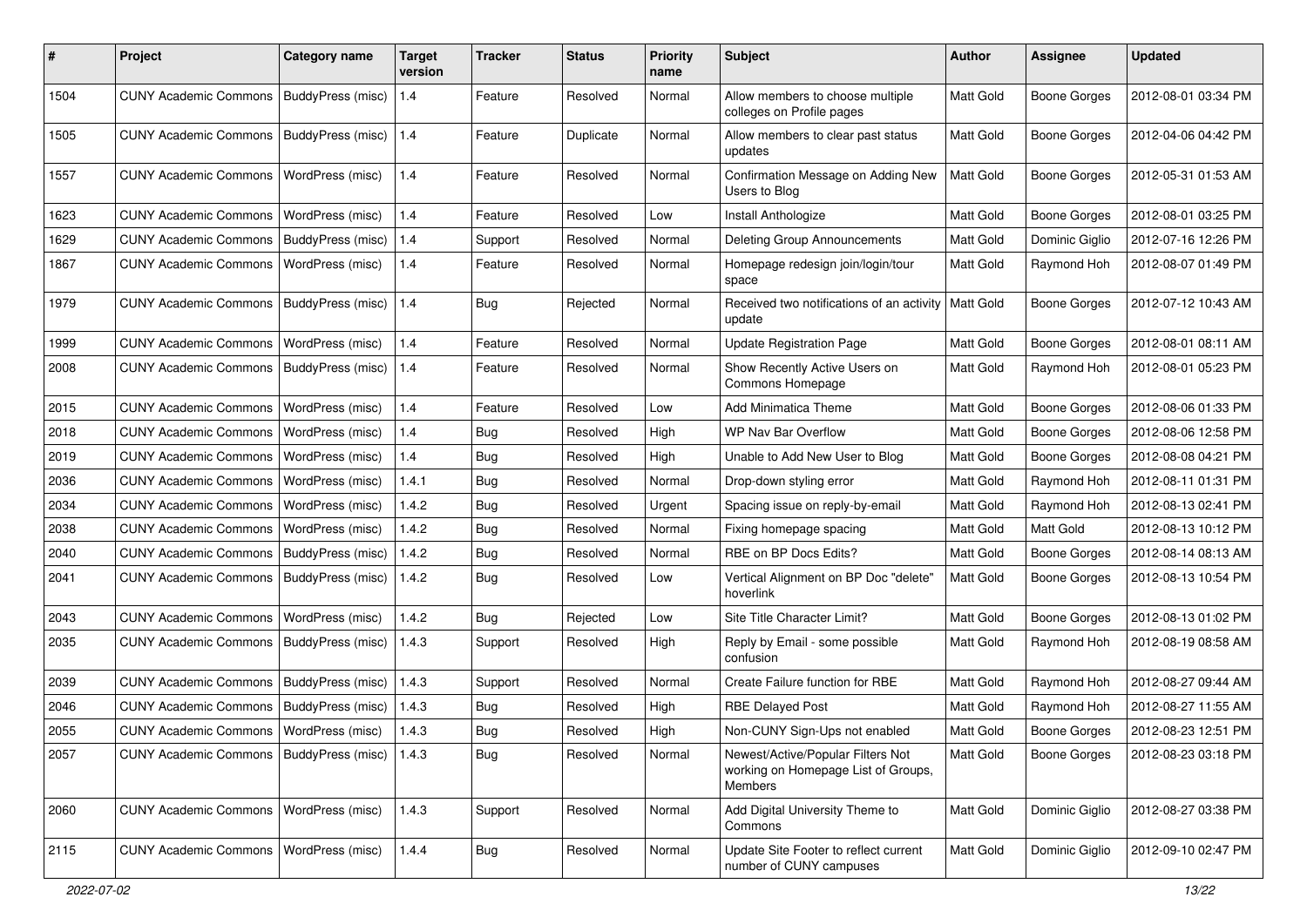| #    | Project                                   | <b>Category name</b>     | <b>Target</b><br>version | <b>Tracker</b> | <b>Status</b> | <b>Priority</b><br>name | Subject                                                             | <b>Author</b> | <b>Assignee</b>     | <b>Updated</b>      |
|------|-------------------------------------------|--------------------------|--------------------------|----------------|---------------|-------------------------|---------------------------------------------------------------------|---------------|---------------------|---------------------|
| 2037 | <b>CUNY Academic Commons</b>              | BuddyPress (misc)        | 1.4.5                    | Bug            | Resolved      | Normal                  | Special Character shows up in RBE<br>post                           | Matt Gold     | Raymond Hoh         | 2012-09-17 07:12 PM |
| 1997 | <b>CUNY Academic Commons</b>              | <b>BuddyPress (misc)</b> | 1.4.6                    | Bug            | Resolved      | Normal                  | Forum post notification didn't indicate<br>image attachments        | Matt Gold     | <b>Boone Gorges</b> | 2012-09-23 05:03 PM |
| 2002 | <b>CUNY Academic Commons</b>              | WordPress (misc)         | 1.4.6                    | Feature        | Resolved      | Normal                  | Create Livestream video<br>space/channel for the Commons            | Matt Gold     | Michael Smith       | 2012-09-30 05:52 PM |
| 2053 | <b>CUNY Academic Commons</b>              | BuddyPress (misc)        | 1.4.6                    | Feature        | Resolved      | Normal                  | RBE on BP Docs                                                      | Matt Gold     | <b>Boone Gorges</b> | 2012-10-01 04:14 PM |
| 2058 | <b>CUNY Academic Commons</b>              | WordPress (misc)         | 1.4.6                    | Bug            | Rejected      | Normal                  | Page shift on clicking Log in box                                   | Matt Gold     | <b>Boone Gorges</b> | 2012-08-20 05:53 PM |
| 2104 | <b>CUNY Academic Commons</b>              | <b>WordPress (misc)</b>  | 1.4.6                    | Bug            | Resolved      | Low                     | WordPress Database Backup Plugin<br>Error                           | Matt Gold     | Dominic Giglio      | 2012-09-13 03:45 PM |
| 2113 | <b>CUNY Academic Commons</b>              | <b>WordPress (misc)</b>  | 1.4.6                    | Support        | Resolved      | Normal                  | Add google docs shortcode<br>documentation to plugin                | Matt Gold     | Raymond Hoh         | 2012-09-30 10:57 PM |
| 2121 | <b>CUNY Academic Commons</b>              | BuddyPress (misc)        | 1.4.6                    | Bug            | Resolved      | Low                     | Email notification of forum post omits<br>hyperlinked word          | Matt Gold     | <b>Boone Gorges</b> | 2012-09-30 09:05 AM |
| 2129 | <b>CUNY Academic Commons</b>              | <b>BuddyPress (misc)</b> | 1.4.6                    | Bug            | Resolved      | Low                     | […]                                                                 | Matt Gold     | <b>Boone Gorges</b> | 2012-09-30 09:53 AM |
| 2044 | <b>CUNY Academic Commons</b>              | WordPress (misc)         | 1.4.7                    | Bug            | Resolved      | Normal                  | Comment field asks for name info<br>when user logged in             | Matt Gold     | Dominic Giglio      | 2012-10-11 08:34 PM |
| 2082 | <b>CUNY Academic Commons</b>              | BuddyPress (misc)        | 1.4.8                    | Support        | Resolved      | High                    | Default: No Email?                                                  | Matt Gold     | Dominic Giglio      | 2012-10-19 04:55 PM |
| 2117 | <b>CUNY Academic Commons</b>              | BuddyPress (misc)        | 1.4.8                    | Bug            | Resolved      | Normal                  | User reports double notification of<br>announcements                | Matt Gold     | Dominic Giglio      | 2012-10-22 09:37 AM |
| 2185 | <b>CUNY Academic Commons</b>              | BuddyPress (misc)        | 1.4.8                    | Feature        | Resolved      | Normal                  | Add WP Touch plugin                                                 | Matt Gold     | Dominic Giglio      | 2012-10-15 01:33 PM |
| 2105 | <b>CUNY Academic Commons</b>              | BuddyPress (misc)        | 1.4.9                    | Bug            | Resolved      | Normal                  | File name in a file uploaded to group<br>contains escape characters | Matt Gold     | Dominic Giglio      | 2012-11-01 12:02 PM |
| 2176 | <b>CUNY Academic Commons</b>              | BuddyPress (misc)        | 1.4.9                    | <b>Bug</b>     | Rejected      | Normal                  | Page error upon accepting group<br>membership request               | Matt Gold     | Dominic Giglio      | 2012-11-01 09:48 PM |
| 2184 | <b>CUNY Academic Commons</b>              | BuddyPress (misc)        | 1.4.9                    | Support        | Resolved      | Normal                  | Adjust Invite Directions to include info<br>about max invites       | Matt Gold     | <b>Boone Gorges</b> | 2012-11-03 04:23 PM |
| 2188 | <b>CUNY Academic Commons</b>              | BuddyPress (misc)        | 1.4.9                    | Bug            | Resolved      | Normal                  | Line Spacing/Breaks on BP Docs                                      | Matt Gold     | Chris Stein         | 2012-11-01 03:15 PM |
| 2203 | <b>CUNY Academic Commons</b>              | <b>WordPress (misc)</b>  | 1.4.9                    | Feature        | Resolved      | Normal                  | Enable uploading of sav files                                       | Matt Gold     | <b>Boone Gorges</b> | 2012-11-03 04:37 PM |
| 2206 | <b>CUNY Academic Commons</b>              | BuddyPress (misc)        | 1.4.9                    | Support        | Resolved      | Normal                  | Change anchor location for "Post New<br>Topic" in group forums      | Matt Gold     | Dominic Giglio      | 2012-11-01 11:16 AM |
| 2210 | CUNY Academic Commons   WordPress (misc)  |                          | 1.4.9                    | <b>Bug</b>     | Resolved      | Normal                  | Add Twenty Twelve Theme                                             | Matt Gold     | Boone Gorges        | 2012-11-01 10:26 AM |
| 2191 | CUNY Academic Commons   BuddyPress (misc) |                          | 1.4.10                   | Bug            | Resolved      | Low                     | File upload to group doesn't register as<br>activity?               | Matt Gold     | Dominic Giglio      | 2012-11-11 09:28 PM |
| 2204 | <b>CUNY Academic Commons</b>              | <b>WordPress (misc)</b>  | 1.4.10                   | Bug            | Resolved      | Normal                  | User Doesn't Come up in Add New<br>User Autocomplete                | Matt Gold     | Dominic Giglio      | 2012-11-11 12:50 AM |
| 2230 | CUNY Academic Commons   WordPress (misc)  |                          | 1.4.10                   | <b>Bug</b>     | Resolved      | High                    | MESTC page scrambled                                                | Matt Gold     | Dominic Giglio      | 2012-11-20 02:39 PM |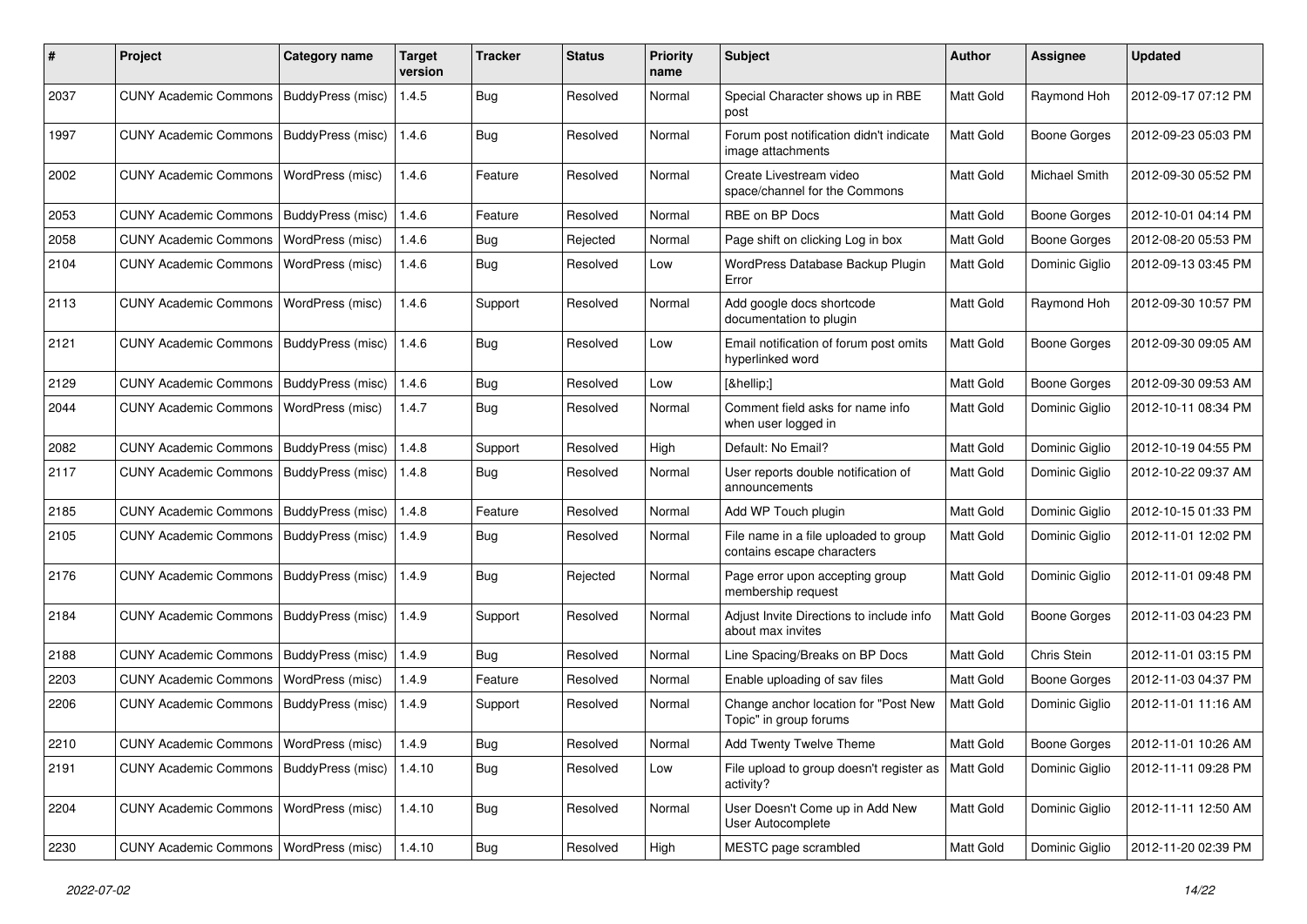| #    | Project                                   | Category name     | <b>Target</b><br>version | <b>Tracker</b> | <b>Status</b> | <b>Priority</b><br>name | <b>Subject</b>                                                   | <b>Author</b> | Assignee       | <b>Updated</b>      |
|------|-------------------------------------------|-------------------|--------------------------|----------------|---------------|-------------------------|------------------------------------------------------------------|---------------|----------------|---------------------|
| 2240 | <b>CUNY Academic Commons</b>              | WordPress (misc)  | 1.4.10                   | Bug            | Resolved      | Normal                  | Update Luna theme                                                | Matt Gold     | Dominic Giglio | 2012-11-11 04:27 PM |
| 2029 | <b>CUNY Academic Commons</b>              | WordPress (misc)  | 1.4.11                   | Bug            | Resolved      | Normal                  | CForms error                                                     | Matt Gold     | Dominic Giglio | 2012-11-17 02:15 PM |
| 2220 | <b>CUNY Academic Commons</b>              | BuddyPress (misc) | 1.4.11                   | <b>Bug</b>     | Resolved      | Low                     | Spacing error on BP Doc comments                                 | Matt Gold     | Dominic Giglio | 2012-11-20 03:47 PM |
| 2248 | CUNY Academic Commons   BuddyPress (misc) |                   | 1.4.11                   | Feature        | Resolved      | Low                     | Create Profile link to academia.edu<br>profile                   | Matt Gold     | Dominic Giglio | 2012-11-21 11:55 PM |
| 2296 | <b>CUNY Academic Commons</b>              | WordPress (misc)  | 1.4.12                   | Feature        | Resolved      | Normal                  | Add WP Retina Plugin                                             | Matt Gold     | Dominic Giglio | 2012-12-02 09:10 AM |
| 2299 | <b>CUNY Academic Commons</b>              | WordPress (misc)  | 1.4.12                   | Feature        | Resolved      | Normal                  | Add Shaken Grid Premium Theme                                    | Matt Gold     | Dominic Giglio | 2012-11-29 04:01 PM |
| 2301 | <b>CUNY Academic Commons</b>              | WordPress (misc)  | 1.4.12                   | Feature        | Resolved      | Normal                  | Add Twenty Twelve JP365 Child<br>Theme                           | Matt Gold     | Dominic Giglio | 2012-11-29 03:41 PM |
| 2312 | <b>CUNY Academic Commons</b>              | WordPress (misc)  | 1.4.12                   | Feature        | Resolved      | Normal                  | <b>Upload Gravity Forms Plugin</b>                               | Matt Gold     | Dominic Giglio | 2012-12-03 07:58 PM |
| 2313 | <b>CUNY Academic Commons</b>              | WordPress (misc)  | 1.4.12                   | Feature        | Resolved      | Normal                  | Add Recovery Theme                                               | Matt Gold     | Dominic Giglio | 2012-11-29 04:01 PM |
| 2323 | <b>CUNY Academic Commons</b>              | WordPress (misc)  | 1.4.12                   | Feature        | Resolved      | Normal                  | Add four themeforest themes                                      | Matt Gold     | Dominic Giglio | 2012-12-01 02:30 PM |
| 2089 | <b>CUNY Academic Commons</b>              | WordPress (misc)  | 1.4.13                   | Bug            | Rejected      | Normal                  | Possible blog email notification issue                           | Matt Gold     | Boone Gorges   | 2012-12-11 06:59 PM |
| 2247 | <b>CUNY Academic Commons</b>              | WordPress (misc)  | 1.4.13                   | Bug            | Resolved      | Low                     | Subdomain site login/nav bar issue                               | Matt Gold     | Dominic Giglio | 2012-12-12 02:25 AM |
| 2251 | <b>CUNY Academic Commons</b>              | BuddyPress (misc) | 1.4.13                   | Bug            | Resolved      | Low                     | From address of forum notifications                              | Matt Gold     | Boone Gorges   | 2013-02-03 01:56 PM |
| 2245 | <b>CUNY Academic Commons</b>              | WordPress (misc)  | 1.4.15                   | Bug            | Resolved      | High                    | Domain mapping issues -- Site<br>warnings                        | Matt Gold     | Dominic Giglio | 2012-12-27 03:59 PM |
| 2361 | <b>CUNY Academic Commons</b>              | WordPress (misc)  | 1.4.15                   | Feature        | Resolved      | Urgent                  | Add KingSize Theme                                               | Matt Gold     | Boone Gorges   | 2013-01-02 11:41 AM |
| 2346 | <b>CUNY Academic Commons</b>              | WordPress (misc)  | 1.4.16                   | Feature        | Resolved      | Normal                  | Add Enable Media Replace Plugin                                  | Matt Gold     | Boone Gorges   | 2013-01-08 03:53 PM |
| 2363 | <b>CUNY Academic Commons</b>              | WordPress (misc)  | 1.4.16                   | <b>Bug</b>     | Resolved      | Normal                  | HTTP Error 500 (Internal Server Error)<br>on GC DSL blog         | Matt Gold     | Boone Gorges   | 2013-01-02 10:10 AM |
| 2366 | <b>CUNY Academic Commons</b>              | WordPress (misc)  | 1.4.16                   | Feature        | Resolved      | Low                     | Remove Kingsize plugin                                           | Matt Gold     | Boone Gorges   | 2013-01-08 04:23 PM |
| 2385 | <b>CUNY Academic Commons</b>              | BuddyPress (misc) | 1.4.18                   | Bug            | Resolved      | Normal                  | Sitewide nav bar not appearing                                   | Matt Gold     | Boone Gorges   | 2013-01-24 10:21 AM |
| 2387 | <b>CUNY Academic Commons</b>              | BuddyPress (misc) | 1.4.19                   | Bug            | Resolved      | Low                     | File upload notifications contain<br>escape characters           | Matt Gold     | Boone Gorges   | 2013-02-11 02:21 PM |
| 2415 | <b>CUNY Academic Commons</b>              | BuddyPress (misc) | 1.4.19                   | Bug            | Resolved      | Normal                  | Remove "Popular" link on homepage<br>members widget              | Matt Gold     | Boone Gorges   | 2013-02-12 10:05 PM |
| 2478 | <b>CUNY Academic Commons</b>              | WordPress (misc)  | 1.4.21                   | Feature        | Resolved      | Normal                  | Ensure that sitewide footer is<br>responsive                     | Matt Gold     | Chris Stein    | 2013-03-01 04:17 PM |
| 2479 | <b>CUNY Academic Commons</b>              | BuddyPress (misc) | 1.4.21                   | Bug            | Resolved      | Urgent                  | Double posting, double notification of<br>message posted via RBE | Matt Gold     | Raymond Hoh    | 2013-04-09 02:04 AM |
| 2483 | <b>CUNY Academic Commons</b>              | WordPress (misc)  | 1.4.21                   | Feature        | Resolved      | Normal                  | Advanced iFrame plugin request                                   | Matt Gold     | Boone Gorges   | 2013-03-11 03:06 PM |
| 2517 | <b>CUNY Academic Commons</b>              | WordPress (misc)  | 1.4.22                   | Bug            | Resolved      | Normal                  | <b>Add Constant Contact Plugin</b>                               | Matt Gold     | Boone Gorges   | 2013-03-20 01:53 PM |
| 2520 | CUNY Academic Commons                     | WordPress (misc)  | 1.4.22                   | Bug            | Resolved      | Normal                  | Add Edit Flow Plugin                                             | Matt Gold     | Boone Gorges   | 2013-03-20 02:01 PM |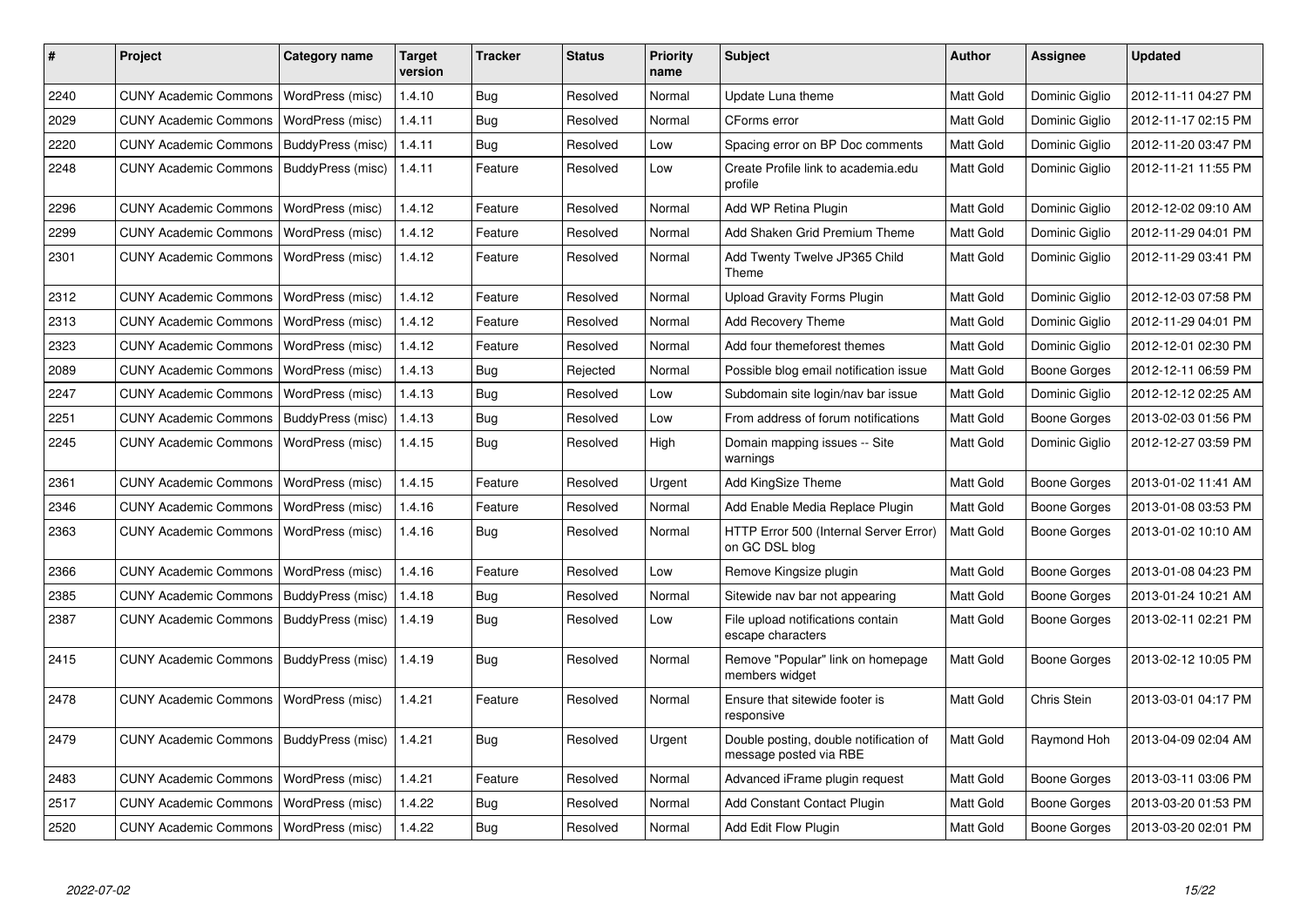| #    | Project                                   | <b>Category name</b> | Target<br>version | <b>Tracker</b> | <b>Status</b> | <b>Priority</b><br>name | Subject                                                                            | <b>Author</b>    | Assignee            | <b>Updated</b>      |
|------|-------------------------------------------|----------------------|-------------------|----------------|---------------|-------------------------|------------------------------------------------------------------------------------|------------------|---------------------|---------------------|
| 2159 | <b>CUNY Academic Commons</b>              | BuddyPress (misc)    | 1.4.24            | <b>Bug</b>     | Resolved      | Normal                  | Page redirection after accepting group<br>invite                                   | Matt Gold        | Dominic Giglio      | 2013-04-11 08:00 PM |
| 2538 | <b>CUNY Academic Commons</b>              | WordPress (misc)     | 1.4.25            | Bug            | Resolved      | High                    | Add security plugins                                                               | Matt Gold        | <b>Boone Gorges</b> | 2013-04-22 10:37 AM |
| 2595 | <b>CUNY Academic Commons</b>              | BuddyPress (misc)    | 1.4.29            | <b>Bug</b>     | Resolved      | Low                     | Group invitation script                                                            | Matt Gold        | <b>Boone Gorges</b> | 2013-06-02 04:06 PM |
| 2116 | <b>CUNY Academic Commons</b>              | BuddyPress (misc)    | 1.4.31            | Bug            | Resolved      | Normal                  | Include failed message in RBE Failure<br>Notification                              | Matt Gold        | Raymond Hoh         | 2013-07-08 11:01 PM |
| 2528 | <b>CUNY Academic Commons</b>              | BuddyPress (misc)    | 1.4.31            | Feature        | Resolved      | Low                     | BP emails sent from secondary sites<br>should use main site headers                | Matt Gold        | Raymond Hoh         | 2013-07-11 11:14 AM |
| 2640 | <b>CUNY Academic Commons</b>              | WordPress (misc)     | 1.4.31            | Feature        | Resolved      | Normal                  | Plugin Request: Page Excerpt                                                       | <b>Matt Gold</b> | <b>Boone Gorges</b> | 2013-07-10 11:30 AM |
| 2653 | <b>CUNY Academic Commons</b>              | WordPress (misc)     | 1.4.31            | Feature        | Resolved      | Normal                  | Add AR2 beta theme                                                                 | Matt Gold        | <b>Boone Gorges</b> | 2013-07-11 11:42 AM |
| 2661 | <b>CUNY Academic Commons</b>              | WordPress (misc)     | 1.4.31            | Feature        | Resolved      | Normal                  | Install Password-Protected Plugin                                                  | Matt Gold        | <b>Boone Gorges</b> | 2013-07-11 11:44 AM |
| 2564 | <b>CUNY Academic Commons</b>              | WordPress (misc)     | 1.4.32            | Bug            | Resolved      | High                    | Editing blog posts connected to groups<br>creates activity item/notification       | Matt Gold        | <b>Boone Gorges</b> | 2013-07-17 08:39 AM |
| 85   | <b>CUNY Academic Commons</b>              | WordPress (misc)     | 1.5               | Feature        | Resolved      | Low                     | <b>Twitter List Page</b>                                                           | Matt Gold        | Dominic Giglio      | 2013-08-22 10:11 AM |
| 1386 | <b>CUNY Academic Commons</b>              | BuddyPress (misc)    | 1.5               | Feature        | Resolved      | Low                     | Create way to create custom order BP<br>Profile Field checklist items              | Matt Gold        | Dominic Giglio      | 2012-12-18 10:38 AM |
| 1458 | <b>CUNY Academic Commons</b>              | WordPress (misc)     | 1.5               | Feature        | Resolved      | Low                     | HTTPS for the Commons?                                                             | <b>Matt Gold</b> | Raymond Hoh         | 2013-08-20 10:07 AM |
| 2000 | <b>CUNY Academic Commons</b>              | WordPress (misc)     | 1.5               | Feature        | Resolved      | Normal                  | Inconsistent Font sizes in site footer                                             | Matt Gold        | Dominic Giglio      | 2013-08-21 02:39 PM |
| 2014 | <b>CUNY Academic Commons</b>              | BuddyPress (misc)    | 1.5               | Bug            | Resolved      | Normal                  | Improper margins on Members<br>Directory                                           | Matt Gold        | Dominic Giglio      | 2012-12-18 10:37 AM |
| 2021 | <b>CUNY Academic Commons</b>              | WordPress (misc)     | 1.5               | Feature        | Rejected      | Low                     | Buy gravity forms                                                                  | <b>Matt Gold</b> | <b>Matt Gold</b>    | 2012-08-07 05:00 PM |
| 2066 | <b>CUNY Academic Commons</b>              | BuddyPress (misc)    | 1.5               | Feature        | Resolved      | Low                     | Public Blog Posts Associated with<br>Private Groups showing up in Sitewide<br>feed | Matt Gold        | Boone Gorges        | 2013-08-09 08:24 PM |
| 2101 | <b>CUNY Academic Commons</b>              | BuddyPress (misc)    | 1.5               | Feature        | Resolved      | Low                     | Provide Site Admins Access to Send<br><b>Invites Menus</b>                         | Matt Gold        | <b>Boone Gorges</b> | 2013-08-01 09:07 PM |
| 2111 | <b>CUNY Academic Commons</b>              | Redmine              | 1.5               | Feature        | Duplicate     | Low                     | Connect Commons updates to<br><b>Redmine Tickets</b>                               | Matt Gold        | <b>Boone Gorges</b> | 2012-09-09 08:09 AM |
| 2161 | <b>CUNY Academic Commons</b>              | WordPress (misc)     | 1.5               | Support        | Resolved      | Normal                  | <b>Account Confirmation Email Edits</b>                                            | Matt Gold        | Chris Stein         | 2013-08-21 04:54 PM |
| 2322 | <b>CUNY Academic Commons</b>              | BuddyPress (misc)    | 1.5               | Feature        | Resolved      | Normal                  | Allow File uploads to be added<br>"quietly" (without email notification)           | <b>Matt Gold</b> | Dominic Giglio      | 2013-08-21 05:23 PM |
| 2360 | CUNY Academic Commons   BuddyPress (misc) |                      | 1.5               | Feature        | Resolved      | Low                     | Confirmation before File Deletion                                                  | Matt Gold        | <b>Boone Gorges</b> | 2013-08-01 09:08 PM |
| 2629 | <b>CUNY Academic Commons</b>              | WordPress (misc)     | $1.5$             | Bug            | Rejected      | Urgent                  | images not showing in slider on<br>homepage                                        | Matt Gold        | Raymond Hoh         | 2013-07-10 11:10 AM |
| 2697 | <b>CUNY Academic Commons</b>              | WordPress (misc)     | 1.5               | Feature        | Resolved      | Normal                  | Add WP Document Revisions Plugin                                                   | Matt Gold        | Boone Gorges        | 2013-08-22 11:28 AM |
| 2712 | CUNY Academic Commons   BuddyPress (misc) |                      | 1.5.0.1           | <b>Bug</b>     | Resolved      | Normal                  | Font Size in BP Profile Menu Should<br>be Larger                                   | Matt Gold        | Boone Gorges        | 2013-08-23 04:36 PM |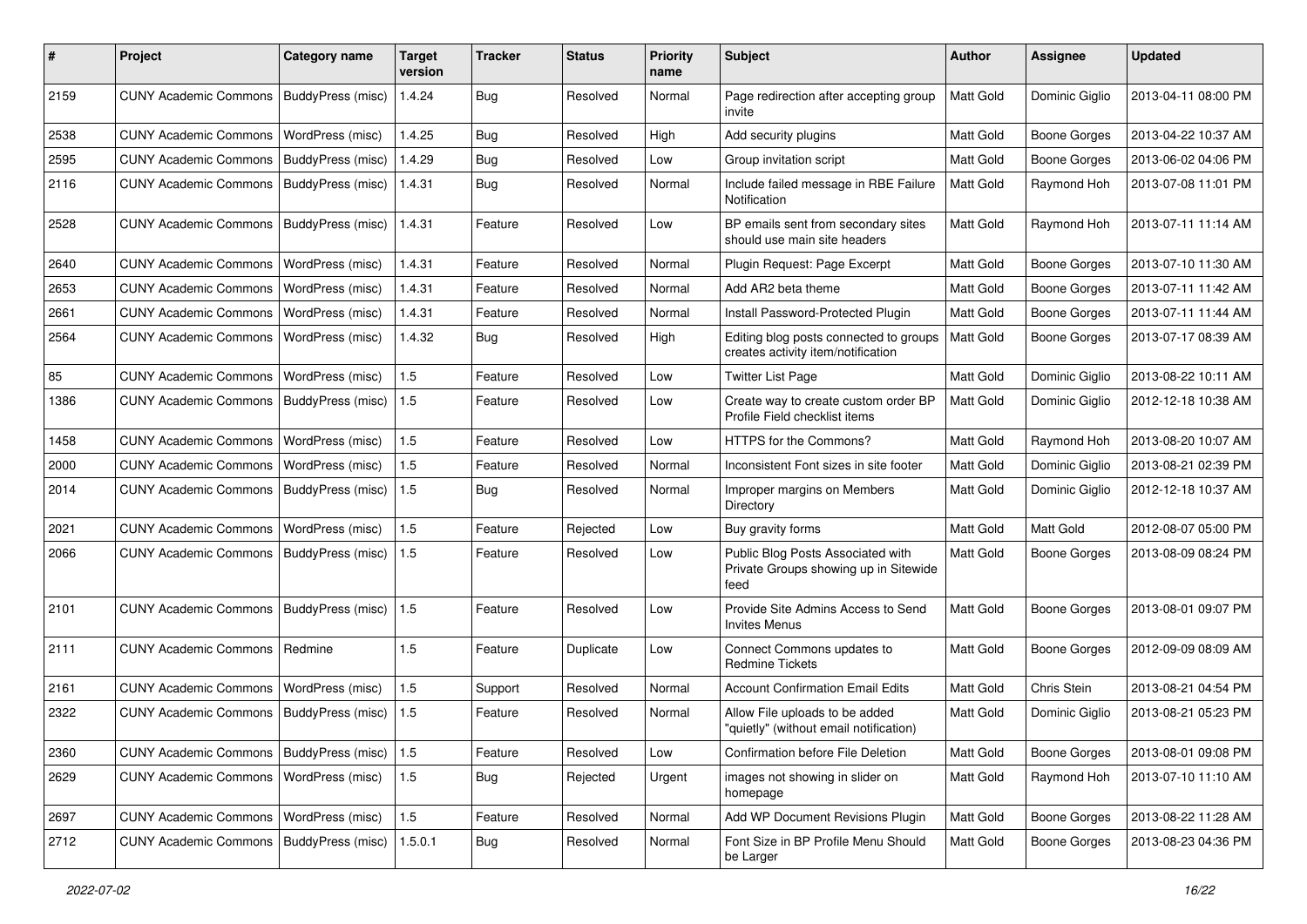| #    | Project                                           | <b>Category name</b> | Target<br>version | <b>Tracker</b> | <b>Status</b> | <b>Priority</b><br>name | <b>Subject</b>                                                                | <b>Author</b> | <b>Assignee</b>     | <b>Updated</b>      |
|------|---------------------------------------------------|----------------------|-------------------|----------------|---------------|-------------------------|-------------------------------------------------------------------------------|---------------|---------------------|---------------------|
| 2714 | <b>CUNY Academic Commons</b>                      | BuddyPress (misc)    | 1.5.0.1           | Bug            | Resolved      | Normal                  | Font and Font Size Inconsistent in<br><b>Commons Profile</b>                  | Matt Gold     | <b>Boone Gorges</b> | 2013-08-23 04:17 PM |
| 2729 | <b>CUNY Academic Commons</b>                      | BuddyPress (misc)    | 1.5.0.2           | Bug            | Resolved      | Urgent                  | Update Positions to Include Missing<br>Colleges                               | Matt Gold     | <b>Boone Gorges</b> | 2013-08-26 09:54 AM |
| 2737 | <b>CUNY Academic Commons</b>                      | BuddyPress (misc)    | 1.5.0.2           | Bug            | Resolved      | Urgent                  | CAC Not allowing CUNY Addresses to<br>Register                                | Matt Gold     | <b>Boone Gorges</b> | 2013-08-26 05:43 PM |
| 2738 | <b>CUNY Academic Commons</b>                      | BuddyPress (misc)    | 1.5.0.2           | Bug            | Resolved      | High                    | Users Unable to Change Email<br>Address in Settings                           | Matt Gold     | <b>Boone Gorges</b> | 2013-08-28 09:05 PM |
| 2178 | <b>CUNY Academic Commons</b>                      | WordPress (misc)     | 1.5.1             | Feature        | Resolved      | Low                     | Show More Link at bottom of Who's<br>Online Homepage list                     | Matt Gold     | Dominic Giglio      | 2013-09-01 01:57 PM |
| 2711 | <b>CUNY Academic Commons</b>                      | BuddyPress (misc)    | 1.5.1             | Feature        | Resolved      | Normal                  | Add Change Avatar Link/Interface to<br>Profile Editing Page                   | Matt Gold     | <b>Boone Gorges</b> | 2013-08-28 12:40 PM |
| 2713 | <b>CUNY Academic Commons</b>                      | BuddyPress (misc)    | 1.5.1             | Feature        | Resolved      | Normal                  | Lighten Brief Descriptor Text Color                                           | Matt Gold     | <b>Boone Gorges</b> | 2013-08-28 12:58 PM |
| 2732 | <b>CUNY Academic Commons</b>                      | BuddyPress (misc)    | 1.5.1             | Feature        | Resolved      | Normal                  | Return users to profile public view after<br>editing save                     | Matt Gold     | <b>Boone Gorges</b> | 2013-08-28 12:53 PM |
| 2735 | <b>CUNY Academic Commons</b>                      | BuddyPress (misc)    | 1.5.1             | Bug            | Resolved      | Normal                  | Profile Incorrectly Shortens About You<br>Field                               | Matt Gold     | <b>Boone Gorges</b> | 2013-08-28 11:36 AM |
| 2755 | <b>CUNY Academic Commons</b>                      | BuddyPress (misc)    | 1.5.1             | Bug            | Resolved      | Normal                  | Alphabetize list of colleges in positions<br>drop-down                        | Matt Gold     | <b>Boone Gorges</b> | 2013-08-29 09:30 AM |
| 2775 | <b>CUNY Academic Commons</b>                      | BuddyPress (misc)    | 1.5.1.1           | Bug            | Resolved      | High                    | Add Lehman College to List of<br><b>Colleges in Profiles</b>                  | Matt Gold     | <b>Boone Gorges</b> | 2013-09-06 04:40 PM |
| 2771 | <b>CUNY Academic Commons</b>                      | BuddyPress (misc)    | 1.5.2             | Feature        | Resolved      | Normal                  | Change Brief Descriptor Text Color<br>Again                                   | Matt Gold     | <b>Boone Gorges</b> | 2013-09-10 06:07 AM |
| 2776 | <b>CUNY Academic Commons</b>                      | BuddyPress (misc)    | 1.5.2             | Bug            | Resolved      | Normal                  | Change Name of SPS in College list                                            | Matt Gold     | <b>Boone Gorges</b> | 2013-09-11 08:19 PM |
| 2786 | <b>CUNY Academic Commons</b>                      | BuddyPress (misc)    | 1.5.3             | <b>Bug</b>     | Resolved      | Normal                  | Move position of close window<br>checkbox on overlay                          | Matt Gold     | <b>Boone Gorges</b> | 2013-09-19 12:07 PM |
| 2798 | <b>CUNY Academic Commons</b>                      | BuddyPress (misc)    | 1.5.4             | Bug            | Resolved      | Normal                  | IE10 Profile Display Errors                                                   | Matt Gold     | Raymond Hoh         | 2013-09-25 03:33 PM |
| 2806 | <b>CUNY Academic Commons</b>                      | WordPress (misc)     | 1.5.5             | Feature        | Rejected      | Normal                  | Add Bones Theme                                                               | Matt Gold     | <b>Boone Gorges</b> | 2013-10-11 11:28 AM |
| 2800 | <b>CUNY Academic Commons</b>                      | BuddyPress (misc)    | 1.5.6             | Feature        | Resolved      | Normal                  | Add Vimeo & Github social media<br>account fields to Profiles                 | Matt Gold     | Dominic Giglio      | 2013-10-14 04:51 PM |
| 2839 | <b>CUNY Academic Commons</b>                      | WordPress (misc)     | 1.5.6             | Feature        | Resolved      | Normal                  | Add Storify Plugin                                                            | Matt Gold     | <b>Boone Gorges</b> | 2013-10-26 07:21 PM |
| 2845 | CUNY Academic Commons   BuddyPress (misc)   1.5.7 |                      |                   | <b>Bug</b>     | Resolved      | Normal                  | Anchor errors with bp activity items<br>created from associated blog postings | Matt Gold     | Boone Gorges        | 2013-11-01 08:15 PM |
| 2847 | CUNY Academic Commons   WordPress (misc)          |                      | 1.5.7             | Feature        | Resolved      | Normal                  | Add Archive.org WP Plugin                                                     | Matt Gold     | <b>Boone Gorges</b> | 2013-11-01 02:41 PM |
| 2858 | <b>CUNY Academic Commons</b>                      | BuddyPress (misc)    | 1.5.7             | <b>Bug</b>     | Resolved      | Normal                  | […] redux                                                                     | Matt Gold     | <b>Boone Gorges</b> | 2013-10-30 10:08 PM |
| 2906 | CUNY Academic Commons   BuddyPress (misc)         |                      | 1.5.10            | Bug            | Resolved      | Normal                  | Unable to delete file attachment from<br>forum post                           | Matt Gold     | Boone Gorges        | 2013-12-01 09:35 PM |
| 2918 | CUNY Academic Commons   WordPress (misc)          |                      | 1.5.11            | Bug            | Resolved      | Normal                  | Add Sensitive WP Theme                                                        | Matt Gold     | <b>Boone Gorges</b> | 2013-12-03 03:17 PM |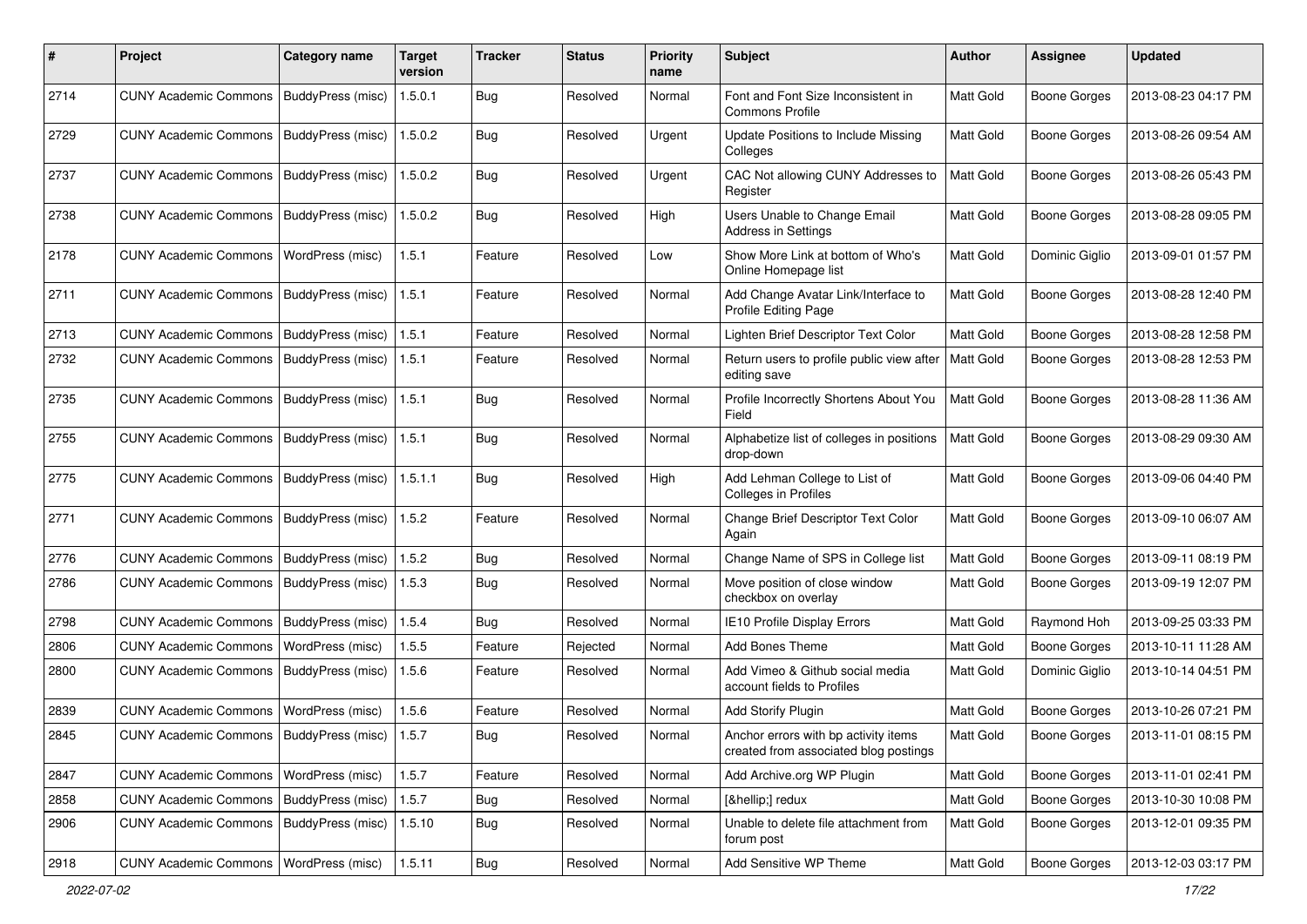| ∦    | Project                                   | Category name                     | <b>Target</b><br>version | Tracker    | <b>Status</b> | <b>Priority</b><br>name | <b>Subject</b>                                                                        | <b>Author</b>    | Assignee            | <b>Updated</b>      |
|------|-------------------------------------------|-----------------------------------|--------------------------|------------|---------------|-------------------------|---------------------------------------------------------------------------------------|------------------|---------------------|---------------------|
| 2944 | CUNY Academic Commons   BuddyPress (misc) |                                   | 1.5.13                   | <b>Bug</b> | Resolved      | Normal                  | Long load time on send invites group<br>pages                                         | Matt Gold        | Boone Gorges        | 2014-01-02 02:50 PM |
| 2960 | <b>CUNY Academic Commons</b>              | WordPress (misc)                  | 1.5.16                   | <b>Bug</b> | Resolved      | Normal                  | Add WP Accessibility Plugin                                                           | Matt Gold        | Boone Gorges        | 2014-02-01 02:55 PM |
| 2976 | <b>CUNY Academic Commons</b>              | BuddyPress (misc)                 | 1.5.16                   | Feature    | Resolved      | Normal                  | Allow users to permanently dismiss<br>notification of new profiles on profile<br>page | Matt Gold        | Boone Gorges        | 2014-02-01 02:56 PM |
| 3058 | <b>CUNY Academic Commons</b>              | BuddyPress (misc)                 | 1.5.18.1                 | Bug        | Resolved      | Urgent                  | Main navigation bar not working                                                       | Matt Gold        | Boone Gorges        | 2014-02-21 09:28 AM |
| 2791 | <b>CUNY Academic Commons</b>              | BuddyPress (misc)                 | 1.5.19                   | Bug        | Rejected      | Normal                  | Modify yellow profile bar alert                                                       | Matt Gold        | Chris Stein         | 2014-02-21 03:52 PM |
| 3100 | <b>CUNY Academic Commons</b>              | WordPress<br>Themes               | 1.5.20                   | <b>Bug</b> | Resolved      | Normal                  | <b>Add Customizr Theme</b>                                                            | Matt Gold        | Boone Gorges        | 2014-03-11 10:35 PM |
| 589  | <b>CUNY Academic Commons</b>              | Group Forums                      | 1.6                      | Feature    | Resolved      | Normal                  | Preview of Forum Posts                                                                | Matt Gold        | <b>Boone Gorges</b> | 2014-03-27 03:11 PM |
| 1098 | <b>CUNY Academic Commons</b>              | <b>Blogs</b><br>(BuddyPress)      | 1.6                      | Feature    | Resolved      | Low                     | Create way for people to search<br>through authors on blog listings                   | Matt Gold        | Boone Gorges        | 2014-03-31 07:01 PM |
| 1542 | <b>CUNY Academic Commons</b>              | <b>BuddyPress Docs</b>            | 1.6                      | Bug        | Resolved      | Normal                  | Group Docs Locked                                                                     | <b>Matt Gold</b> | Boone Gorges        | 2014-03-21 03:38 PM |
| 2135 | <b>CUNY Academic Commons</b>              | Group Blogs                       | 1.6                      | Feature    | Resolved      | Normal                  | Creating a Blog, Creating a Group                                                     | Matt Gold        | Chris Stein         | 2014-04-01 11:59 AM |
| 2192 | <b>CUNY Academic Commons</b>              | <b>Group Files</b>                | 1.6                      | Feature    | Resolved      | Normal                  | Allow members to replace files                                                        | Matt Gold        | Boone Gorges        | 2014-03-21 03:37 PM |
| 2726 | <b>CUNY Academic Commons</b>              | <b>Public Portfolio</b>           | 1.6                      | Feature    | Resolved      | Normal                  | Reorder Positions in Profile Field                                                    | Matt Gold        | Chris Stein         | 2014-03-31 10:51 PM |
| 2733 | <b>CUNY Academic Commons</b>              | Public Portfolio                  | 1.6                      | <b>Bug</b> | Resolved      | Normal                  | Address UX issues in Profile submenu<br>on admin bar                                  | Matt Gold        | Chris Stein         | 2014-03-31 10:52 PM |
| 2736 | <b>CUNY Academic Commons</b>              | <b>Public Portfolio</b>           | 1.6                      | Feature    | Resolved      | Normal                  | Enable Rich Text for Profile Fields                                                   | Matt Gold        | Boone Gorges        | 2014-02-20 07:52 PM |
| 2795 | <b>CUNY Academic Commons</b>              | BuddyPress (misc)                 | 1.6                      | Bug        | Resolved      | Normal                  | Friendship Request Acceptance<br>interface                                            | Matt Gold        | Chris Stein         | 2014-03-27 03:07 PM |
| 2833 | <b>CUNY Academic Commons</b>              | <b>Group Files</b>                | 1.6                      | <b>Bug</b> | Resolved      | Normal                  | Allow silent file deletions                                                           | Matt Gold        | Boone Gorges        | 2014-03-21 03:50 PM |
| 3124 | <b>CUNY Academic Commons</b>              | Design                            | 1.6                      | <b>Bug</b> | Resolved      | Normal                  | Create small version of horizontal logo<br>image to include in HTML Emails            | Matt Gold        | Boone Gorges        | 2014-04-01 03:40 PM |
| 3150 | <b>CUNY Academic Commons</b>              | Group Forums                      | 1.6.1                    | Bug        | Resolved      | Low                     | "Post New Topic" Button Shows Up for<br>Non-Logged in Users on Group Forum<br>Pages   | Matt Gold        | Boone Gorges        | 2014-04-21 04:49 PM |
| 3180 | <b>CUNY Academic Commons</b>              | <b>Group Files</b>                | 1.6.2                    | Bug        | Resolved      | Normal                  | Silent Edit of File Title Produces Email<br>Notification                              | Matt Gold        | <b>Boone Gorges</b> | 2014-05-01 11:19 PM |
| 3190 | <b>CUNY Academic Commons</b>              | BuddyPress (misc)                 | 1.6.3                    | <b>Bug</b> | Resolved      | Normal                  | Mention link on Member Profile Leads<br>to SiteWide activity stream                   | Matt Gold        | Boone Gorges        | 2014-05-12 02:53 PM |
| 3205 | <b>CUNY Academic Commons</b>              | <b>Commons Profile</b>            | 1.6.3                    | <b>Bug</b> | Resolved      | High                    | Email profile field not showing up                                                    | Matt Gold        | Boone Gorges        | 2014-05-12 02:18 PM |
| 1127 | <b>CUNY Academic Commons</b>              | <b>WordPress</b><br><b>Themes</b> | 1.6.4                    | Bug        | Resolved      | Normal                  | Update WooThemes                                                                      | Matt Gold        | Boone Gorges        | 2014-05-21 11:04 PM |
| 2706 | <b>CUNY Academic Commons</b>              | BuddyPress (misc) 1.6.4           |                          | Bug        | Resolved      | Normal                  | Problem sending group invitations                                                     | <b>Matt Gold</b> | <b>Boone Gorges</b> | 2014-05-18 11:36 AM |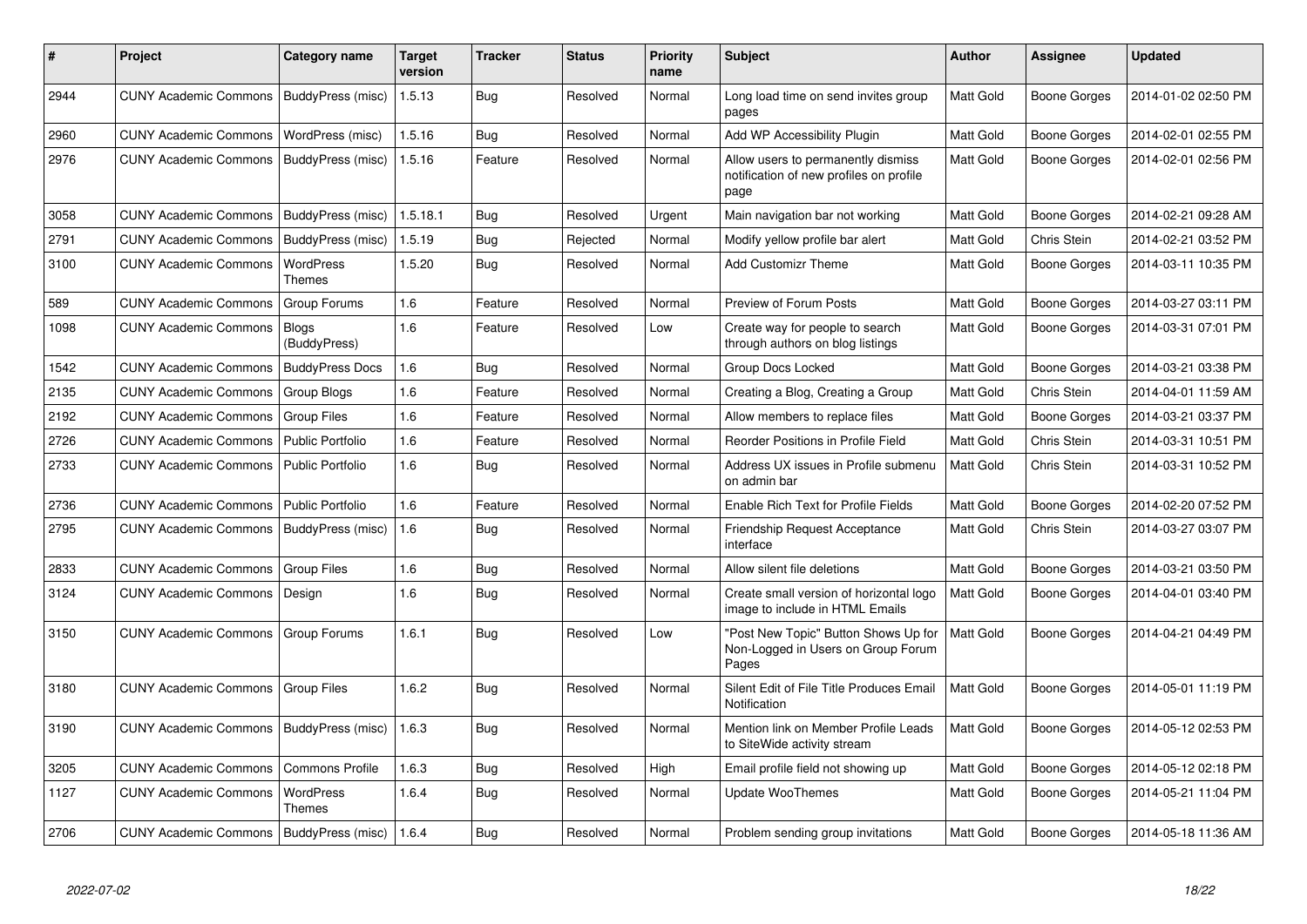| #    | Project                                            | <b>Category name</b>       | <b>Target</b><br>version | Tracker    | <b>Status</b>       | Priority<br>name | <b>Subject</b>                                                                   | <b>Author</b>    | <b>Assignee</b>     | <b>Updated</b>      |
|------|----------------------------------------------------|----------------------------|--------------------------|------------|---------------------|------------------|----------------------------------------------------------------------------------|------------------|---------------------|---------------------|
| 3226 | <b>CUNY Academic Commons</b>                       | Groups (misc)              | 1.6.4.1                  | Bug        | Resolved            | Normal           | Group home: content pushed below<br>sidebar                                      | Matt Gold        | <b>Boone Gorges</b> | 2014-05-23 09:55 AM |
| 3219 | <b>CUNY Academic Commons</b>                       | BuddyPress (misc)          | 1.6.7                    | <b>Bug</b> | Resolved            | Normal           | new_groupblog_post emails not being<br>sent as HTML                              | Matt Gold        | Raymond Hoh         | 2014-06-23 08:36 AM |
| 3164 | <b>CUNY Academic Commons</b>                       | Reply By Email             | 1.6.7.1                  | Bug        | Resolved            | High             | Duplicate RBE messages                                                           | Matt Gold        | Raymond Hoh         | 2014-06-24 12:23 PM |
| 3324 | <b>CUNY Academic Commons</b>                       | <b>Public Portfolio</b>    | 1.6.10                   | <b>Bug</b> | Resolved            | Normal           | Incorrect display of send<br>message/mention on portfolio page                   | Matt Gold        | <b>Boone Gorges</b> | 2014-07-22 09:06 PM |
| 3343 | <b>CUNY Academic Commons</b>                       | BuddyPress (misc)          | 1.6.11                   | Bug        | Resolved            | Low              | Minor Email display error                                                        | Matt Gold        | <b>Boone Gorges</b> | 2014-08-01 10:01 AM |
| 3344 | <b>CUNY Academic Commons</b>                       | Layout                     | 1.6.11                   | Bug        | Resolved            | Normal           | Double display of menu on profile<br>settings                                    | Matt Gold        | <b>Boone Gorges</b> | 2014-08-01 09:58 AM |
| 3345 | <b>CUNY Academic Commons</b>                       | Layout                     | 1.6.11                   | <b>Bug</b> | Resolved            | Normal           | Text/Icon Styling Error/Overlap on<br>Profile pages                              | Matt Gold        | <b>Boone Gorges</b> | 2014-08-01 09:05 AM |
| 3419 | <b>CUNY Academic Commons</b>                       | Group Invitations          | 1.6.14                   | Bug        | Testing<br>Required | Normal           | Neatening the display of messages on<br>group requests                           | Matt Gold        | <b>Boone Gorges</b> | 2014-09-01 09:29 PM |
| 3420 | <b>CUNY Academic Commons</b>                       | <b>Email Notifications</b> | 1.6.14                   | Bug        | Resolved            | Normal           | Membership approval link in email<br>notifications                               | Matt Gold        | <b>Boone Gorges</b> | 2014-09-01 09:31 PM |
| 3428 | <b>CUNY Academic Commons</b>                       | Twitter page               | 1.6.14                   | Bug        | Resolved            | High             | Fix typo on Twitter page                                                         | Matt Gold        | Dominic Giglio      | 2014-09-01 08:53 PM |
| 28   | <b>CUNY Academic Commons</b>                       | Group Forums               | 1.7                      | Feature    | Resolved            | Low              | Add threaded replies to forum posts                                              | Matt Gold        | Raymond Hoh         | 2014-10-13 09:38 PM |
| 2239 | <b>CUNY Academic Commons</b>                       | <b>Email Notifications</b> | 1.7                      | <b>Bug</b> | Resolved            | Normal           | Login redirects when clicking on<br>private group addresses not working          | Matt Gold        | Raymond Hoh         | 2014-11-01 11:41 AM |
| 2563 | <b>CUNY Academic Commons</b>                       | My Commons                 | 1.7                      | Feature    | Resolved            | Normal           | Favorite Follow Blogs                                                            | Matt Gold        | Raymond Hoh         | 2014-10-09 10:49 AM |
| 2757 | <b>CUNY Academic Commons</b>                       | Group Files                | 1.7                      | Feature    | Resolved            | Normal           | Create "Download All" Capabilities for<br>Files in a Folder                      | Matt Gold        | <b>Boone Gorges</b> | 2014-10-14 03:09 PM |
| 2954 | <b>CUNY Academic Commons</b>                       | <b>Public Portfolio</b>    | 1.7                      | Feature    | Duplicate           | Normal           | New Profile social media options                                                 | Matt Gold        | Dominic Giglio      | 2014-09-16 11:48 AM |
| 3012 | <b>CUNY Academic Commons</b>                       | Public Portfolio           | 1.7                      | Design/UX  | Resolved            | Low              | Create automated nudges for people<br>who have not filled in profiles            | Matt Gold        | <b>Boone Gorges</b> | 2014-10-09 02:51 PM |
| 3045 | <b>CUNY Academic Commons</b>                       | <b>Public Portfolio</b>    | 1.7                      | Feature    | Resolved            | Normal           | Create 'clear formatting' button for<br>profile editor                           | Matt Gold        | <b>Boone Gorges</b> | 2014-10-08 03:53 PM |
| 3151 | <b>CUNY Academic Commons</b>                       | Toolbar                    | 1.7                      | Feature    | Resolved            | Low              | Add submenu items in Help section of<br>WP Admin Bar                             | Matt Gold        | Daniel Jones        | 2014-07-11 08:14 PM |
| 3177 | <b>CUNY Academic Commons</b>                       | <b>Group Forums</b>        | 1.7                      | Feature    | Resolved            | Normal           | Upgrade bbPress to 2.x                                                           | <b>Matt Gold</b> | <b>Boone Gorges</b> | 2014-09-30 01:35 PM |
| 3223 | CUNY Academic Commons   Public Portfolio           |                            | 1.7                      | Bug        | Resolved            | Low              | Alter Profile Editing Unsaved Text<br><b>Warning Feature</b>                     | <b>Matt Gold</b> | Boone Gorges        | 2014-09-22 09:18 PM |
| 3282 | CUNY Academic Commons   Groups (misc)              |                            | 1.7                      | Feature    | Resolved            | Normal           | Search/sort users within group                                                   | Matt Gold        | Boone Gorges        | 2014-06-25 09:16 PM |
| 3411 | <b>CUNY Academic Commons</b>                       | My Commons                 | 1.7                      | Feature    | Resolved            | Normal           | Placement of Personal Homepage                                                   | Matt Gold        | Raymond Hoh         | 2014-09-22 08:45 PM |
| 3418 | <b>CUNY Academic Commons   Email Notifications</b> |                            | 1.7                      | Feature    | Resolved            | Normal           | Revisions/Additions to email<br>notifications about group membership<br>requests | Matt Gold        | <b>Boone Gorges</b> | 2014-09-30 01:14 PM |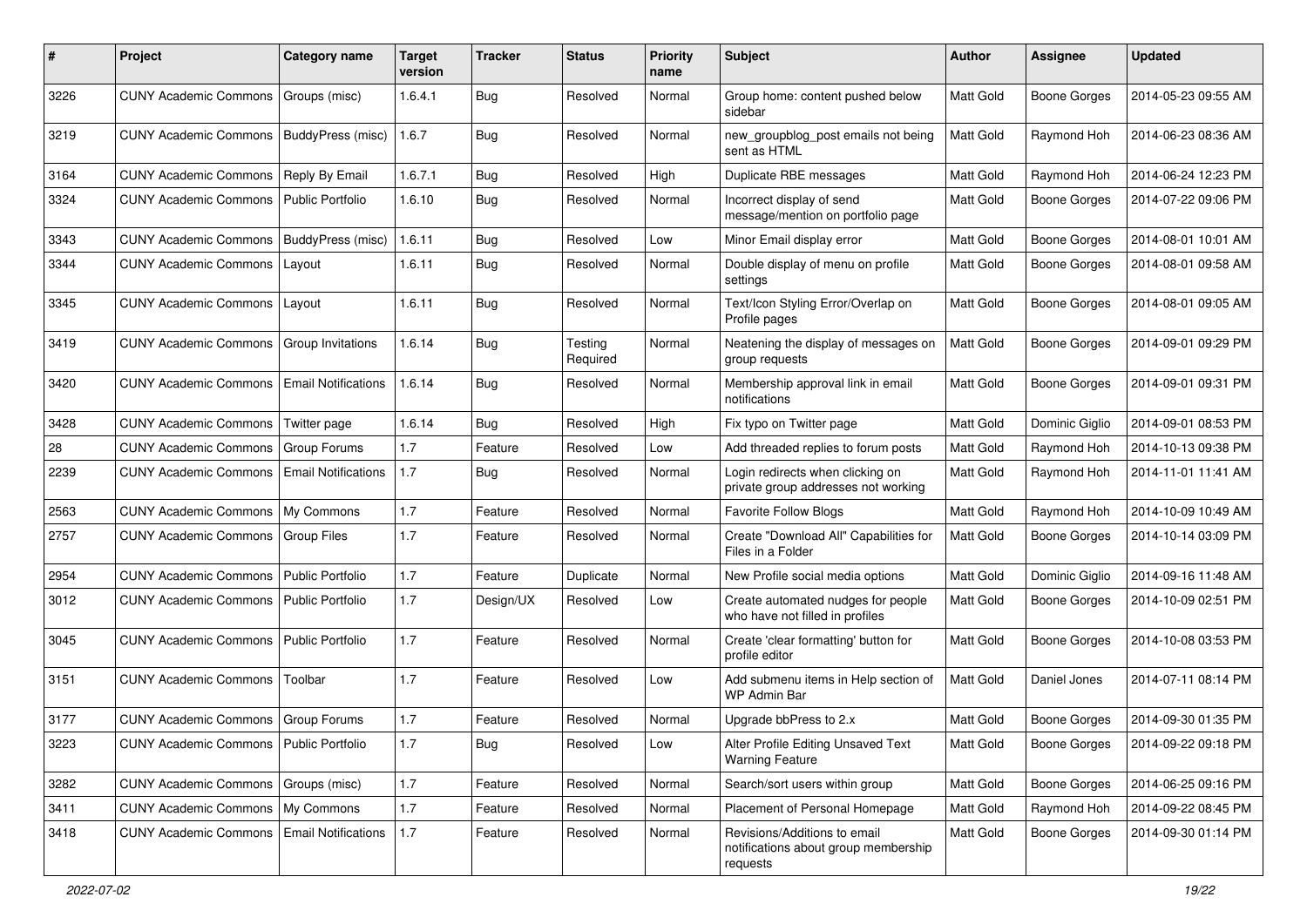| #    | Project                                  | <b>Category name</b>       | <b>Target</b><br>version | <b>Tracker</b> | <b>Status</b> | <b>Priority</b><br>name | Subject                                                                      | <b>Author</b>    | <b>Assignee</b>     | <b>Updated</b>      |
|------|------------------------------------------|----------------------------|--------------------------|----------------|---------------|-------------------------|------------------------------------------------------------------------------|------------------|---------------------|---------------------|
| 3448 | <b>CUNY Academic Commons</b>             | Groups (misc)              | 1.7                      | Bug            | Resolved      | Normal                  | Group changes email slug/link issue                                          | Matt Gold        | Raymond Hoh         | 2014-09-15 08:29 PM |
| 3449 | <b>CUNY Academic Commons</b>             | Groups (misc)              | 1.7                      | Bug            | Resolved      | Normal                  | Make Default Option for "Create<br>Forum" in Group Creation Process<br>"Yes" | <b>Matt Gold</b> | Boone Gorges        | 2014-09-22 08:39 PM |
| 3451 | <b>CUNY Academic Commons</b>             | WordPress (misc)           | 1.7                      | <b>Bug</b>     | Resolved      | Normal                  | Edit delete blog text                                                        | Matt Gold        | Raymond Hoh         | 2014-09-15 08:27 PM |
| 3486 | <b>CUNY Academic Commons</b>             | My Commons                 | 1.7                      | Feature        | Resolved      | Normal                  | Minor Issues on My-Commons page                                              | Matt Gold        | Raymond Hoh         | 2014-10-03 10:44 AM |
| 3544 | <b>CUNY Academic Commons</b>             | Group Files                | 1.7                      | Bug            | Resolved      | Normal                  | Files list upload button placement after<br>upload                           | Matt Gold        | Boone Gorges        | 2014-10-10 09:09 AM |
| 3362 | <b>CUNY Academic Commons</b>             | Public Portfolio           | 1.7.1                    | Bug            | Resolved      | Normal                  | Default display of profiles with no info<br>added                            | <b>Matt Gold</b> | <b>Boone Gorges</b> | 2014-10-21 02:44 PM |
| 3557 | <b>CUNY Academic Commons</b>             | My Commons                 | 1.7.1                    | <b>Bug</b>     | Resolved      | Urgent                  | Fix typo on My Commons overlay                                               | Matt Gold        | <b>Boone Gorges</b> | 2014-10-15 11:02 PM |
| 3561 | <b>CUNY Academic Commons</b>             | Group Forums               | 1.7.1                    | Feature        | Resolved      | Normal                  | Add Post New Topics link to top of<br>forums                                 | Matt Gold        | Boone Gorges        | 2014-10-21 06:48 PM |
| 3581 | <b>CUNY Academic Commons</b>             | <b>BuddyPress Docs</b>     | 1.7.1                    | Bug            | Resolved      | Normal                  | <b>BuddyPress Docs Line Break issue</b>                                      | Matt Gold        | <b>Boone Gorges</b> | 2014-10-20 02:56 PM |
| 3559 | <b>CUNY Academic Commons</b>             | <b>Group Forums</b>        | 1.7.2                    | Design/UX      | Resolved      | Normal                  | Forum Styling                                                                | Matt Gold        | Boone Gorges        | 2014-11-02 03:18 PM |
| 3588 | <b>CUNY Academic Commons</b>             | Groups (misc)              | 1.7.2                    | Bug            | Resolved      | Normal                  | Hidden group not appearing in search<br>results                              | Matt Gold        | <b>Boone Gorges</b> | 2014-11-01 02:57 PM |
| 3589 | <b>CUNY Academic Commons</b>             | Group Invitations          | 1.7.2                    | <b>Bug</b>     | Resolved      | Normal                  | User not appearing in group invitation<br>autocomplete                       | Matt Gold        | Boone Gorges        | 2014-11-01 02:58 PM |
| 3599 | <b>CUNY Academic Commons</b>             | <b>BuddyPress Docs</b>     | 1.7.2                    | Bug            | Resolved      | Normal                  | Silent BP Docs edits                                                         | Matt Gold        | <b>Boone Gorges</b> | 2014-11-01 02:20 PM |
| 3614 | <b>CUNY Academic Commons</b>             | Home Page                  | 1.7.2                    | Bug            | Resolved      | Normal                  | Homepage member widget filter<br>feature not working                         | Matt Gold        | Boone Gorges        | 2014-11-01 02:24 PM |
| 3520 | <b>CUNY Academic Commons</b>             | Security                   | 1.7.3                    | Feature        | Resolved      | Normal                  | Encourage or Require CAPTCHA on<br>forms?                                    | Matt Gold        | Daniel Jones        | 2014-11-06 03:40 PM |
| 3583 | <b>CUNY Academic Commons</b>             | Reply By Email             | 1.7.3                    | Bug            | Resolved      | Normal                  | RBE error message                                                            | Matt Gold        | Raymond Hoh         | 2014-11-10 12:42 PM |
| 3601 | <b>CUNY Academic Commons</b>             | <b>Email Notifications</b> | 1.7.3                    | Bug            | Resolved      | High                    | Forum replies do not show up on the<br>group homepage                        | Matt Gold        | Raymond Hoh         | 2014-11-10 01:24 PM |
| 3608 | <b>CUNY Academic Commons</b>             | <b>Email Notifications</b> | 1.7.3                    | Bug            | Resolved      | High                    | Group email plain-text formatting<br>problem                                 | <b>Matt Gold</b> | Raymond Hoh         | 2014-11-11 12:19 PM |
| 3610 | <b>CUNY Academic Commons</b>             | Home Page                  | 1.7.3                    | Feature        | Resolved      | Normal                  | Add Susana's Video to the Homepage                                           | Matt Gold        | Dominic Giglio      | 2014-11-04 03:42 PM |
| 3611 | <b>CUNY Academic Commons   Publicity</b> |                            | 1.7.3                    | Feature        | Resolved      | Normal                  | Add Susana's Video to a Standalone<br>page on the Commons                    | Matt Gold        | Dominic Giglio      | 2014-11-04 02:07 PM |
| 2924 | CUNY Academic Commons   WordPress (misc) |                            | 1.7.4                    | Feature        | Resolved      | Normal                  | Make header of Help blog a clickable<br>link to the homepage                 | Matt Gold        | Dominic Giglio      | 2014-11-14 04:35 PM |
| 3654 | <b>CUNY Academic Commons</b>             | Group Forums               | 1.7.4                    | Bug            | Resolved      | Normal                  | can only attached one file to a forum<br>post                                | Matt Gold        | Boone Gorges        | 2014-11-21 10:42 AM |
| 3659 | CUNY Academic Commons   Home Page        |                            | 1.7.4                    | Feature        | Resolved      | Normal                  | Remove UserVoice                                                             | Matt Gold        | <b>Boone Gorges</b> | 2014-11-21 10:53 AM |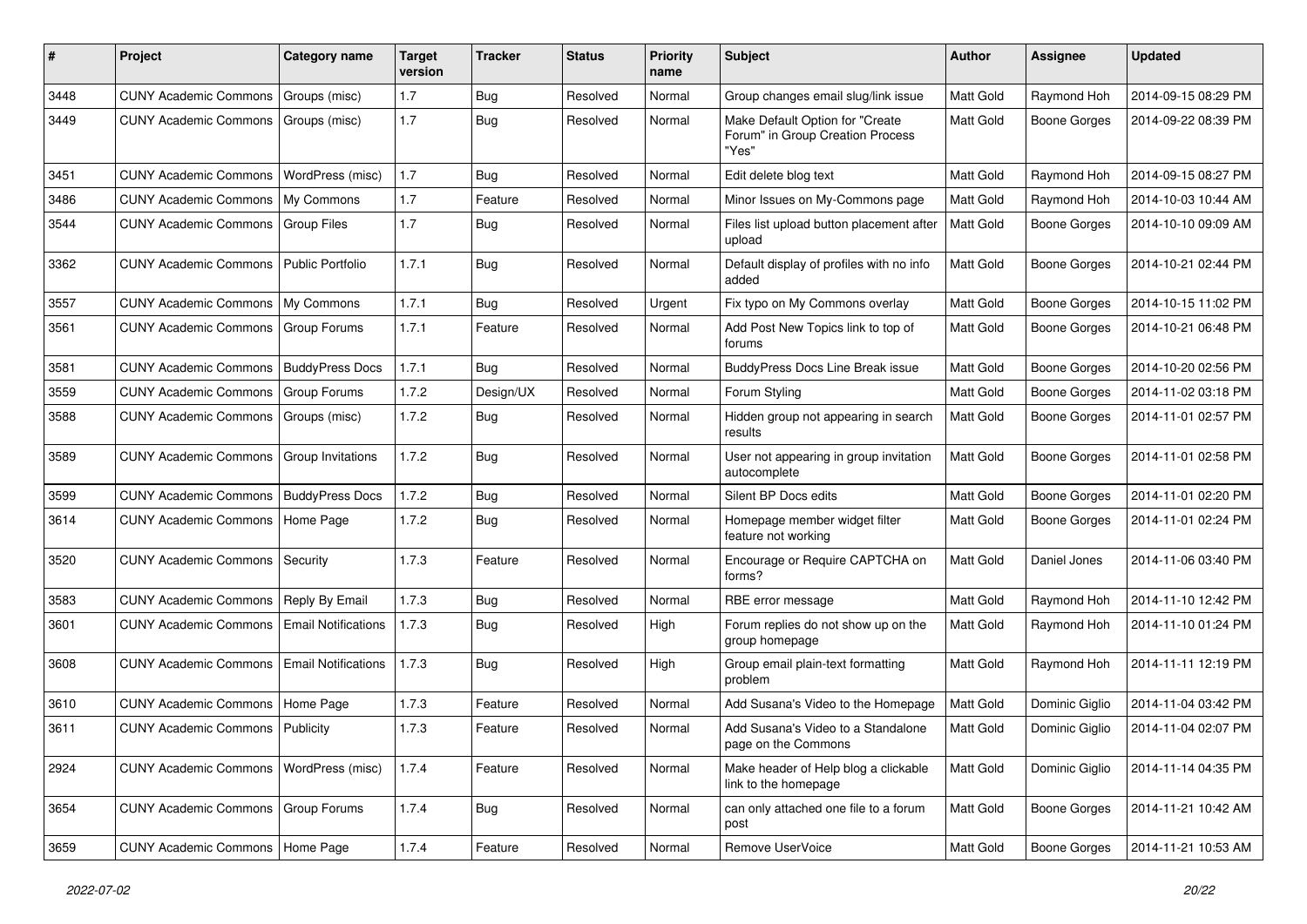| $\sharp$ | Project                                   | Category name              | <b>Target</b><br>version | Tracker    | <b>Status</b> | <b>Priority</b><br>name | <b>Subject</b>                                                           | <b>Author</b>    | <b>Assignee</b>     | <b>Updated</b>      |
|----------|-------------------------------------------|----------------------------|--------------------------|------------|---------------|-------------------------|--------------------------------------------------------------------------|------------------|---------------------|---------------------|
| 3672     | <b>CUNY Academic Commons</b>              | <b>WordPress Plugins</b>   | 1.7.4                    | Feature    | Resolved      | Normal                  | Force captcha on existing contact<br>forms                               | Matt Gold        | <b>Boone Gorges</b> | 2014-11-21 12:20 PM |
| 3676     | <b>CUNY Academic Commons</b>              | WordPress (misc)           | 1.7.4                    | Feature    | Resolved      | High                    | Update WP to 4.0.1                                                       | Matt Gold        | <b>Boone Gorges</b> | 2014-11-21 10:49 AM |
| 3688     | <b>CUNY Academic Commons</b>              | <b>BuddyPress Docs</b>     | 1.7.6                    | Bug        | Resolved      | Normal                  | Doc creation didn't create email<br>notification                         | Matt Gold        | <b>Boone Gorges</b> | 2014-12-12 08:57 AM |
| 3714     | <b>CUNY Academic Commons</b>              | cuny.is                    | 1.7.7                    | Feature    | Resolved      | Normal                  | cuny.is access                                                           | Matt Gold        | <b>Boone Gorges</b> | 2014-12-22 02:19 PM |
| 3717     | <b>CUNY Academic Commons</b>              | Groups (misc)              | 1.7.7                    | Bug        | Resolved      | Normal                  | Member invitations to Group Members<br>error alert                       | Matt Gold        | Boone Gorges        | 2014-12-22 02:25 PM |
| 3729     | <b>CUNY Academic Commons</b>              | WordPress (misc)           | 1.7.11                   | Feature    | Resolved      | Normal                  | Add 'contact us' line to failed login<br>screen                          | Matt Gold        | Daniel Jones        | 2015-02-02 01:16 AM |
| 3760     | <b>CUNY Academic Commons</b>              | <b>WordPress Plugins</b>   | 1.7.11                   | Feature    | Resolved      | Normal                  | Add WP Accessiblity Plugin                                               | Matt Gold        | Raymond Hoh         | 2015-02-02 02:30 AM |
| 3769     | <b>CUNY Academic Commons</b>              | <b>Public Portfolio</b>    | 1.7.12                   | Bug        | Resolved      | Normal                  | Completion mouseover on editing<br>version of profile is blank           | Matt Gold        | Boone Gorges        | 2015-02-12 09:13 AM |
| 3799     | <b>CUNY Academic Commons</b>              | cuny.is                    | 1.7.12                   | Bug        | Resolved      | Normal                  | cuny.is issue                                                            | Matt Gold        | <b>Boone Gorges</b> | 2015-02-10 09:07 PM |
| 3802     | <b>CUNY Academic Commons</b>              | Home Page                  | 1.7.14                   | <b>Bug</b> | Resolved      | Normal                  | Long user name causes problems with<br>Who's Online homepage display     | Matt Gold        | Daniel Jones        | 2015-02-23 03:39 PM |
| 3859     | <b>CUNY Academic Commons</b>              | <b>Group Forums</b>        | 1.7.14                   | Bug        | Resolved      | Normal                  | Group Forum Button Layout                                                | Matt Gold        | Boone Gorges        | 2015-03-05 10:57 AM |
| 3864     | <b>CUNY Academic Commons</b>              | DiRT Integration           | 1.7.15                   | Bug        | Resolved      | Normal                  | DiRT Tools Group sidebar label display                                   | Matt Gold        | <b>Boone Gorges</b> | 2015-03-11 09:30 PM |
| 3865     | <b>CUNY Academic Commons</b>              | Design                     | 1.7.15                   | Bug        | Resolved      | Normal                  | DiRT Tools listing in Group > Manage                                     | Matt Gold        | <b>Boone Gorges</b> | 2015-03-12 10:35 AM |
| 3866     | <b>CUNY Academic Commons</b>              | <b>Email Notifications</b> | 1.7.15                   | Bug        | Resolved      | Normal                  | Email notification does not indicate<br>presence of an attachment        | Matt Gold        | <b>Boone Gorges</b> | 2015-03-12 10:35 AM |
| 3914     | <b>CUNY Academic Commons</b>              | <b>WordPress Plugins</b>   | 1.7.15.1                 | Feature    | Resolved      | High                    | Upgrade Yoast's SEO plugin                                               | Matt Gold        | <b>Boone Gorges</b> | 2015-03-13 05:30 PM |
| 3910     | <b>CUNY Academic Commons</b>              | Home Page                  | 1.7.15.2                 | <b>Bug</b> | Resolved      | High                    | Home Page Display Errors                                                 | Matt Gold        | Boone Gorges        | 2015-03-17 10:21 AM |
| 3853     | <b>CUNY Academic Commons</b>              | BuddyPress (misc)          | 1.7.16                   | <b>Bug</b> | Resolved      | High                    | Post erroneously ascribed to wrong<br>author in activity feed            | Matt Gold        | Raymond Hoh         | 2015-03-21 01:13 PM |
| 3917     | <b>CUNY Academic Commons</b>              | Home Page                  | 1.7.16                   | Bug        | Resolved      | Normal                  | New homepage display errors                                              | Matt Gold        | Raymond Hoh         | 2015-03-18 11:15 AM |
| 3809     | <b>CUNY Academic Commons</b>              | BuddyPress (misc)          | 1.7.17                   | <b>Bug</b> | Resolved      | Normal                  | BuddyPress member filters not working<br>correctly                       | <b>Matt Gold</b> | Matt Gold           | 2015-03-22 01:03 AM |
| 3954     | <b>CUNY Academic Commons</b>              | <b>Email Notifications</b> | 1.7.18                   | Bug        | Resolved      | Normal                  | Issues with Email notifications for<br>Groups w/RSS Feeds attached       | Matt Gold        | Raymond Hoh         | 2015-04-08 05:04 PM |
| 3969     | <b>CUNY Academic Commons</b>              | WordPress Plugins   1.7.18 |                          | <b>Bug</b> | Resolved      | Normal                  | External Group Blogs plugin causing<br>duplicate items of the same post: | Matt Gold        | Raymond Hoh         | 2015-04-10 07:51 PM |
| 3991     | <b>CUNY Academic Commons</b>              | Toolbar                    | 1.7.19                   | <b>Bug</b> | Resolved      | Normal                  | WP-Admin Bar positioning error on<br>mobile devices                      | Matt Gold        | Boone Gorges        | 2015-04-21 02:30 PM |
| 4010     | CUNY Academic Commons   WordPress Plugins |                            | 1.7.20                   | Bug        | Resolved      | High                    | GC Digital Fellows site down                                             | Matt Gold        |                     | 2015-04-22 10:30 AM |